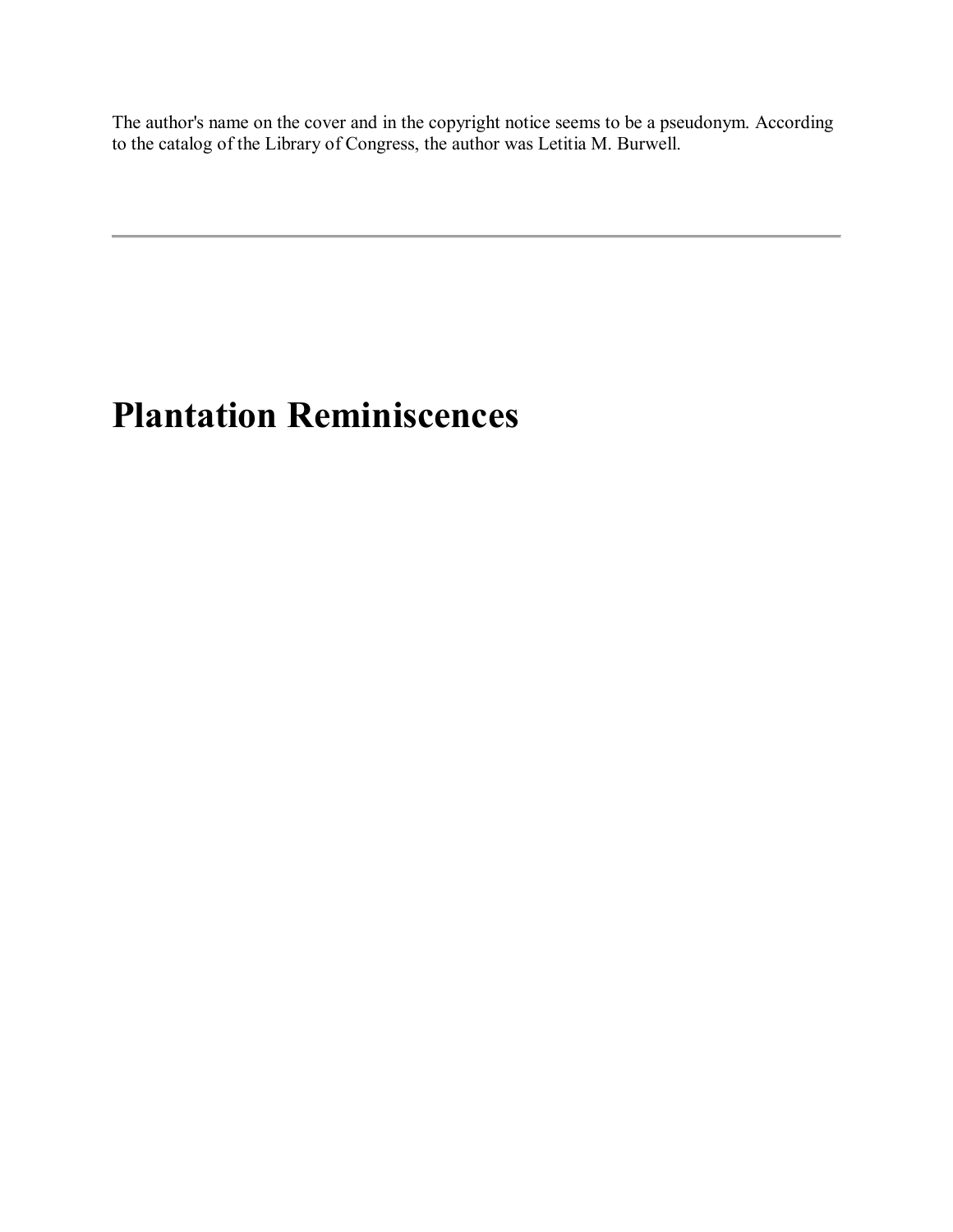

Copyrighted in 1878 by Page Thacker.

[Pg 1]

# **DEDICATION.**

Dedicated to my nieces, who will find in English and American publications such epithets applied to their ancestors as: "Cruel slave-owners;" "inhuman;" "Southern task masters;" "hardhearted;" "dealers in human souls," &c. From these they will naturally recoil with horror. My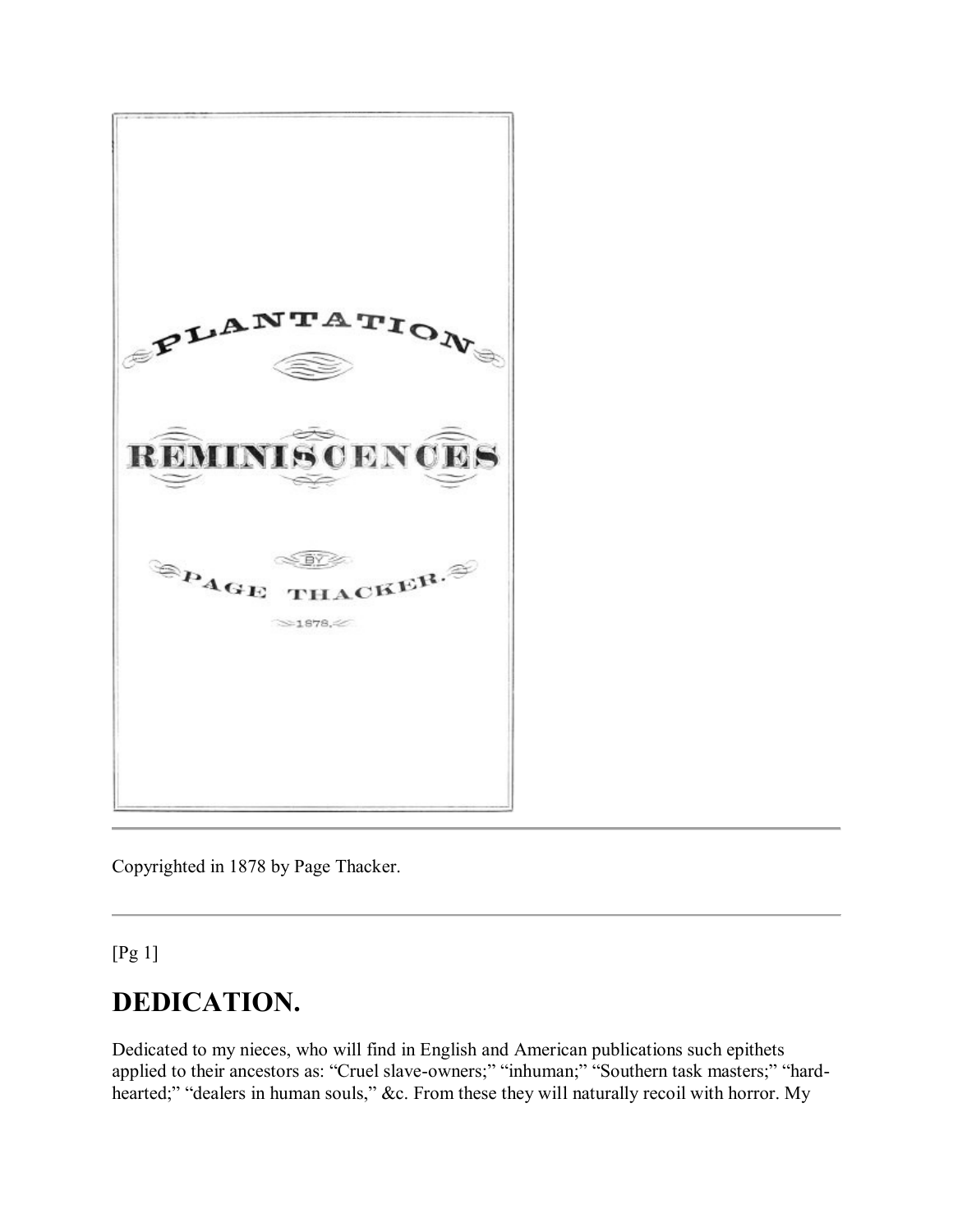own life would have been embittered had I believed myself descended from such; and that those who come after us may know the truth I wish to leave a record of plantation life as it was. The truth may thus be preserved among a few, and the praise they deserve awarded noble men and virtuous women who have passed away.

[Pg 2]

### **PREFACE.**

For several years I have felt a desire to write these reminiscences, but did not conclude to do so until receiving, a few months ago, a letter from Mr. Martin F. Tupper—the English poet—in which he wrote: "Let me encourage you in the idea of writing 'Plantation Reminiscences.' It will be a good work; and it is time the world was learning the truth. I myself have learned it and shall not be slow in telling it to others."

[Pg 3]

# **PLANTATION REMINISCENCES.**

# **CHAPTER I.**

That my birth place should have been a Virginia plantation; my lot in life cast on a Virginia plantation; my ancestors, for nine generations, owners of Virginia plantations, remain facts mysterious and inexplicable but to Him who determined the bounds of our habitations, and said: "Be still, and know that I am God."

Confined exclusively to a Virginia plantation, during my earliest childhood, I believed the world one vast plantation bounded by negro quarters. Rows of white cabins with gardens attached; negro men in the fields; negro women sewing, knitting, spinning, weaving, house-keeping in the cabins, with negro children dancing, romping, singing, jumping, playing around the doors, formed the only pictures familiar to my childhood.

The master's residence—as the negroes called it, the "great house"—occupied a central position, and was handsome and attractive; the overseer's being a plainer house, about a mile from this.

Each cabin had as much pine furniture as the occupants desired; pine and oak being abundant, and carpenters always at work for the comfort of the plantation.

Bread, meat, milk, vegetables, fruit and fuel were as plentiful as water in the springs near the cabin doors.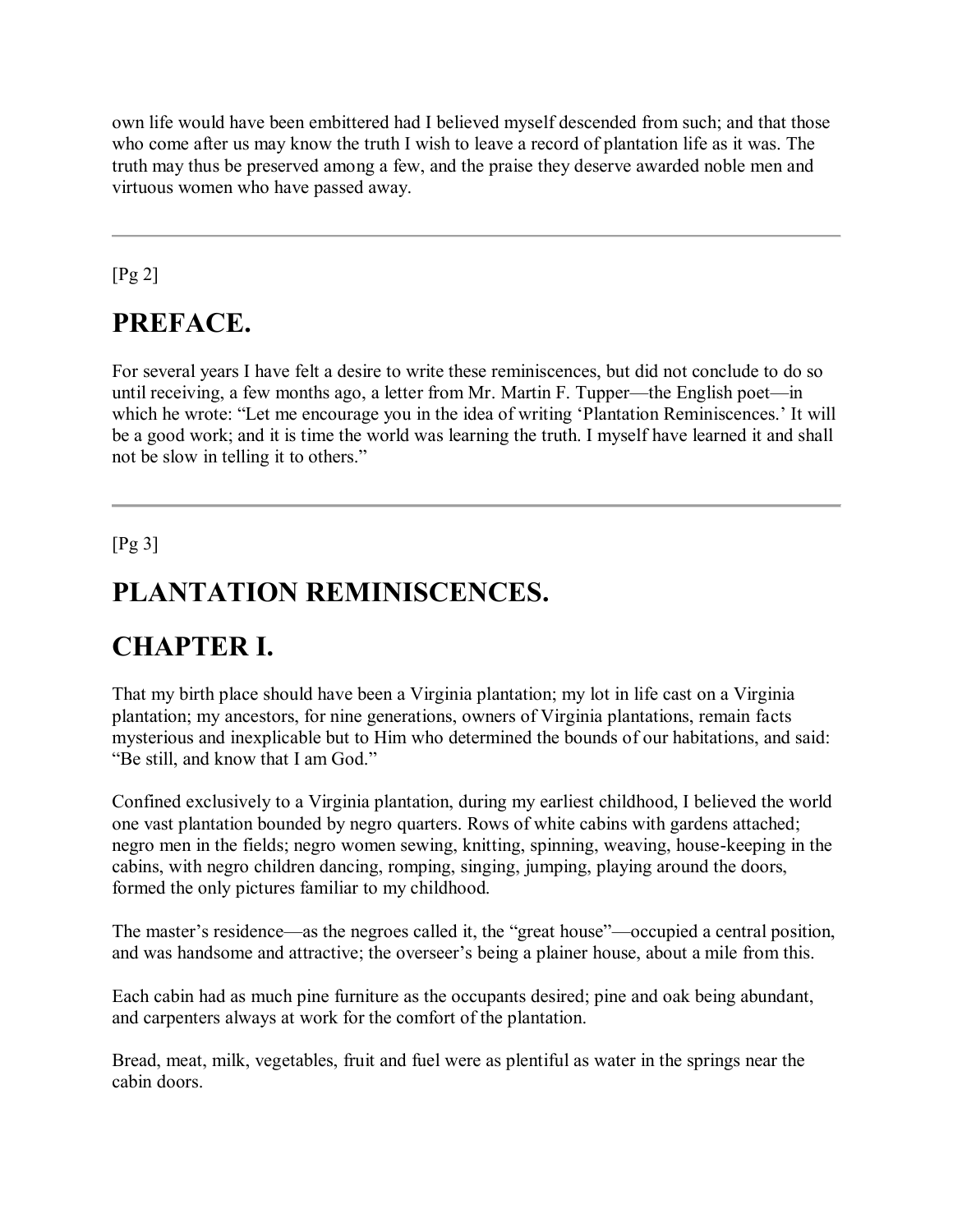Among the negroes—one hundred—on our plantation, many had been taught different trades; and there were blacksmiths, carpenters, brick masons, millers, shoemakers, weavers, spinners, all working for themselves. No article of their handicraft ever being sold from the place, their industry resulted in nothing beyond feeding and clothing themselves.

My sister and myself, when very small children, were often carried to visit these cabins, on which occasions no young princesses could have received from admiring subjects more adulation. Presents were laid at our feet—not glittering gems—but eggs, chesnuts, popcorn, walnuts, melons, apples, sweet potatoes, all their "cupboards" afforded, with a generosity unbounded. This made us as happy as queens; and filled our hearts with kindness and gratitude to our dusky admirers.

Around the cabin doors the young negroes would quarrel as to who should be his or her mistress; some claiming me, and others my sister.

All were merry-hearted, and among them I never saw a discontented face. Their amusements were dancing to the music of the banjo, quilting parties, opossum hunting, and, sometimes, weddings and parties.

Many could read, and in almost every cabin was a Bible. In one was a Prayer-book, kept by one of the men—a preacher—from which[Pg 4] he read the marriage ceremony at the weddings. This man opened a night school—charging twenty-five cents a week—hoping to inspire some literary thirst among the rising generation, who, however, preferred their nightly frolics to the school, so it had few patrons.

Our house servants were numerous, polite and well trained. My mother selected those most obliging in disposition and quick at learning, who were brought to the house at ten or twelve years of age, and instructed in the branches of household employment.

These small servants were always dressed in the cleanest, whitest long-sleeved aprons, with white or red turbans on their heads. No establishment being considered complete without a multiplicity of these; they might be seen constantly darting about on errands from the house to the kitchen and the cabins; up stairs and down stairs, being indeed omnipresent and indispensable.

It was the custom for a lady visitor to be accompanied to her room at night by one of these black, smiling "indispensables," who insisted so good naturedly on performing all offices, combing her hair, pulling off her slippers, &c., that one had not the heart to refuse, although it would have been sometimes more agreeable to have been left alone.

The negroes were generally pleased at the appearance of visitors, from whom they were accustomed to receive some present on arriving or departing, the neglect of which was considered a breach of politeness.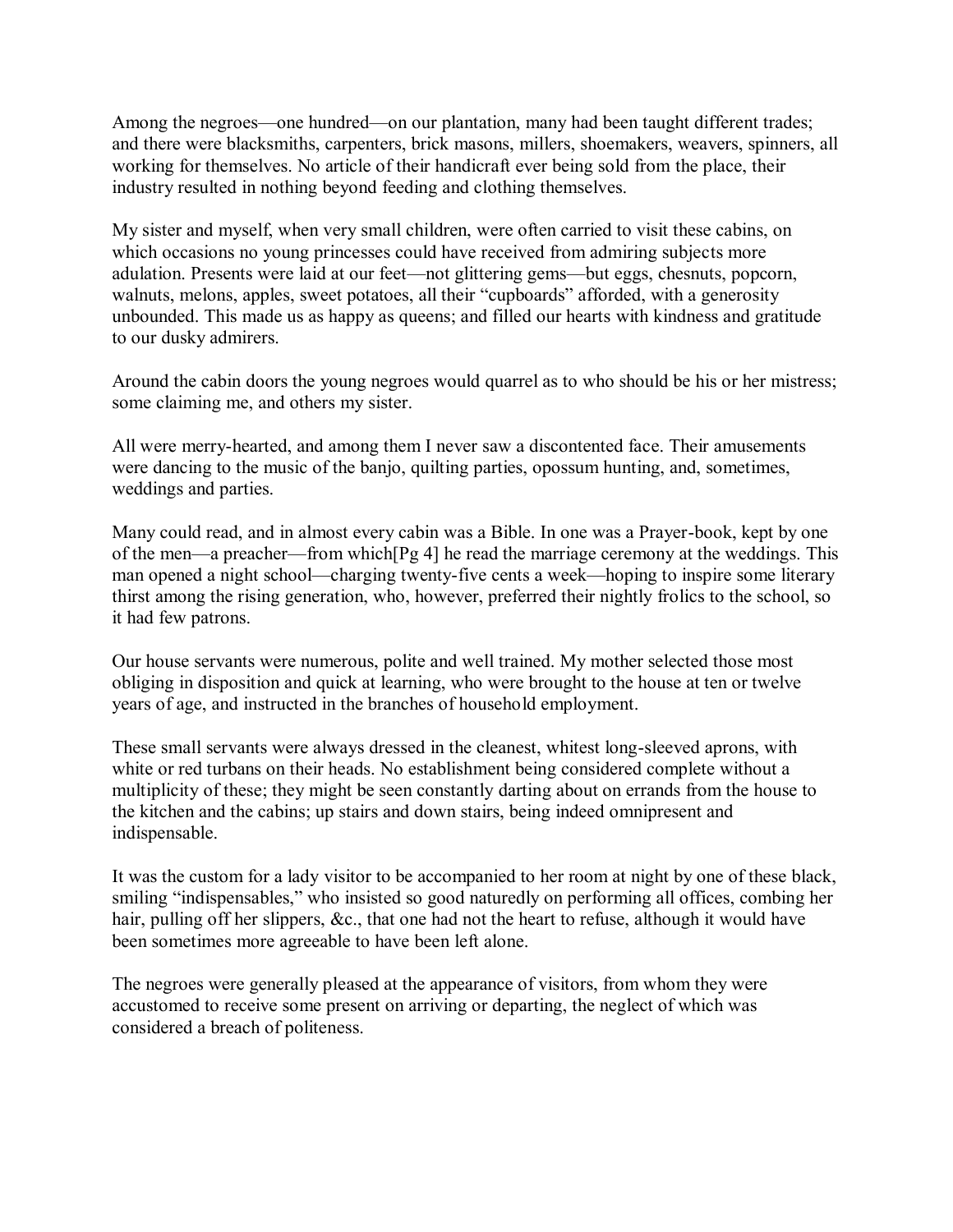The old negroes were quite patriarchal; loved to talk about "old times," and exacted great respect from the young negroes, and also from the younger members of the white family. We called the old men "Uncle," and the old women "Aunt," cognomens of respect.

The atmosphere of our own home was consideration and kindness. The mere recital of a tale of suffering would make my sister and myself weep with sorrow. And I believe the maltreatment of one of our servants—we had never heard the word "slave"—would have distressed us beyond endurance. We early learned that happiness consisted in dispensing it, and found no pleasure greater than saving our old dolls, toys, beads, bits of cake, or candy for the cabin children, whose delight at receiving them richly repaid us. If any of the older servants became displeased with us, we were miserable until we had restored the old smile by presenting some choice bit of sweet meat, cake or candy.

I remember once, when my grand-mother scolded nurse Kitty, saying: "Kitty, the butler tells me you disturb the breakfast cream every morning, dipping out milk to wash your face," I burst in tears, and thought it hard when there were so many cows poor Kitty could not wash her face in milk. Kitty had been told that her dark skin would be improved by a milk bath, which she had not hesitated to dip every morning from the breakfast buckets.

At such establishments one easily acquired a habit of being waited upon—there being so many servants with so little to do. It was natural to ask for a drink of water, when the water was right by you, and have things brought which you might easily have gotten yourself. But these domestics were so pleased at such errands one[Pg 5] felt no hesitation in requiring them. A young lady would ask black Nancy or Dolly to fan her, whereupon Nancy or Dolly would laugh good naturedly, produce a large palm leaf and fall to fanning her young mistress vigorously, after which she would be rewarded with a bow of ribbon, candy or sweet cakes.

The negroes made pocket money by selling their own vegetables, poultry, eggs, &c.—made at the master's expense, of course. I often saw my mother take out her purse and pay them liberally for fowls, eggs, melons, sweet potatoes, brooms, shuck mats and split baskets. The men made small crops of tobacco or potatoes for themselves on any piece of ground they chose to select.

My mother and grand-mother were almost always talking over the wants of the negroes,—what medicine should be sent—who they should visit—who needed new shoes, clothes or blankets, the principle object of their lives seeming to be providing these comforts. The carriage was often ordered for them to ride around to the cabins to distribute light-bread, tea and other necessaries among the sick. And besides employing the best doctor, my grand-mother always saw that they received the best nursing and attention.

In this little plantation world of ours was one being—and only one—who inspired awe in every heart, being a special terror to small children. This was the Queen of the Kitchen—Aunt Christian—who reigned supreme. She wore the whitest cotton cap, with the broadest of ruffles; was very black and very portly, and her sceptre was a good sized stick, kept to chastise small dogs and children who invaded her territory. Her character, however, having been long established she had not often occasion to use this weapon, as these enemies kept out of her way.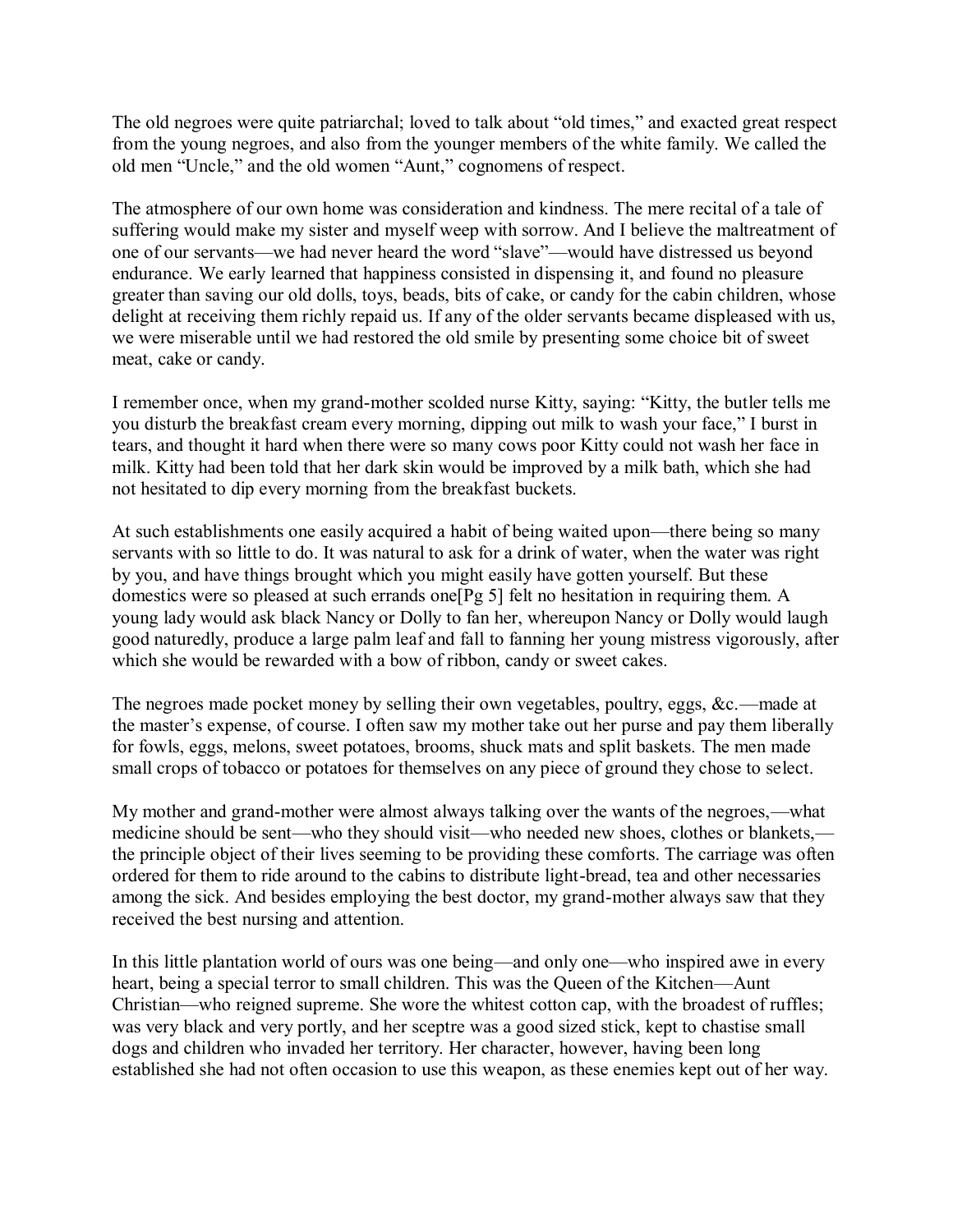Her pride was great, for, said she: "Haven't I been, long before this here little master whar is was born, bakin' the best light-bread and waffles and biscuit; and in my old master's time managed my own affars!"

She was generally left to manage "her own affars," and being a pattern of neatness and industry her fame went abroad from Botetourt, even unto the remotest ends of Mecklenburg county.

That this marvellous cooking was all the work of her own hands I am, in later years, inclined to doubt, as she kept several assistants, a boy to chop wood, beat biscuit, scour tables, lift off pots and ovens; one woman to make the pastry and another to compound cakes and jellies. But her fame was great; her pride lofty, and I would not now pluck one laurel from her wreath.

This honest woman was appreciated by my mother, but we had no affinity for her, in consequence of certain traditions on the plantation about her severity to children. Having no children of her own, a favorite orphan house-girl, whenever my mother went from home, was left to her care. This girl—now an elderly woman, and still our faithful and loved servant,—says she remembers to this day her joy at my mother's return home, and her release from Aunt Christian. "I will never forget," to use her own words, "how I watched the road every day, hoping that mistress would come back, and when I saw the carriage I would run a mile, shouting and clapping my hands."

#### [Pg 6]

Smiling faces always welcomed us home as the carriage passed through the plantation, and on reaching the house we were received by the negroes about the yard with liveliest demonstrations of pleasure.

# **CHAPTER II.**

It was a long time before it dawned upon my mind there were places and people different from these. The plantations we visited seemed exactly like ours. The same hospitality everywhere, the same kindliness existing between the white family and the blacks.

Confined exclusively to plantation scenes, the most trifling incidents impressed themselves indelibly upon me.

One day while my mother was in the yard attending to the planting of some shrubbery, we saw approaching an old, feeble negro man, leaning upon his stick. His clothes were nearly worn out, and he, haggard and thin.

"Good day, Mistess," said he.

"Who are you?" asked my mother.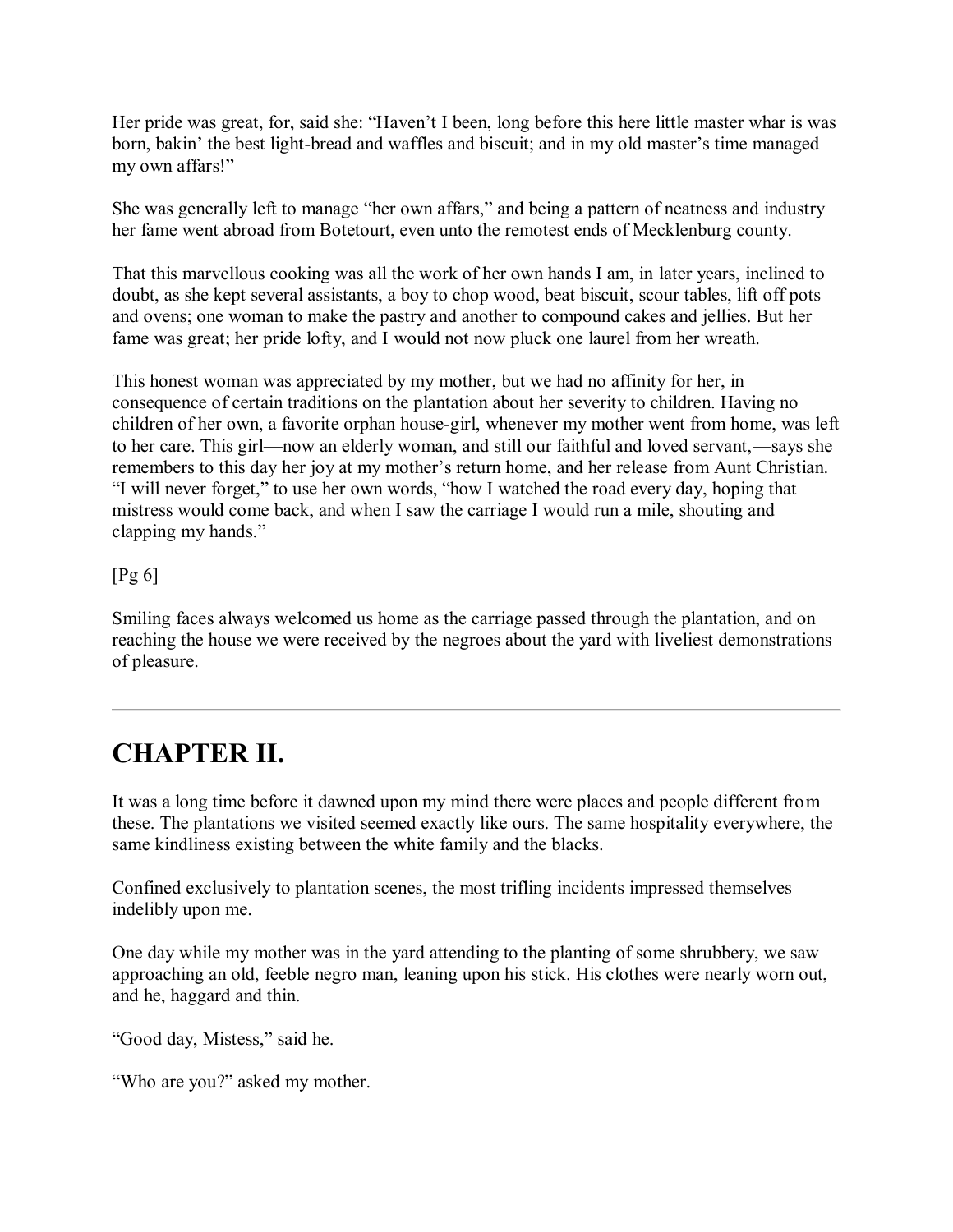"My name is John," he replied, "and I belonged to your husband's uncle. He died a long time ago. Before he died he set me free and gave me a good piece of land near Petersburg, and some money and stock. But all—my money and land—all gone, and I was starving. So I come one hundred miles to beg you and master please let me live and die on your plantation. I don't want to be free no longer. Please don't let me be free."

I wondered what was meant by being "free," and supposed from his appearance it must be some very dreadful and unfortunate condition of humanity. My mother heard him very kindly, and directed him to the kitchen where "Aunt Christian" would give him a plenty to eat.

Although there were already a number of old negroes to be supported, who no longer considered themselves young enough to work, this old man was added to the number, and a cabin built for him. To the day of his death he expressed gratitude to my mother for taking care of him, and often entertained us with accounts of *his* "old master's times," which he said were the "grandest of all."

By way of apology for certain knotty excrescences on his feet, he used to say: "You see these here knots. Well, they come from my being a monstrous proud young nigger, and squeezin' my feet in de tightest boots to drive my master's carriage 'bout Petersburg. I nuver was so happy as when I was drivin' my coach-an'-four, and crackin' de postillion over de head wid my whip."

These pleasant reminiscences were generally concluded with: "Ah! young Misses, *you'll* nuver see sich times. No more postillions! No more coach-an'-four! And niggers drives *now* widout they white gloves. Ah! no, young Misses, *you'll* nuver see nothin'! *Nuver*, in *your* time."

With these melancholy predictions would he shake his head, and sigh that the days of glory had departed.

#### [Pg 7]

Each generation of blacks vied with the other in extolling the virtues of their particular mistress and master and "*their times*;" but notwithstanding this mournful contrast between the past and present, their reminiscences had a certain charm. Often by their cabin firesides would we listen to the tales of the olden days about our forefathers, of whom they could tell much, having belonged to our family since the landing of the African fathers on the English slave ships, from which their ancestors had been bought by ours. Among these traditions none pleased us so much as that an unkind mistress or master had never been known among our ancestors, which we have always considered a cause for greater pride than the armorial bearings left on their tombstones.

We often listened with pleasure to the recollections of an old blind man—the former faithful attendant of our grand-father—whose mind was filled with vivid pictures of the past. He repeated verbatim conversations and speeches heard sixty years before—from Mr. Madison, Mr. Jefferson, Mr. Clay, and other statesmen, his master's special friends.

"Yes," he used to say, "I staid with your grandpa ten years in Congress, and all the time he was Secretary for President Jefferson. He nuver give me a cross word, and I nuver saw your grandma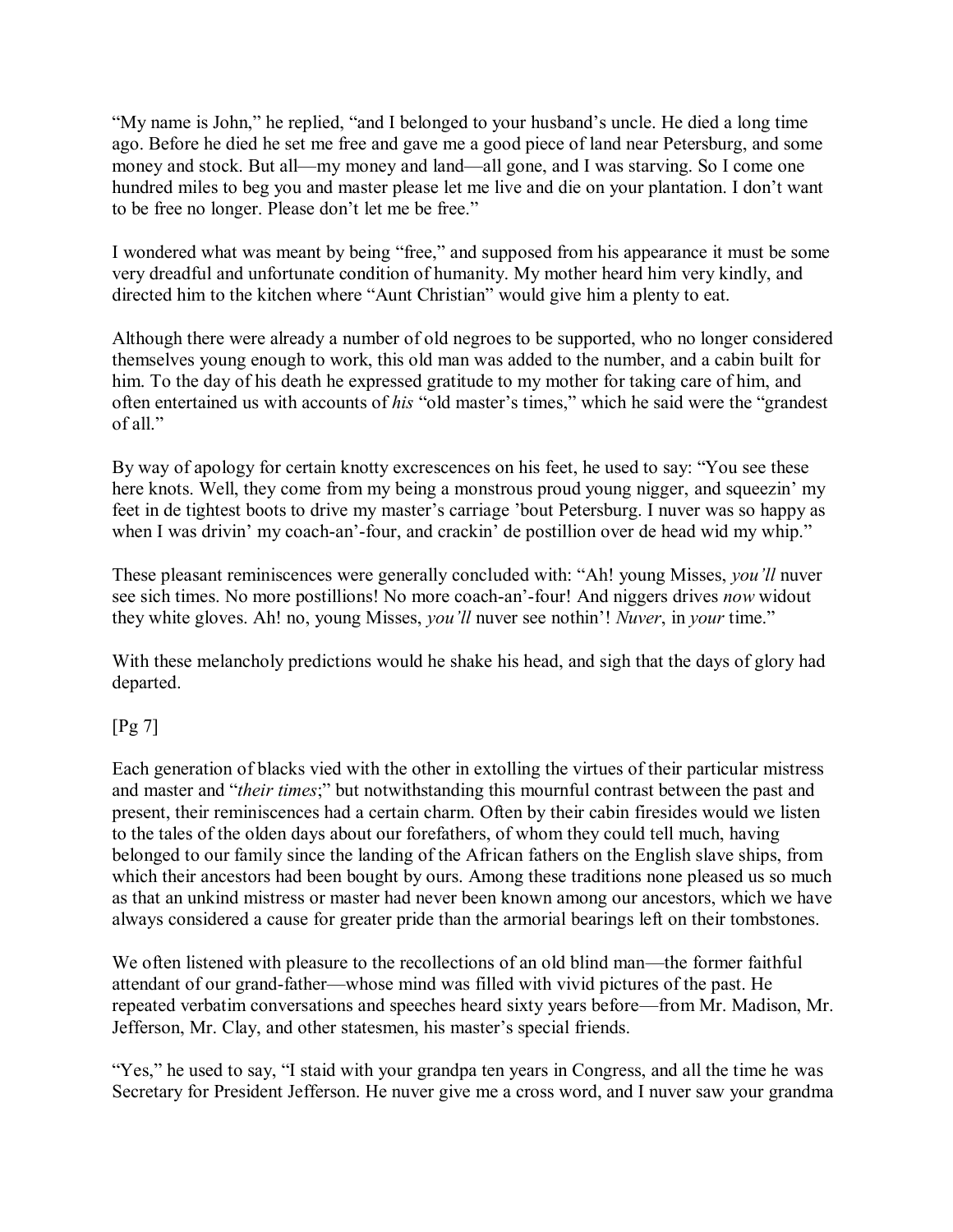the least out of temper neither, but once, and that was at a dinner party 'we' give in Washington, when the French Minister said something disrespectful about the United States."

Often did he tell us: "The greatest pleasure I expect in heaven, is seeing my old master." And sometimes, "I dream about my master and mistress when I am sleep, and talk with them and see them so plain it makes me so happy that I laugh out right loud."

This man was true and honest—a good Christian. Important trusts had been confided to him. He frequently carried the carriage and horses to Washington and Baltimore—a journey of two weeks—and sometimes sent to carry a large sum of money to a distant county.

His wife, who had accompanied him in her youth to Washington, also entertained us with gossip about the people of that day, and could tell exactly the size and color of Mrs. Madison's slippers, how she was dressed on certain occasions, "what beautiful manners she had," how Mr. Jefferson received master and mistress when "we" drove up to Monticello, what room they occupied, &c.

Although my grand-father's death occurred thirty years before, the negroes still remembered it with sorrow; and one of them, speaking of it, said to me, "Ah, little mistess, 'twas a sorrowful day when de news come from Washington dat our good, kind master was dead. A mighty wail went up from dis plantation, for we know'd we had loss our bes friend."

The only negro on the place who did not evince an interest in the white family was a man ninety years old, who, forty years before, announced his intention of not working any longer—although still strong and athletic—because, he said, "the estate had done come down so he hadn't no heart to work no longer." He remembered, he said, "when thar was three and four hundred black folks, but sence de British debt had to be paid over by his old master, and de Mack[Pg 8]lenbug estate had to be sold, he hadn't had no heart to do nothin' sence." And "he hadn't seen no *real* fine white folks—what *he* called real fine white folks—sence he come from Macklenbug." All his interest in life having expired with an anterior generation; we were in his eyes but a poor set, and he refused to have anything to do with us. Not being compelled to work, he passed his life principally in the woods, wore a rabbit-skin cap and a leather apron. Having lost interest in, and connection with the white family, he gradually relapsed into a state of barbarism, refusing towards the end of his life to sleep in his bed, preferring a hard bench in his cabin, upon which he died.

Another very old man remembered something of his father, who had come from Africa; and when we asked him to tell us what he remembered of his father's narrations, would say:

"My father told us that his mother lived in a hole in the ground, and when the English people come to Africa she sold him for a string of beads. He said ''twas mighty hard for him, when he fus come to dis country, to wear clothes.' Sometimes he would git so mad wid us chillun, my mammy would have to run and hide us to keep him from killin' us. Den sometimes at night he would say: 'He gwine sing he country,' den he would dance and jump and howl and skeer us to death."

They spoke always of their forefathers as the "outlandish people."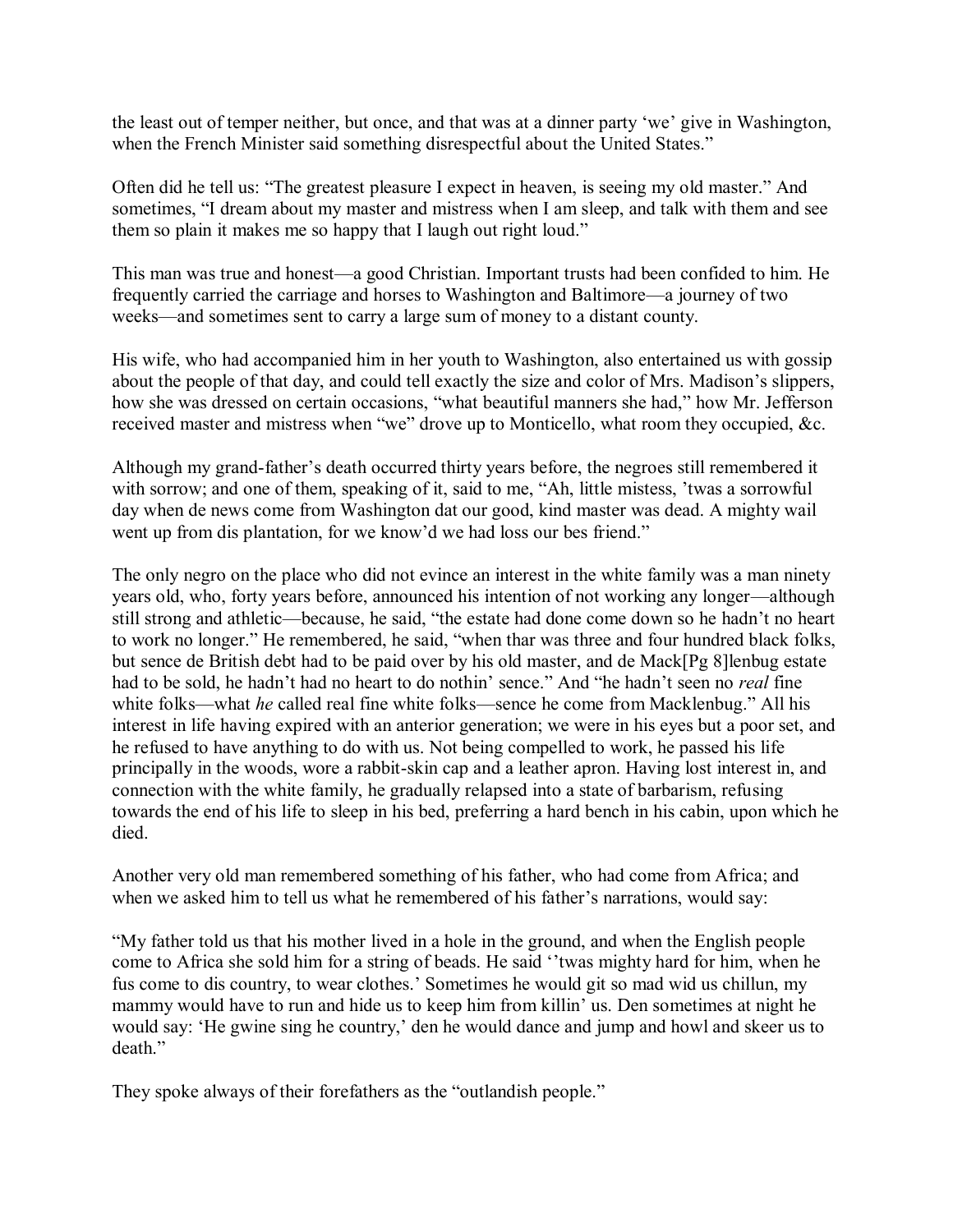On some plantations it was a custom to buy the wife when a negro preferred to marry on another estate. And in this way we became possessed of a famous termagant, who had married our grandfather's gardener, quarrelled him to death in one year and survived to quarrel forty years longer with the other negroes. She had no children—not even a cat or dog could live with her. She had been offered her freedom, but refused to accept it. Several times had been given away; once to her son—a free man—and to others with whom she fancied she might live, but, like the bad penny, was always returned to us. She always returned in a cart, seated on top of her chest and surrounded by her goods and chattels, dressed in a high hat, long black plume—standing straight up—gay cloth spencer and short petticoat, the costume of a hundred years ago. Although her return was a sore affliction to the plantation, my sister and myself found much amusement in witnessing it. The cold welcome she received seemed not to affect her spirits, but re-establishing herself in her cabin she quickly resumed the turbulent course of her career.

Finally one morning the news came that this woman, old Clara, was dead. Two women went to sweep her cabin and perform the last sad offices. They waited all day for the body to get cold. While sitting over the fire in the evening, one of them happening to glance at a small mirror inserted in the wall near the bed, exclaimed: "Old Clara's laughing!" They went nearer and there was a horrible grin on the face of the corpse! Old Clara sprang out of bed exclaiming, "Git me some meat and bread. I'm most perish'd!"

"Old woman, what you mean by foolin' us so?" asked the nurses.

"I jes want see what you all gwine do wid my *things* when I *was* dead!" replied the old woman, whose "things" consisted of all sorts of  $[Pg 9]$  old and curious spencers, hats, plumes, necklaces, caps and dresses, collected during her various wanderings and worn by a long past generation.

Among these old cabin legends we sometimes collected bits of romance, and were often told how, by the coquetry of a certain Richmond belle, we had lost a handsome fortune, which impressed me even then with the fatal consequences of coquetry.

This belle engaged herself to our great uncle—a handsome and accomplished gentleman—who, to improve his health, went to Europe; but before embarking made his will, leaving her his estate and negroes. He died abroad, and the lady accepted his property, although she was known to have been engaged to twelve others at the same time! The story in Richmond ran that these twelve gentlemen—my grand-father among them—had a wine party, and towards the close of the evening some of them becoming communicative, began taking each other out to tell a secret when it was discovered they all had the same secret—each was engaged to Miss Betsy M——. This lady's name is still seen on fly leaves of old books in our library—books used during her reign by students at William and Mary College—showing that the young gentlemen, even at that venerable Institution, allowed their classic thoughts sometimes to wander.

### **CHAPTER III.**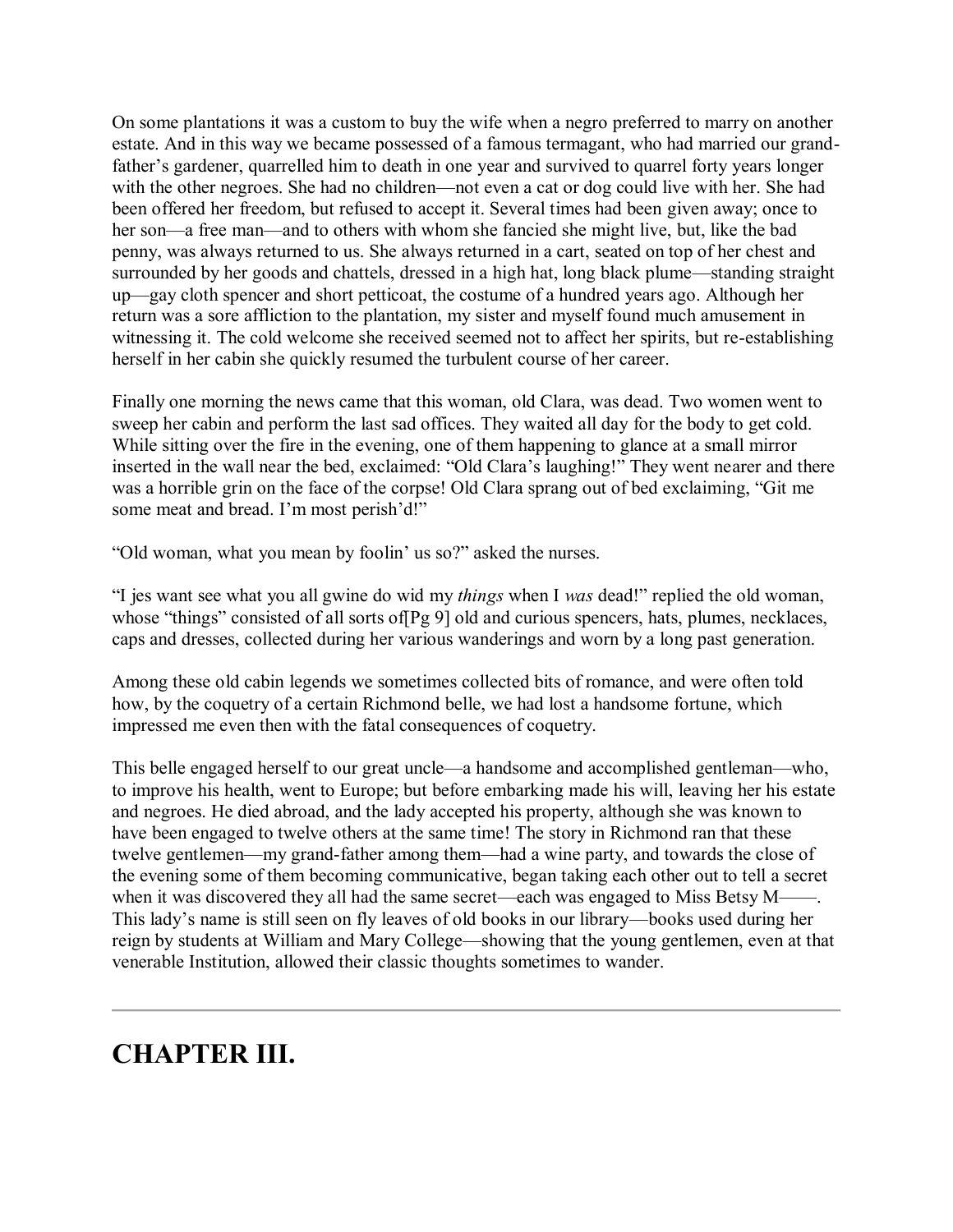As soon as my sister and myself had learned to read and cipher, we were inspired with a desire to teach the negroes who were about the house and kitchen; and my father promised to reward my sister with a handsome guitar if she would teach two boys—designed for mechanics—arithmetic.

Our regular system was every night to place chairs around the dining table, ring a bell and open school; she presiding at one end and I at the other of the table, each propped on books to give us the necessary height and dignity for teachers.

Our school proved successful. The boys learned arithmetic and the guitar was awarded. All who tried learned to read, and from that day we have never ceased to teach all who desired to learn.

Thus my early life was passed amid scenes cheerful and agreeable, nor did any one seem to have any care except my mother. Her cares and responsibilities were great, with one hundred people continually upon her mind, who were constantly appealing to her in every strait, real or imaginary. But it had pleased God to place her here, and nobly did she perform the duties of her station. She often told us of her distress on realizing for the first time the responsibilities devolving upon the mistress of a large plantation, and the nights of sorrow and tears these thoughts had given her.

On her arrival at the plantation after her marriage, the negroes received her with lively demonstrations of joy, clapping their hands and shouting: "Thank God, we got a mistess!" Some of them throwing themselves on the ground at her feet in their enthusiasm.

The plantation had been without a master or mistress twelve[Pg 10] years; my father—the sole heir—having been off at school and College. During this time the silver had been left in the house, and the servants had kept and used it, but *nothing had been stolen*.

The books, too, had been undisturbed in the library, except a few volumes of the poets which had been carried to adorn some of the cabin shelves.

It was known by the negroes that their old master's will set them free and gave them a large body of land in the event of my father's death; and some of his College friends suggested he might be killed while passing his vacations on his estate. But this only amused him, for he knew too well in what affection he was held by his negroes, and how each vied with the other in showing him attention—spreading a dinner often for him at their cabins when he returned from hunting or fishing.

I think I have written enough to show the mutual affection existing between the white and black races—and the abundant provision generally made for the wants of those whom God had mysteriously placed under our care.

The existence of extreme want and poverty had never entered my mind, until one day my mother showing us some pictures, entitled "London Labor and London Poor," we asked her if she believed there were such poor people in the world, and she replied: "Yes, children, there are many in this world who have nowhere to sleep and nothing to eat."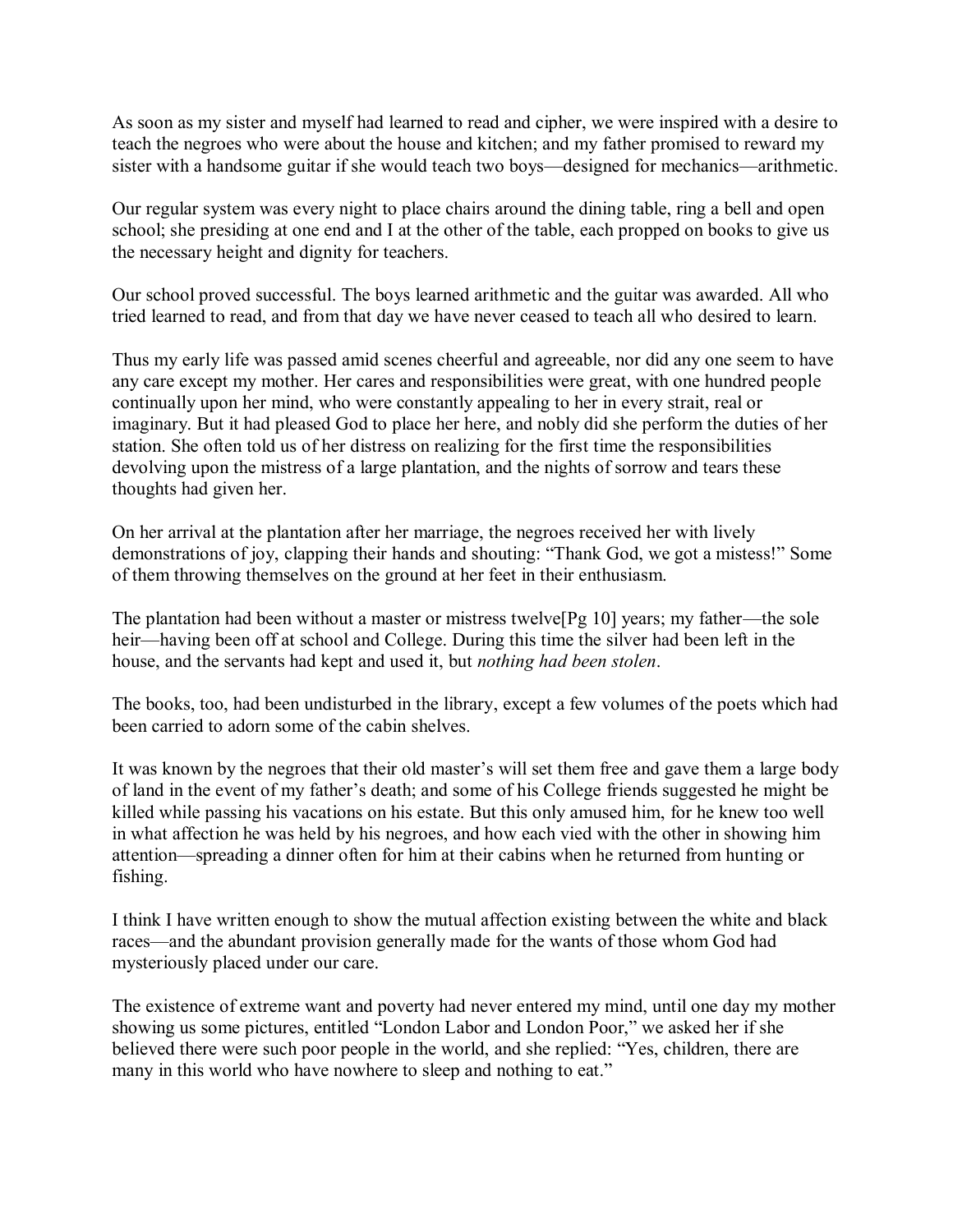Still we could not realize what she said, for we had never seen a beggar. But from that time it began to dawn upon us that all the world was not a plantation, with more than enough on it for people to eat. And when we were old enough to read and compare our surroundings with what we learned about other countries, we found that our laboring population was more bountifully supplied than that of any other land. We read about "myriads of poor, starving creatures, with pinched faces and tattered garments," in far off cities and countries. We read of hundreds who, from destitution and wretchedness, committed suicide. We read these things, but could not fully sympathise with such want and suffering; for it is necessary to witness these in order to feel the fullest sympathy, and we had never seen anything of the kind on our own or our neighbor's plantations.

Their religious instruction, I found, had not been more neglected than among the lower classes in England, Ireland, France, Russia and elsewhere. Every church—there was one of some denomination near every plantation—had special seats reserved for the negroes. The minister always addressed a portion of his sermon particularly to them, and held service for them exclusively on Sabbath afternoon. Besides, they had their own ministers among themselves, and had night prayer meetings in their cabins whenever they chose.

Many prayers ascended from earnest hearts for their conversion, and I knew no home at which some effort was not made for their religious instruction.

One of our friends—a Presbyterian minister and earnest Christian—devoted the greater part of his time to preaching and teaching [Pg 11] them. And many pious ministers, throughout the State, bestowed upon them time and labor.

I once attended a gay party where the young lady of the house—the center of attraction—hearing that one of the negroes was suddenly very ill, excused herself from the company, carried her Prayer-book to the cabin, and passed the night by the bedside of the sick man, reading and repeating verses to him. I have also had young lady friends who declined attending a wedding or party when a favorite servant was ill.

On one occasion an English gentleman—Surgeon in the Royal Artillery—visiting at our house, accompanied us to a wedding and hearing that two young ladies had not attended on account of the illness of a negro servant, said to me: "This would not have been in England, and will scarcely be believed when I tell it on my return."

The same gentleman expressed astonishment at one of our neighbor's sitting up all night to nurse one of his negroes who was ill. He was amused at the manner of our servants' identifying themselves with the master and his possessions, always speaking of "our horses," "our cows," "our crop," "our mill," "our blacksmith's shop," "our carriage," "our black folks," &c. He told us he observed also a difference between our menials and those of his own country, in that, while here they were individualized, there they were known by the names of "Boots," "Ostler," "Driver," "Footman," "Cook," "Waiter," "Scullion," &c.

On our plantations the most insignificant stable boy felt himself of some importance.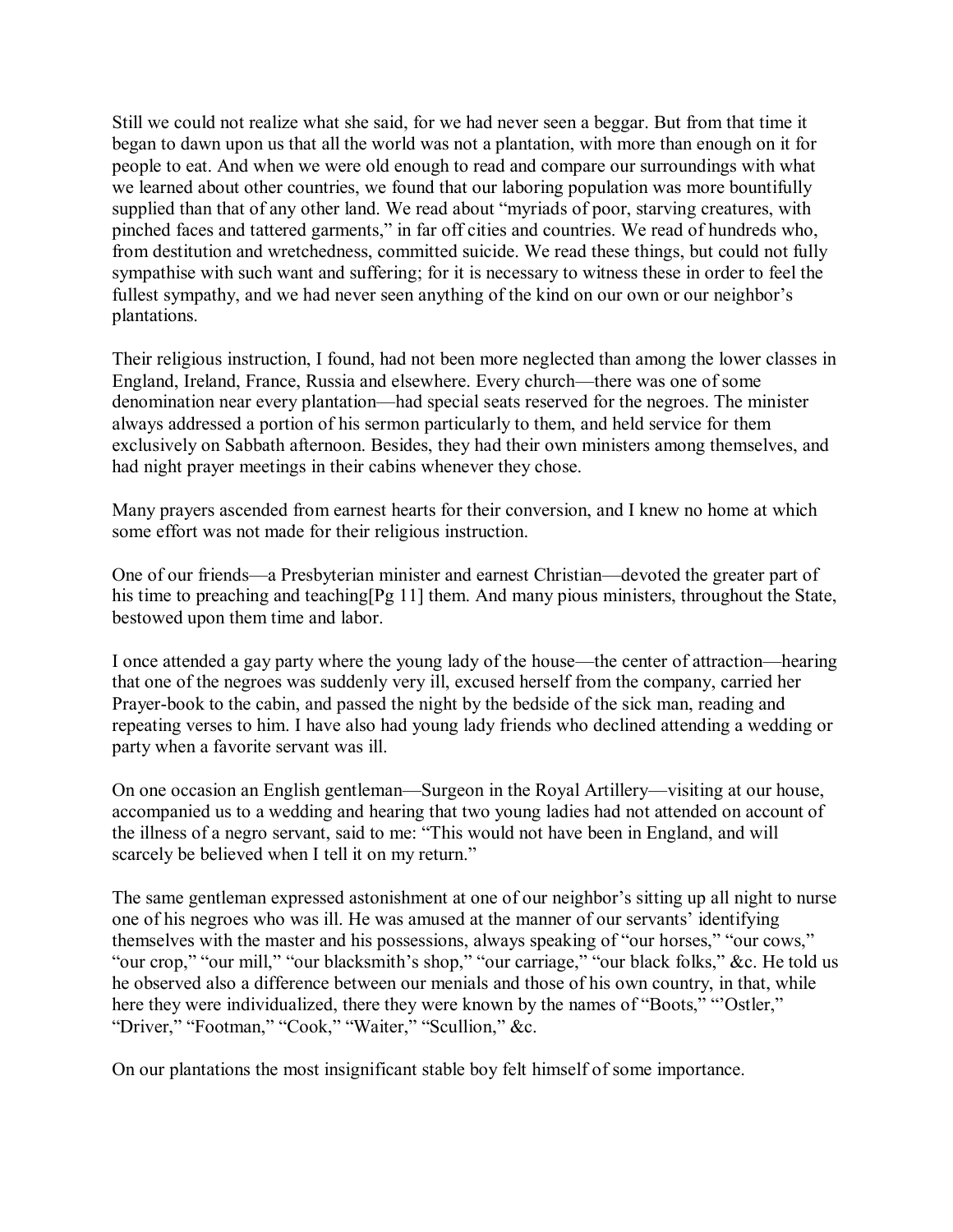When I heard Mr. Dickens read scenes from Nicholas Nickleby, the tone of voice in which he personated Smike sent a chill through me, for I had never before heard the human voice express such hopeless despair. Can there be in England, thought I, human beings afraid of the sound of their own voices?

There was a class of men in our State who made a business of buying negroes to sell again farther south. These we never met, and held in horror. But even they, when we reflect, could not have treated them with inhumanity; for what man would pay a thousand dollars for a piece of property, and fail to take the best possible care of it? The "traders" usually bought their negroes when an estate became involved, for the owners could not be induced to part with their negroes until the last extremity—when everything else had been seized by their creditors. Houses, lands, everything went first, before giving up the negroes; the owner preferring to impoverish himself in the effort to keep and provide for these—which was unwise, financially, and would not have been thought of by a mercenary people.

But it was hard to part with one's "own people," and see them scattered. Still our debts had to be paid; often security debts after the death of the owner, when all had to be sold. And who of us but can remember the tears of anguish caused by this, and scenes of sorrow to which we can never revert without the keenest grief? Yet, like all events in this chequered human life, even these sometimes turned out best for the negroes, when by this means they ex[Pg 12]changed unpleasant for more agreeable homes. Still it appeared to me a great evil, and often did I pray that God would make us a way of escape from it. But His ways are past finding out, and why He had been pleased to order it thus we shall never know.

Instances of harsh or cruel treatment were rare. I never heard of more than two or three individuals who were "hard" or unkind to their negroes, and these were ostracised from respectable society, their very names bringing reproach and blight upon their descendants.

We knew of but one instance of cruelty on our plantation, and that was when "Uncle Joe," the blacksmith, burnt his nephew's face with a hot iron. The man carries the scar to this day, and in speaking of it, always says: "Soon as my master found out how Uncle Joe treated me he wouldn't let me work no more in his shop."

# **CHAPTER IV.**

The extent of these estates precluding the possibility of near neighbors, their isolation would have been intolerable but for the custom of visiting which prevailed among us. Many houses were filled with visitors the greater part of the year, usually remaining two or three weeks. Visiting tours were made in our private carriages—each family making at least one such tour a year. Nor was it necessary to announce these visits by message or letter, each house being considered always ready, and "entertaining company" the occupation of the people. Sometimes two or three carriages might be descried in the evening coming up to the door through the Lombardy poplar avenue—the usual approach to many old houses—whereupon ensued a lively flutter among small servants, who speedily got them into their clean aprons, and ran to open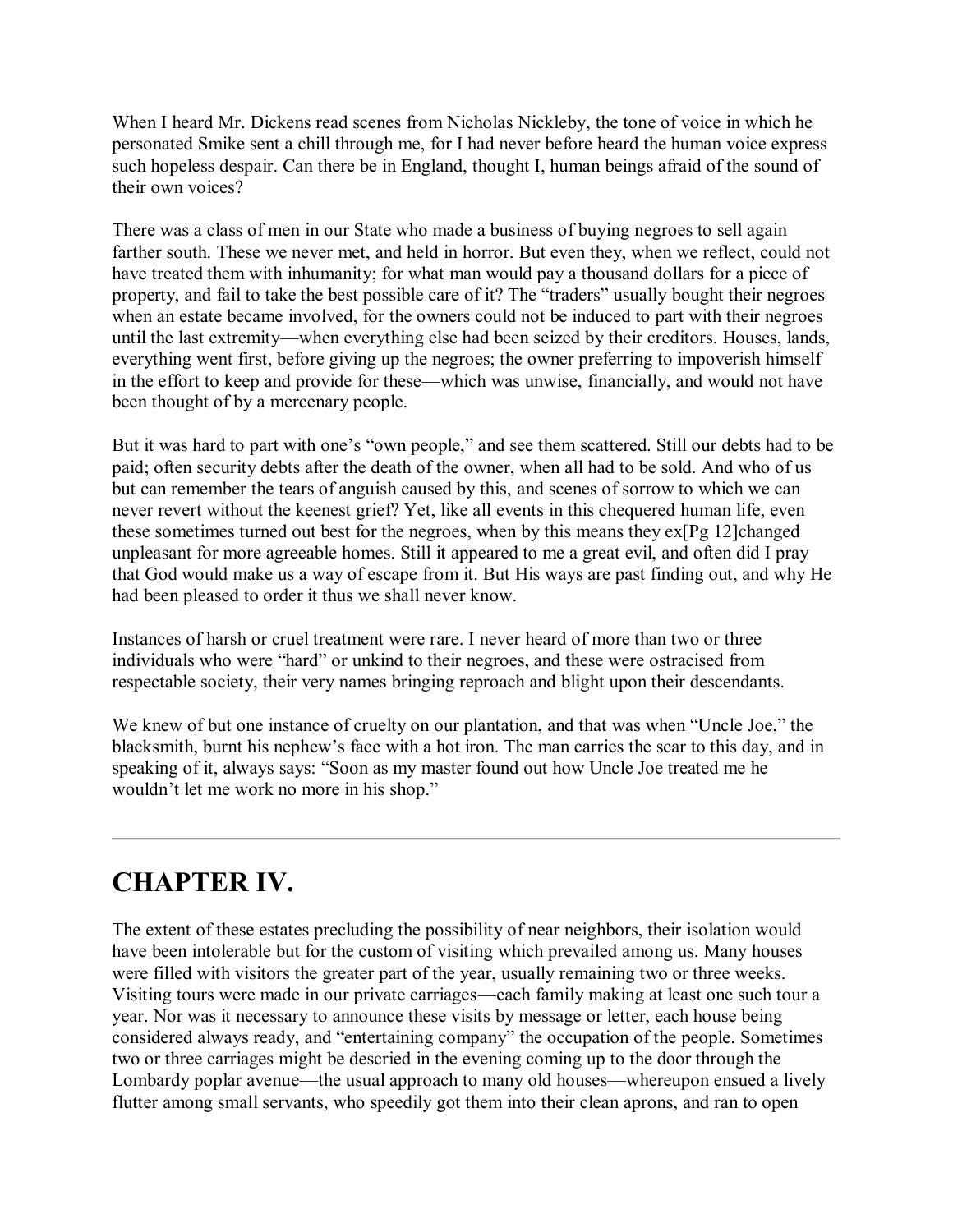gates, and remove parcels from carriages, and becoming generally excited. Lady visitors were always accompanied by colored maids, although sure of finding a superfluity of these at each establishment. The mistress of the house always received her guests in the front porch, with a sincere and cordial greeting.

These visiting friends at my own home made an impression upon me that no time can efface. I almost see them now—those dear, gentle faces—my mother's early friends; and those delightful old ladies in close bordered tarletan caps, who used to come to see my grandmother. These last would sit round the fire knitting and talking over their early memories; how they remembered the red coats of the British; how they had seen the Richmond theater burn down, with some of their family burned in it. How they used to wear such beautiful turbans of *crepe lise* to the Cartersville balls, and how they used to dance the minuet. At mention of this, my grandmother would lay off her spectacles, put aside her knitting, rise with dignity—she was very tall—and show us the step of the minuet, gliding slowly and majestically around the room. Then she would say: "Ah, children, you will never see anything so graceful as the minuet.[Pg 13] Such jumping around as *you* see would not have been considered 'genteel' in *my* day!"

My mother's friends belonged to a later generation, and were types of women, whom to have known I shall ever consider a blessing and privilege. They combined intelligence with exquisite refinement and agreeability; and their annual visits gave my mother the greatest happiness, which we soon learned to share and appreciate.

As I consider these ladies models for our sex through all time, I enumerate some of their attractions:

Entire absence of pretense made them always agreeable. Having no "parlor" or "company" manners to assume, they preserved at all times a gentle, natural, easy demeanor and conversation. They had not dipped into the sciences, attempted by some of our sex at the present day; but the study of Latin and French, with general reading in their mother tongue rendered them intelligent companions for cultivated men. They also possessed the rare gift of reading well aloud, and wrote letters unsurpassed in penmanship, ease and agreeability of style.

Italian and German professors being rare in that day, their musical acquirements did not extend beyond the simplest piano accompaniments to old English and Scotch airs, which they sang in a sweet, natural voice, and which so enchanted the beaux of their time that they—the beaux never afterwards became reconciled to any higher order of music.

These model women also managed their household affairs admirably; and were uniformly kind, but never familiar with their servants. They kept ever before them the Bible as their constant guide and rule in life, and were surely, as nearly as possible, holy in thought, word and deed. I have looked in vain for *exactly such* women in other lands, but have failed to find them.

Then there were old gentlemen visitors—beaux of my grandmother's day—still wearing cues, wide ruffled bosoms, short pants and knee buckles. These pronounced the *a* very broad; sat a long time over their wine at dinner, and carried in their pockets gold or silver snuff-boxes presented by some distinguished individual at some remote period.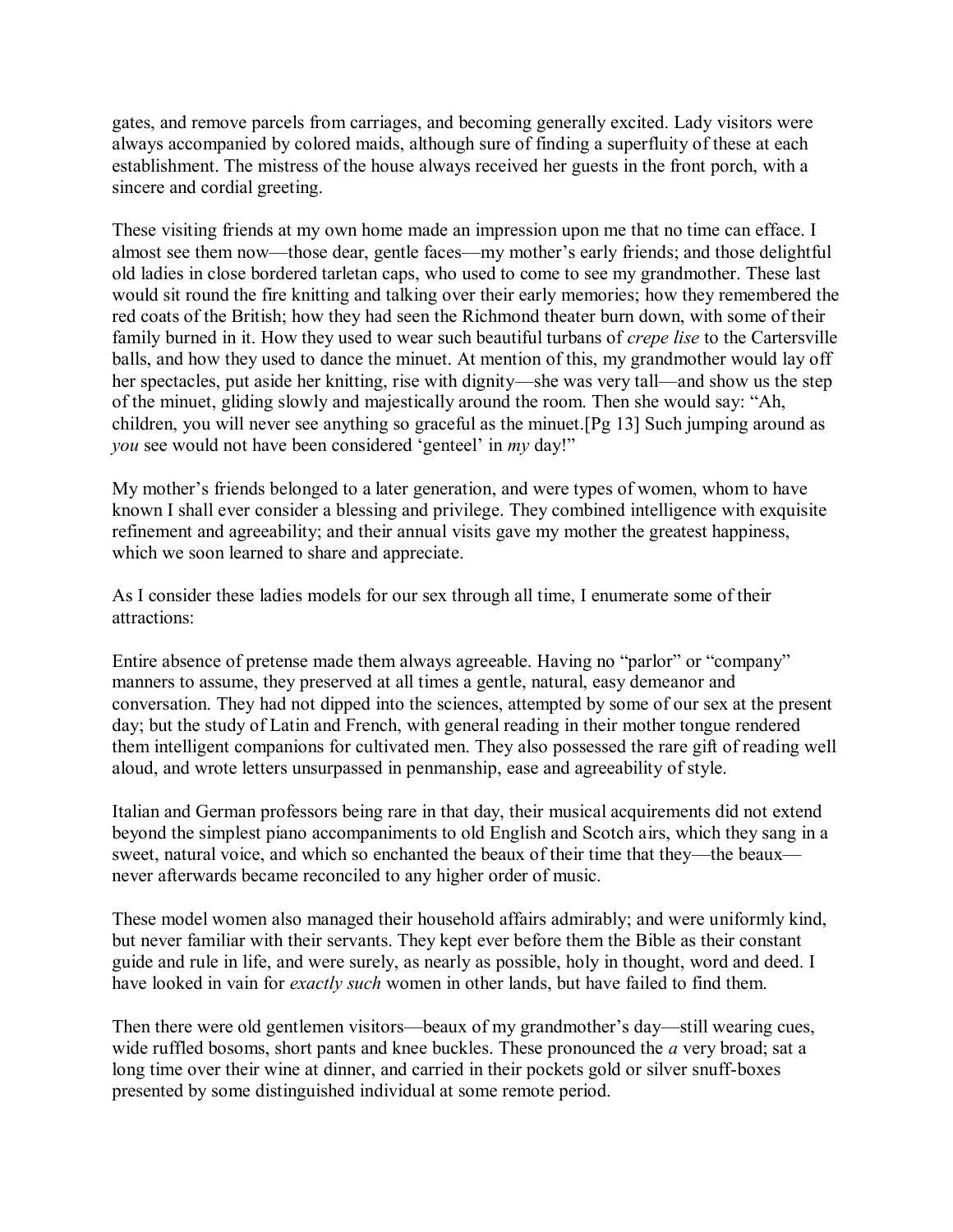Our visiting acquaintance extended from Botetourt county to Richmond, and among them were jolly old Virginia gentlemen and precise old Virginia gentlemen; eccentric old Virginia gentlemen and prosy old Virginia gentlemen; courtly old Virginia gentlemen and plain-mannered old Virginia gentlemen; charming old Virginia gentlemen and uninteresting old Virginia gentlemen. Many of them had graduated years and years ago at William and Mary College.

Then we had another set, of a later day—those who graduated in the first graduating class at the University of Virginia, when that institution was first established. These happened—all that we knew—to have belonged to the same class, and often amused us—without intending it—by reverting to that fact in these words:

"*That* was a remarkable class! Every man in that class made his mark in law, letters or politics! Let me see: There was Toombs. There was Charles Mosby. There was Alexander Stuart. There[Pg 14] was Burwell. There was R. M. T. Hunter;" and so on, calling each by name except himself, knowing that the others never failed to do that!

Edgar Poe and Alexander Stephens, of Georgia, were also at the University with these gentlemen.

Although presenting an infinite variety of mind, manner and temperament, all the gentlemen who visited us, young and old, possessed in common certain characteristics; one of which was a deference to ladies, which made us feel that we had been put in the world especially to be waited upon by them. Their standard for woman was high. They seemed to regard her as some rare and costly statue set in a niche to be admired and *never taken* down.

Another peculiarity they had in common, was a habit—which seemed irresistible—of tracing people back to the remotest generation, and appearing inconsolable if ever they failed to find out the pedigree of any given individual for at least four generations. This, however, was an innocent pastime, from which they seemed to derive much pleasure and satisfaction, and which should not be regarded, even in this advanced age, a serious fault.

Among our various visitors, was a kinsman—of whom I often heard, but do not recollect—a bachelor of eighty years, always accompanied by his negro servant as old as himself. Both had the same name, Louis,—pronounced like the French—and this aged pair had been so long together they could not exist apart. Black Louis rarely left his master's side; assisting in the conversation if his master became perplexed or forgetful. When his master talked in the parlor, black Louis always planted his chair in the middle of the door-sill, every now and then correcting or reminding with: "Now, master, dat warnt Col. Taylor's horse dat won dat race dat day. You and me was thar." Or, "Now, master you done forgot all 'bout dat. Dat was in de year 1779, and dis is de way it happened," &c., much to the amusement of the company assembled. All this was said, I am told, most respectfully, although the old negro in a manner *possessed* his master, having entire charge and command of him.

The negroes often felt great pride in "*their* white people," as they called their owners, and loved to brag about what "*their* white people" did and what "*their* white people" had.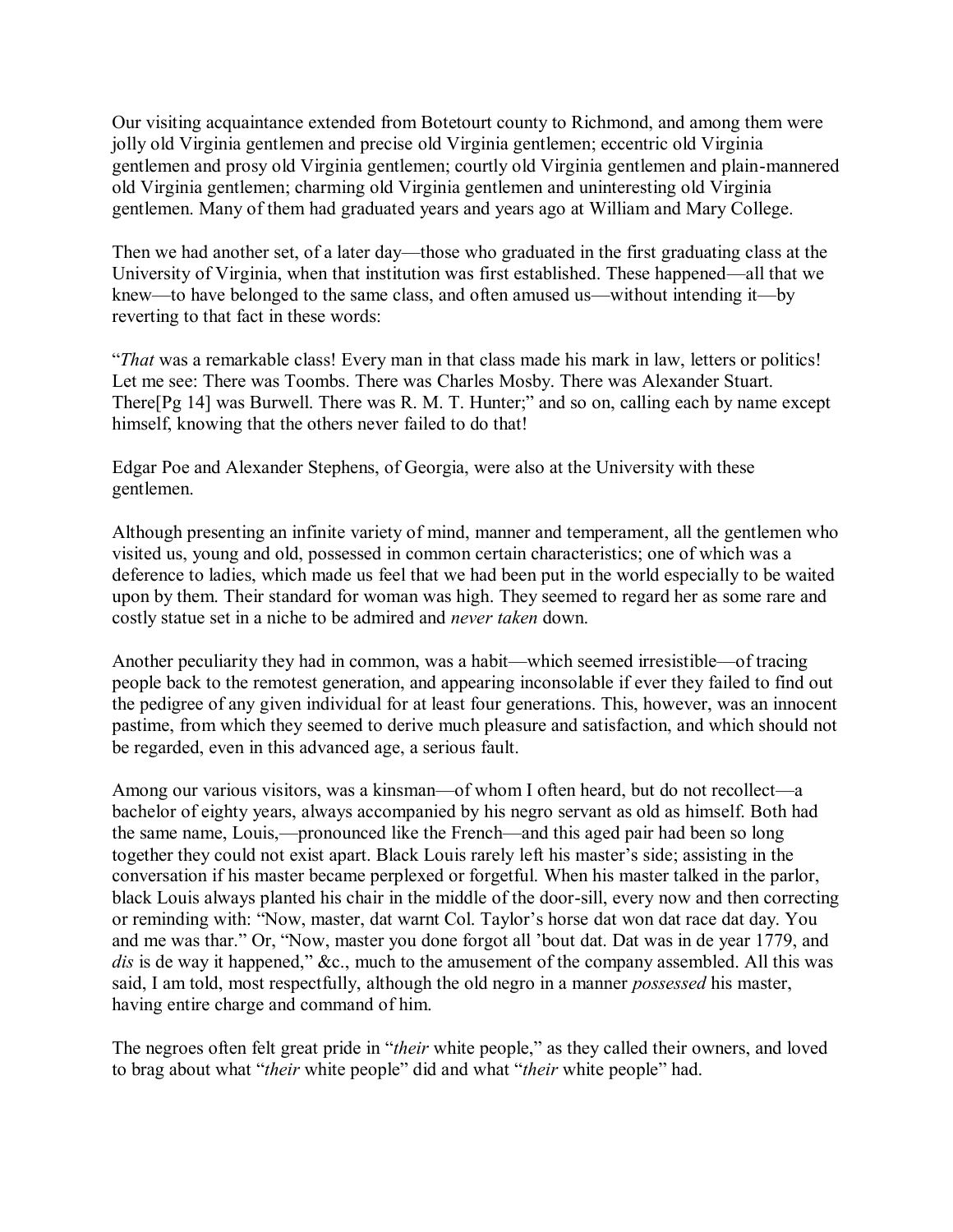On one occasion it became necessary for my sister and myself to ride a short distance in a public conveyance. A small colored boy, who helped in our dining-room, had to get in the same stage. Two old gentlemen—strangers to us—sitting opposite, supposing we had fallen asleep, when we closed our eyes to keep out the dust, commenced talking about us. Said one to the other: "Now those children will spoil their Sunday bonnets." Whereupon our colored boy spoke up quickly: "Umph! *you* think *them's* my mistesses' Sunday bonnets? Umph! you *jes ought* to see what they got up thar on top the stage in thar band box!" At this we both laughed, for the boy had never seen our "Sunday bonnets," nor did he know that we possessed any.

[Pg 15]

# **CHAPTER V.**

English books never fail to make honorable mention of a "roast of beef," "a leg of mutton," "a dish of potatoes," "a dish of tea," &c., while with us the abundance of such things gave them, we thought, not enough importance to be particularized. Still my reminiscences extend to these.

Every Virginia housewife knew how to compound all the various dishes in Mrs. Randolph's Cookery book, and our tables were filled with every species of meat and vegetable to be found on a plantation; with every kind of cakes, jellies and blanc-mange to be concocted out of eggs, butter and cream, besides an endless catalogue of preserves, sweet meats, pickles and condiments. So that in the matter of good living, both in abundance and the manner of serving, a Virginia plantation could not be excelled.

The first speciality being good loaf bread, there was always a hot loaf for breakfast, hot corn bread for dinner and a hot loaf for supper. Every house was famed for its loaf bread, and, said a gentleman once to me: "Although at each place it is superb, yet each loaf differs from another loaf, preserving distinct characteristics which would enable me to distinguish, instantly, should there be a convention of loaves, the Oaklands loaf from the Greenfield loaf, and the Avenel loaf from the Rustic Lodge loaf."

And apropos of this gentleman, whom, it is needless to add, was a celebrated connoisseur in this matter of loaf bread, it was a noticeable fact with our cook, that whenever he came to our house the bread in trying to do its best always did its worst!

Speaking of bread, another gentleman expressed his belief that at the last great day, it will be found that more housewives will be punished on account of light bread than anything else; for he knew some who were never out of temper except when the light bread failed!

Time would fail me to dwell, as I should, upon the incomparable rice waffles, and beat biscuit, and muffins, and laplands, and Marguerites, and flannel cakes, and French rolls, and velvet rolls, and ladies-fingers constantly brought by relays of small servants, during breakfast, hot and hotter from the kitchen. Then the tea waiters handed at night, with the beef tongue, the sliced ham, the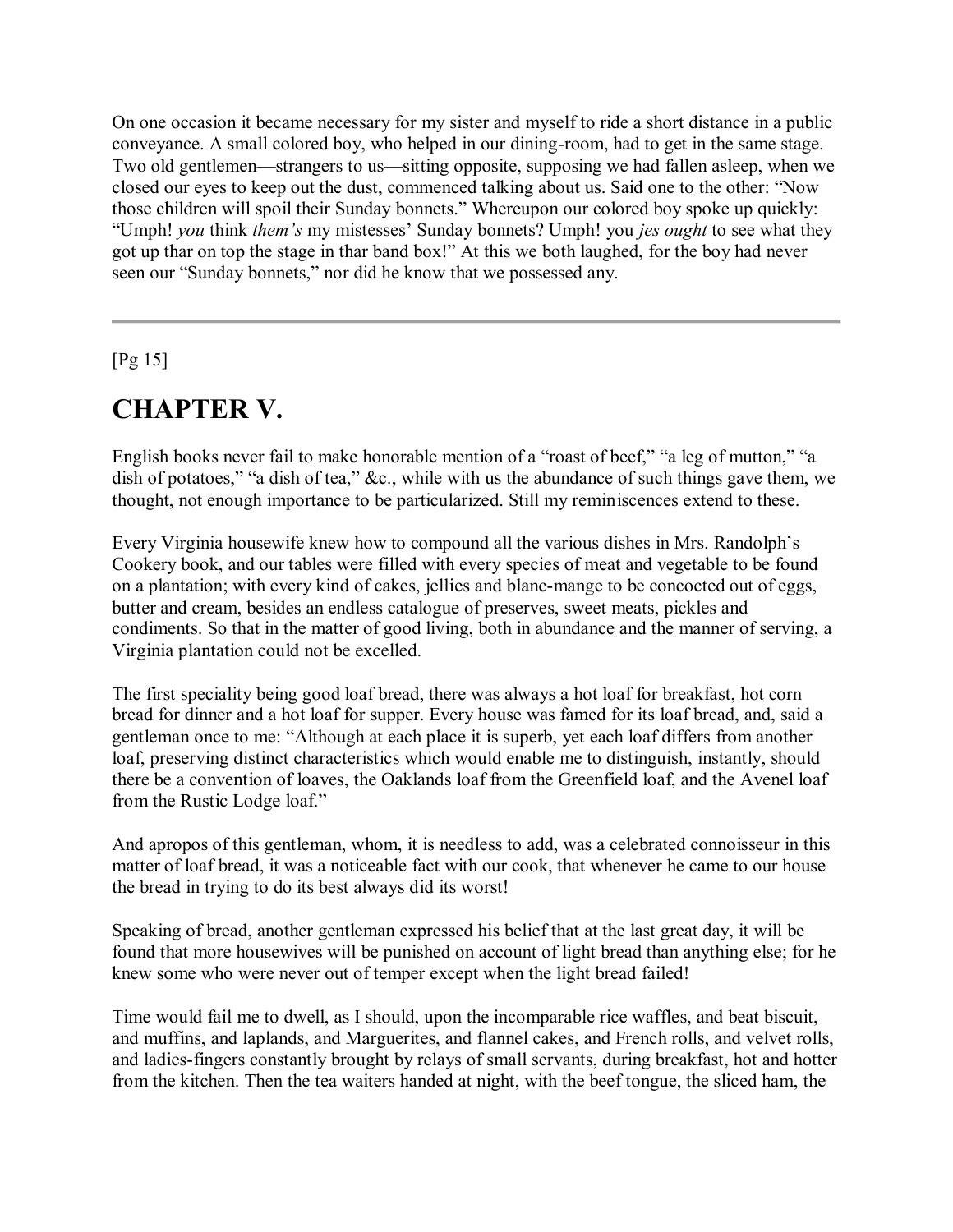grated cheese, the cold turkey, the dried venison, the loaf bread buttered hot, the batter-cakes, crackers, the quince marmalade, the wafers all pass in review before me.

The first time I ever heard of a manner of living different from this, was when it became important for my mother to make a visit to a great aunt in Baltimore, and she went for the first time out of her native State—neither herself nor her mother had ever been out of Virginia. My mother was accompanied by her maid, Kitty, on this expedition, and when they returned both had many astounding things to relate. My grandmother threw up her hands in amazement on [Pg] 16] hearing that some of the first ladies in the city, who visited old aunt, confined the conversation of a morning call to the subject of the faults of their hired servants. "Is it possible?" exclaimed the old lady. "I never considered it well bred to mention servants or their faults in company."

Indeed, in our part of the world, a mistress became offended if the faults of her servants were alluded to, just as persons become displeased when the faults of their children are discussed.

Maid Kitty's account of this visit, I will give as well as I can remember in her own words, as she described it to her fellow-servants: "You never see sich a way for people to live! Folks goes to bed in Baltimore 'thout a single mouthful in thar house to eat. And they can't get nothin' neither 'thout they gits up soon in the mornin' and goes to the market after it themselves. Rain, hail or shine, they got to go. 'Twouldn't suit *our* white folks to live that way! And I wouldn't live thar not for nothin' in this world. In that fine three story house thar ain't but bare two servants, an' they has to do all the work. 'Twouldn't suit *me*, an' I wouldn't live thar not for nothin' in this whole creation. I would git *that* lonesome I couldn't stan' it. Bare two servants! and they calls themselves rich, too! And they cooks in the cellar. I know mistess couldn't stand that—smellin' everything out the kitchen all over the house. Umph! *them* folks don't know nothin' *tall* 'bout good livin', with thar cold bread and thar rusks!"

Maid Kitty spoke truly when she said she had never seen two women do all the housework. For, at home, often three women would clean up one chamber. One made the bed, while another swept the floor and a third dusted and put the chairs straight. Labor was divided and subdivided; and I remember one woman whose sole employment seemed to be throwing open the blinds in the morning and rubbing the posts of my grandmother's high bedstead. This rubbing business was carried quite to excess. Every inch of mahogany was waxed and rubbed to the highest state of polish, as were also the floors, the brass fenders, irons and candlesticks.

When I reflect upon the degree of comfort arrived at in our homes, I think we should have felt grateful to our ancestors; for as Quincy has written: "In whatever mode of existence man finds himself, be it savage or civilized, he perceives that he is indebted for the greater part of his possessions to events over which he had no control; to individuals whose names, perhaps, never reached his ear; to sacrifices which he never shared. How few of all these blessings do we owe to our own power or prudence! How few on which we can not discern the impress of a long past generation!" So we were indebted for our agreeable surroundings to the heroism and sacrifices of past generations, and not to venerate and eulogize them betrays the want of a truly noble soul. For what courage; what patience; what perseverence; what long suffering; what Christian forbearance, must it have cost our great grandmothers to civilize, Christianize and elevate the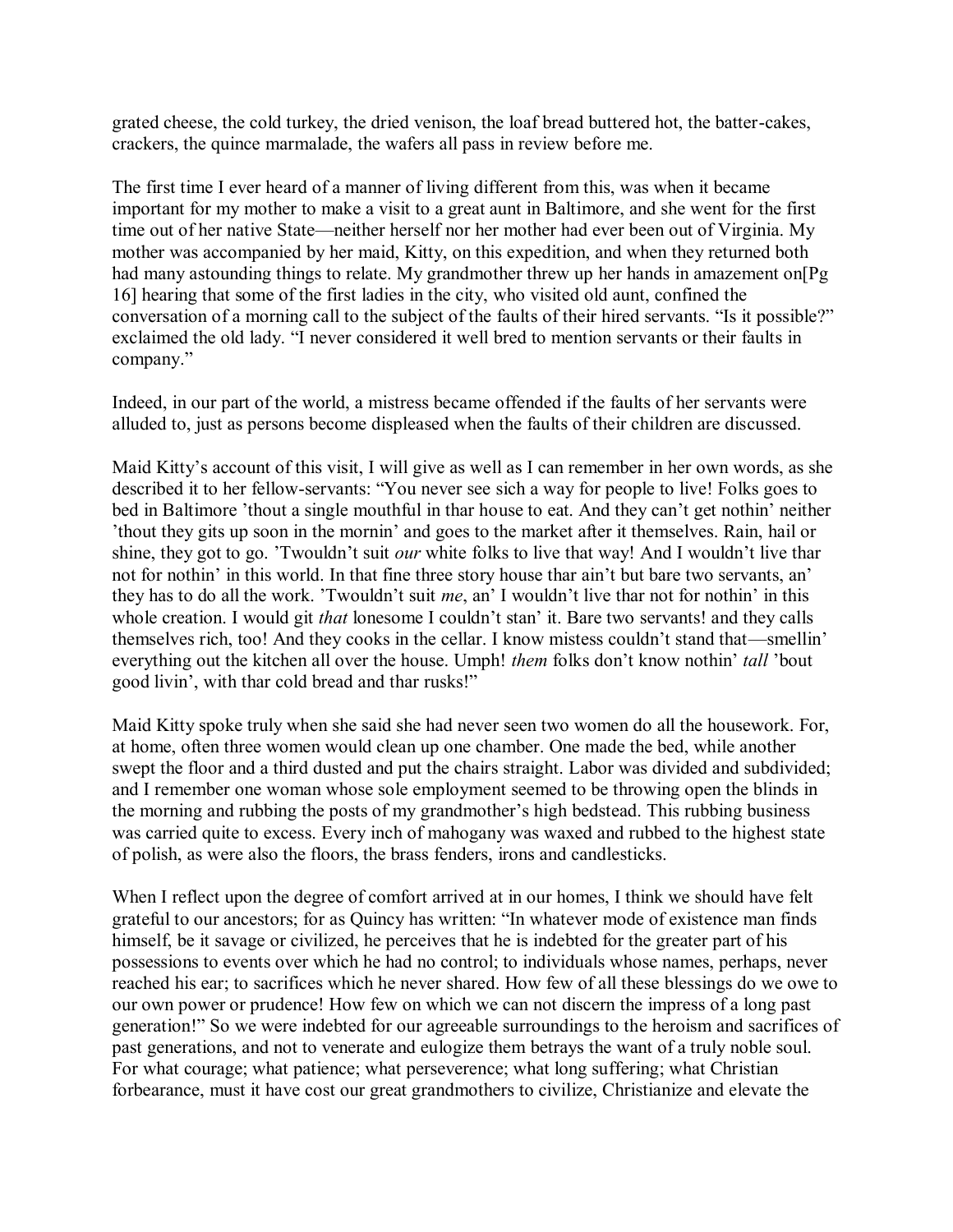naked, savage Africans to the condition of good cooks and respectable maids! They—our great grandmothers—did not enjoy the blessed privilege even of turning their servants off when ineff[Pg 17]ient or disagreeable, but had to keep them through life. The only thing was to bear and forbear, and

-"be to their virtues very kind, To their faults," a great deal "blind."

If in Heaven there be one seat higher than another, it must be reserved for those true Southern matrons, who performed conscientiously their part assigned them by God—civilizing and instructing this race.

To the children of Israel God said: "I will give thee the heathen for an inheritance." So He had given *us* "the heathen for an inheritance," and however bitterly some of us deplored it—as we did—we should have remembered that nothing happens by chance; but that God disposes all events for some purpose of his own. We were instruments in His hand, and if we or our forefathers were chosen by Him to elevate a race in the scale of comfort and intelligence we should not deplore it, but pray that what we have done for them may be a lasting benefit and that God's blessing may follow them in another condition of life.

However we may differ in the opinion, there is no greater compliment to Southern slave owners than the idea prevailing in many places that the negro is already sufficiently elevated to hold the highest positions in the gift of our Government.

I once met in traveling an English gentleman, who asked me: "How can you bear those miserable black negroes about your houses and about your persons? To me they are horribly repulsive, and I would not endure one about me."

"Neither would they have been my choice," I replied. "But God sent them to us. I was born to this inheritance and could not avert it. What would *you* English have done," I asked, "if God had sent them to you?"

"Thrown them into the bottom of the sea!" he replied.

Fortunately for the poor negro this sentiment had not prevailed among us. I believe God endowed our people with qualities peculiarly adapted to taking charge of this race and that no other nation could have kept them. Our people did not demand as much work as in other countries is required of servants; and I think had more affection for them than is elsewhere felt for menials.

In this connection, I remember an incident during the war which deserves to be recorded as showing the affection entertained for negro dependents:

When our soldiers were nearly starved, and only allowed daily a small handfull of parched corn, the Colonel of a Virginia regiment, by accident got some coffee, a small portion of which was daily distributed to each man. In the regiment was a cousin of mine—a young man endowed with the noblest attributes God can give—who, although famishing and needing it, denied himself his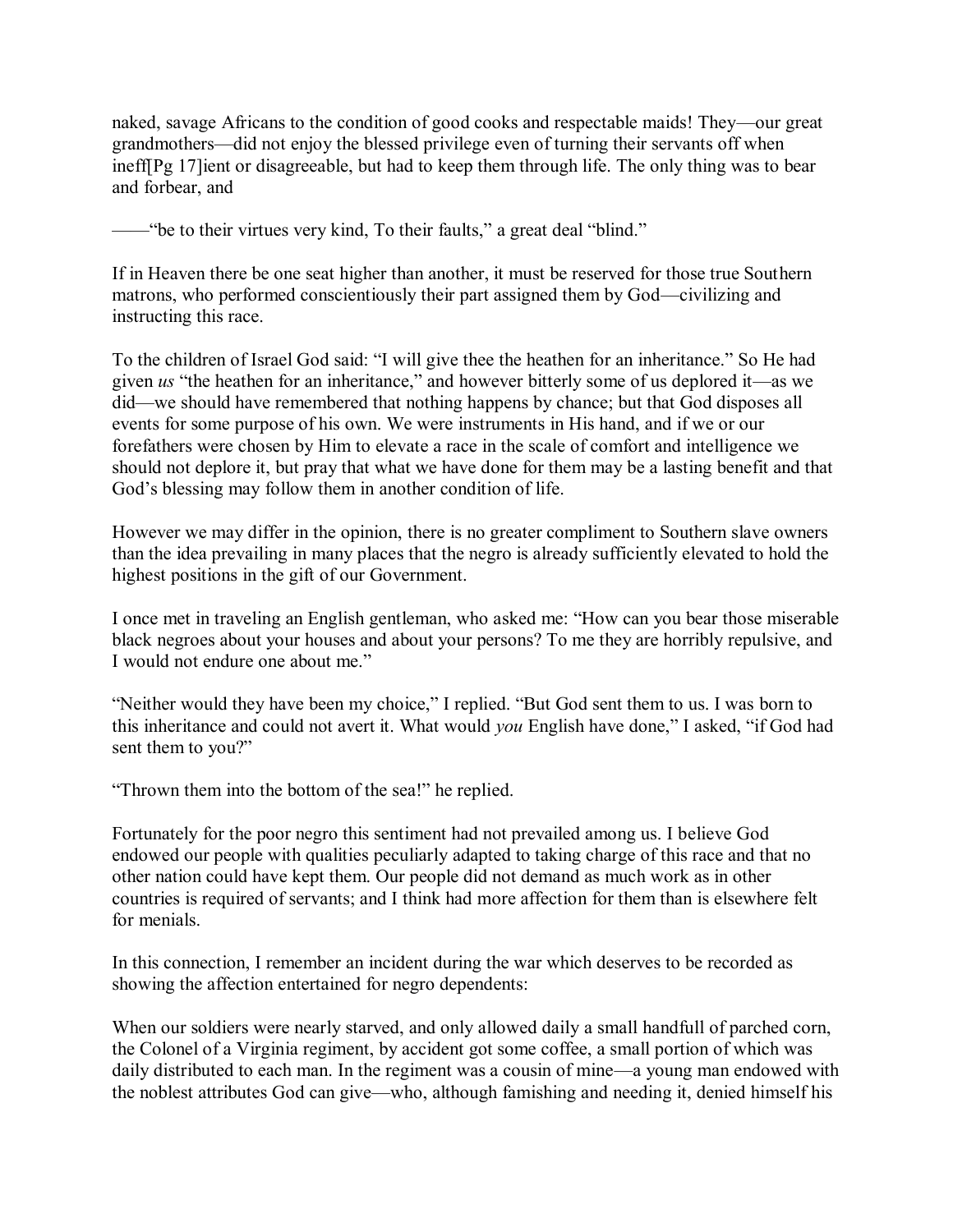portion every day that he might bring it to his black mammy. He made a small bag in which he deposited and carefully saved it.

When he arrived at home on furlough, his mother wept to see his tattered clothes, his shoeless feet and starved appearance.

[Pg 18]

Soon producing the little bag of coffee, with a cheerful smile he said: "See what I've saved to bring black mammy!"

"Oh! my son," said his mother, "you have needed it yourself. Why did you not use it?"

"Well," he replied, "it has been so long since you all had any coffee, and I made out very well on water, when I thought how black mammy missed her coffee, and how glad she would be to get it."

# **CHAPTER VI.**

The antiquity of the furniture in our homes can scarcely be described—every article appearing to have been purchased during the reign of George III., since which period no new fixtures or household utensils seemed to have been bought.

The books in our libraries had been brought from England almost two hundred years before. In our own library there were Hogarth's pictures, in old worm-eaten frames; and among the literary curiosities, one of the earliest editions of Shakespeare—1685—containing under the author's picture the lines by Ben Johnson:

"This Figure which thou here seest put It was for gentle Shakespeare cut— Wherein the Graver had a strife, With Nature to outdo the Life. O, could he but have drawn his Wit As well in Brass, as he has hit His Face; the Paint would then surpass All that was ever writ in Brass. But since he can not, Reader, look Not on his Picture, but his Book."

This was a reprint of the first edition of Shakespeare's works collected by John Heminge and Henry Condell, two of his friends in the company of comedians.

The perusal of the Arabian Nights, when a small child, possessed me with the idea that their dazzling pictures were to be realized when we emerged from plantation life into the outside world, and the disappointment at not finding Richmond paved with gems and gold like those cities in Eastern story, is remembered to the present time.

Brought up amid antiquities, the Virginia girl disturbed herself not about modern fashions, appearing happy in her mother's old silks and satins made over; her grandmother's laces and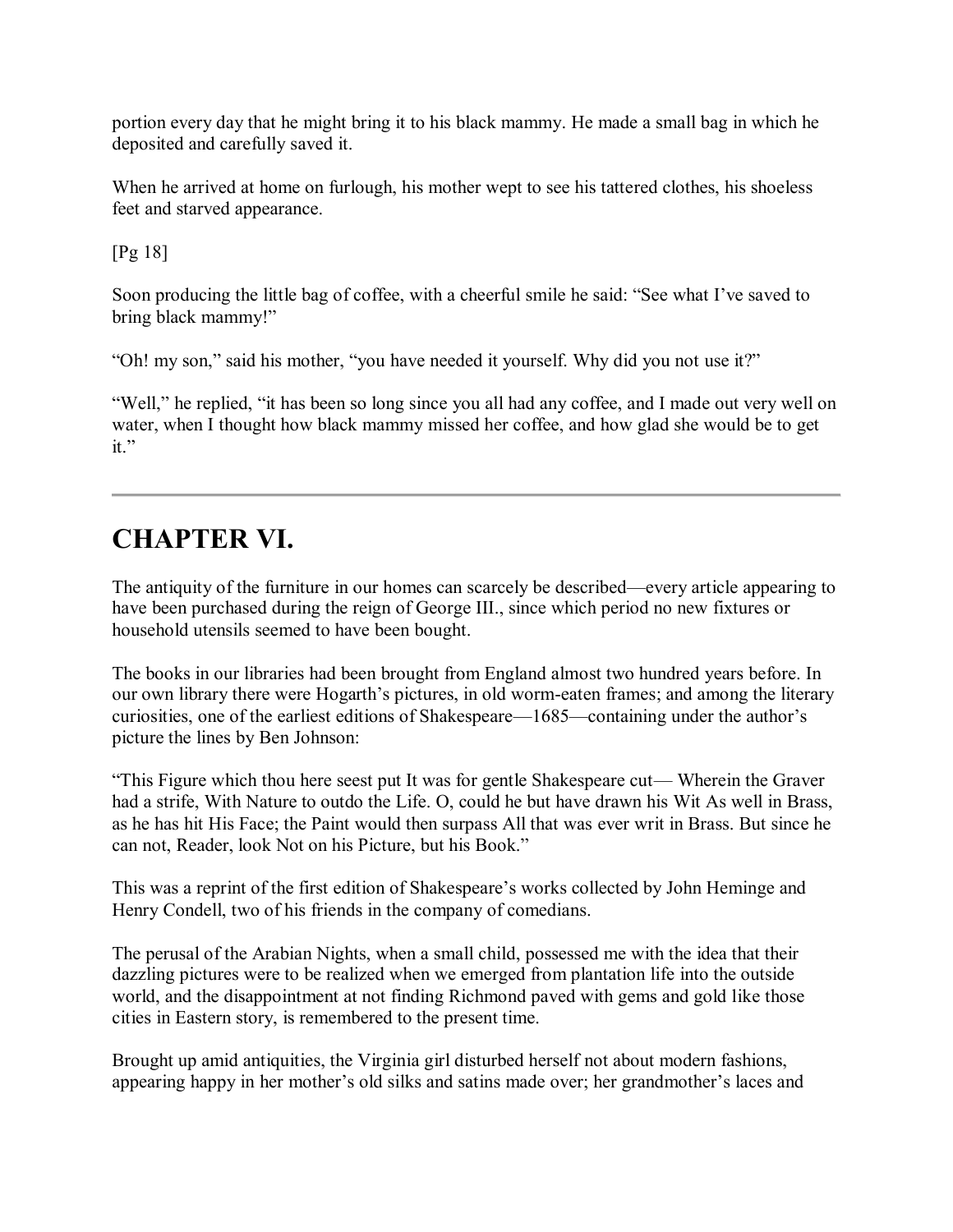brooch of untold dimensions, with a weeping willow and tombstone on it—a constant reminder of the past—which had descended from some remote ancestor.

She slept in a high bedstead—the bed of her ancestors; washed her face on an old fashioned, spindle-legged washstand; mounted a high chair to arrange her hair before the old fashioned mirror on the high bureau; climbed to the top of a high mantle-piece to take down the old fashioned high candlesticks; climbed a pair of steps to get into the high-swung, old fashioned carriage; perched her feet upon the top of a high brass fender if she wanted to get them warm; and, in short, had to perform so many gymnastics that she felt convinced[Pg 19] her ancestors must have been a race of giants, or they could not have required such tall and inaccessible furniture.

An occasional visit to Richmond or Petersburg, sometimes animated her with a desire for some style of dress less antique than her own; although she had as much admiration and attention as if she had just received her wardrobe from Paris.

Her social outlook might have been considered limited and circumscribed—her parents being unwilling that her acquaintance should extend beyond the descendants of their own old friends.

She had never any occasion to make what the world calls a "debut;" the constant flow of company at her father's house having rendered her assistance necessary in entertaining guests, as soon as she could converse and be companionable. So that her manners were early formed, and she remembered not the time when it was anything but very easy and agreeable, to be in the society of ladies and gentlemen.

In due time we were provided—my sister and myself—with the best instructors—a lady all the way from Bordeaux to teach French, and a German Professor for German and music. The latter opened to us a new world of music. He was a fine linguist, thorough musician and perfect gentleman. He lived with us five years, and remained our sincere and truly valued friend through life.

After some years we were thought to have arrived at "sufficient age of discretion" for a trip to New York city.

Fancy our feelings on arriving in that world of modern people and modern things! Fancy two young girls suddenly transported from the time of George III. to the largest hotel on Broadway in 1855!

All was as strange to us then as we are now to the Chinese. Never had we seen white servants before; and on being attended by them at first felt a sort of embarrassment, but soon found they were accustomed to less consideration and more hard work than were our negro servants at home.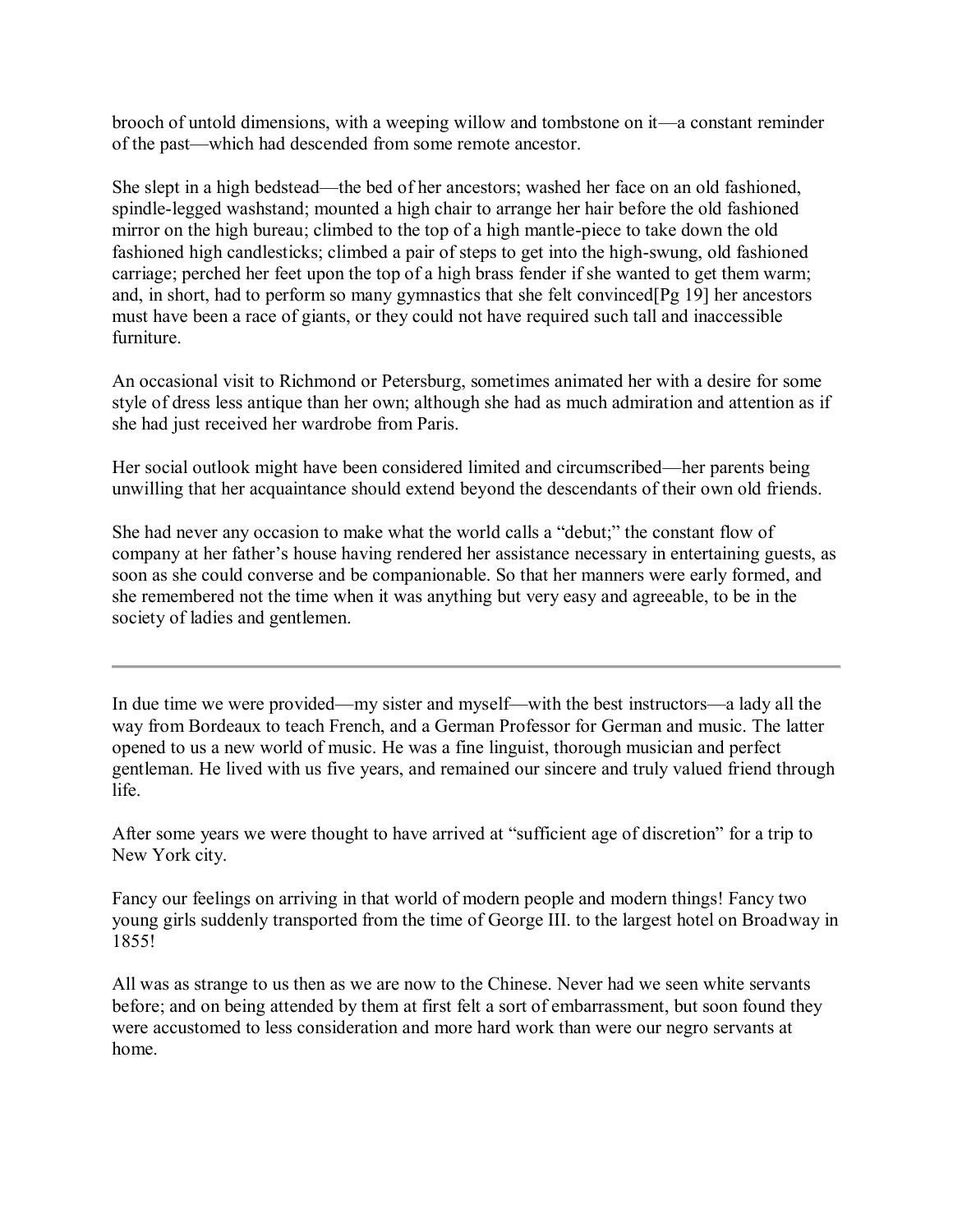Everything and everybody seemed in a mad whirl—the "march of material progress," they told us. It seemed to us more the "perpetual motion of progress." Everybody said that if "old fogy" Virginia did not make haste to join this "march," she would be left a "wreck behind."

We found ourselves in the "advanced age;" the land of water-pipes and dumb-waiters; the land of enterprise and money, and at the same time an economy amounting to parsimony.

The manners of the people were strange to us, and different from ours. The ladies seemed to have gone ahead of the men in the "march of progress"—their manner being more pronounced. They did not hesitate to "push about" through crowds and public places.

Still, we were young; and dazzled with the gloss and glitter, we wondered why old Virginia couldn't join this "march of progress," and have dumb-waiters, and elevators, and water-pipes, and gas fixtures, and baby jumpers, and washing machines.

We asked a gentleman who was with us, why old Virginia had not all these, and he replied: "Because, while the people here have been[Pg 20] busy working for themselves, old fogy Virginia has been working for negroes. All the money Virginia makes is spent in feeding and clothing negroes. And," he continued, "these people in the North were shrewd enough years ago to sell all their's to the South."

All was strange to us; even the table-cloths on the tea and breakfast tables instead of napkins under the plates as we had at home, and which always looked so pretty on the mahogany.

But the novelty having worn off after awhile, we found out there was a good deal of "imitation," after all, mixed up in everything. Things did not seem to have been "fixed up" to last as long as our old things at home, and we began to wonder if the "advanced age" really made the people any better, or more agreeable, or more hospitable, or more generous, or more brave, or more selfreliant, or more charitable, or more true, or more pious, than in "old fogy Virginia?"

There was one thing most curious to us in New York. No one seemed to do anything by himself or herself. No one had an individuality; all existed in "clubs" or "societies." They had also many "isms" of which we had never heard; some of the people sitting up all night, and going around all day talking about "manifestations," and "spirits," and "affinities," which they told us was "spiritualism."

All this impressed us slow, old fashioned Virginians, as a strangely up-side-down, wrong-sideout condition of things.

Much of the conversation we heard was confined to asking questions of strangers, and discussing the best means of making money.

We were surprised too to hear of "plantation customs" said to exist among us which were entirely new to us; and one of the Magazines published in the city informed us that "dipping" was one of the "characteristics" of Southern women. What could the word "dipping" mean? we wondered, for we had never heard it before. Upon inquiry we found that it meant "rubbing the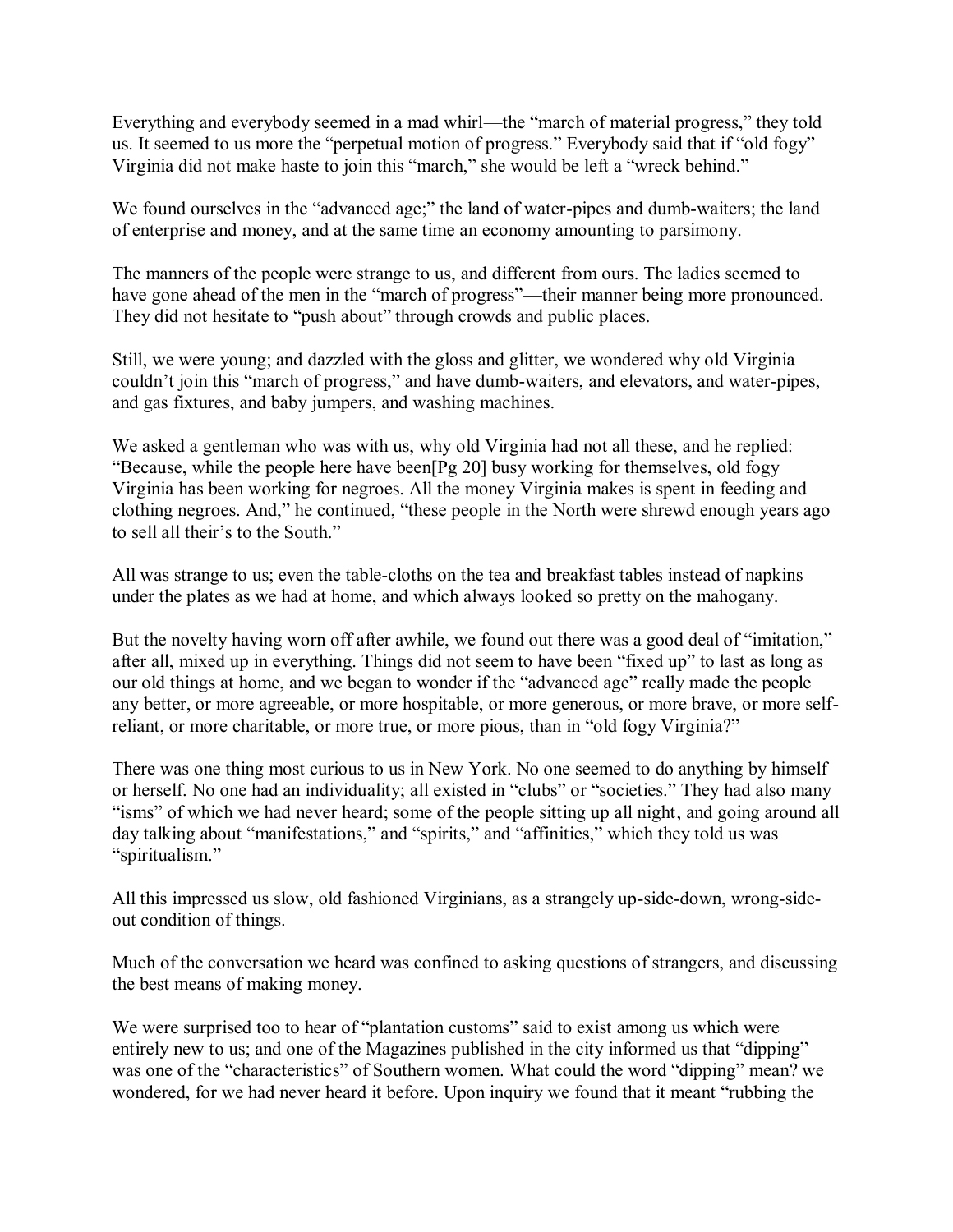teeth with snuff on a small stick"—a truly disgusting habit which could not have prevailed in Virginia, or we would have had some tradition of it at least—our acquaintance extending over the State, and our ancestors having settled there two hundred years ago.

A young gentleman from Virginia—bright and overflowing with fun, also visiting New York coming into the parlor one day threw himself on a sofa in a violent fit of laughter.

"What is the matter?" we asked.

"I am laughing," he replied, "at the absurd questions these people can ask. What do you think? A man asked me just now if we didn't keep blood-hounds in Virginia to chase negroes! I told him, O, yes, every plantation keeps several dozen! And we often have a tender boiled negro infant for breakfast!"

"Oh, how could you have told such a story?" we said.

"Well," said he, "you know we never saw a blood-hound in Virginia, and I do not expect there is one in the State; but these people delight in believing everything horrible about us, and I thought I might as well gratify them with something marvelous. So the next book published up here will have, I've no doubt, a chapter headed: 'Blood-hounds in Virginia and boiled negroes for breakfast!'"

While we were purchasing some trifles to bring home to some of  $[Pg 21]$  our servants, a lady, who had entertained us most kindly at her house on Fifth Avenue, expressing surprise, said: "*We* never think of bringing home presents to our 'helps.'"

This was the first time we had ever heard, instead of "servant," the word "help," which seemed then—and still seems—misapplied. The dictionaries define "help" to mean aid; assistance; remedy, while "servant" means one who attends another, and acts at his command. When a man pays another to "help" him, it implies he is to do part of the work himself, and is dishonest if he leaves the whole to be performed by his "help."

The word servant is an honest Bible word, and distinctly defines a position. Noah did not say: "Cursed be Cain, a 'help' of 'helps' shall he be to his brethren." Nor did Abraham call his eldest "servant," although ruling over all he had, his "help." Neither does the Commandment say thy "man-help" or thy "maid-help."

The word "servant" seems, after the lapse of centuries, still applied with the same meaning by St. Paul, who does not say, "Master, give unto your 'helps' that which is equal;" or, "Let as many 'helps' as are under the yoke count their own masters worthy of all honor."

The words "master and servant" thus lose their true significance.

Among other discoveries during this visit we found how much more talent it requires to entertain company in the country than the city. In the latter the guests and family form no "social circle round the blazing hearth" at night, but disperse far and wide, to be entertained at the concert, the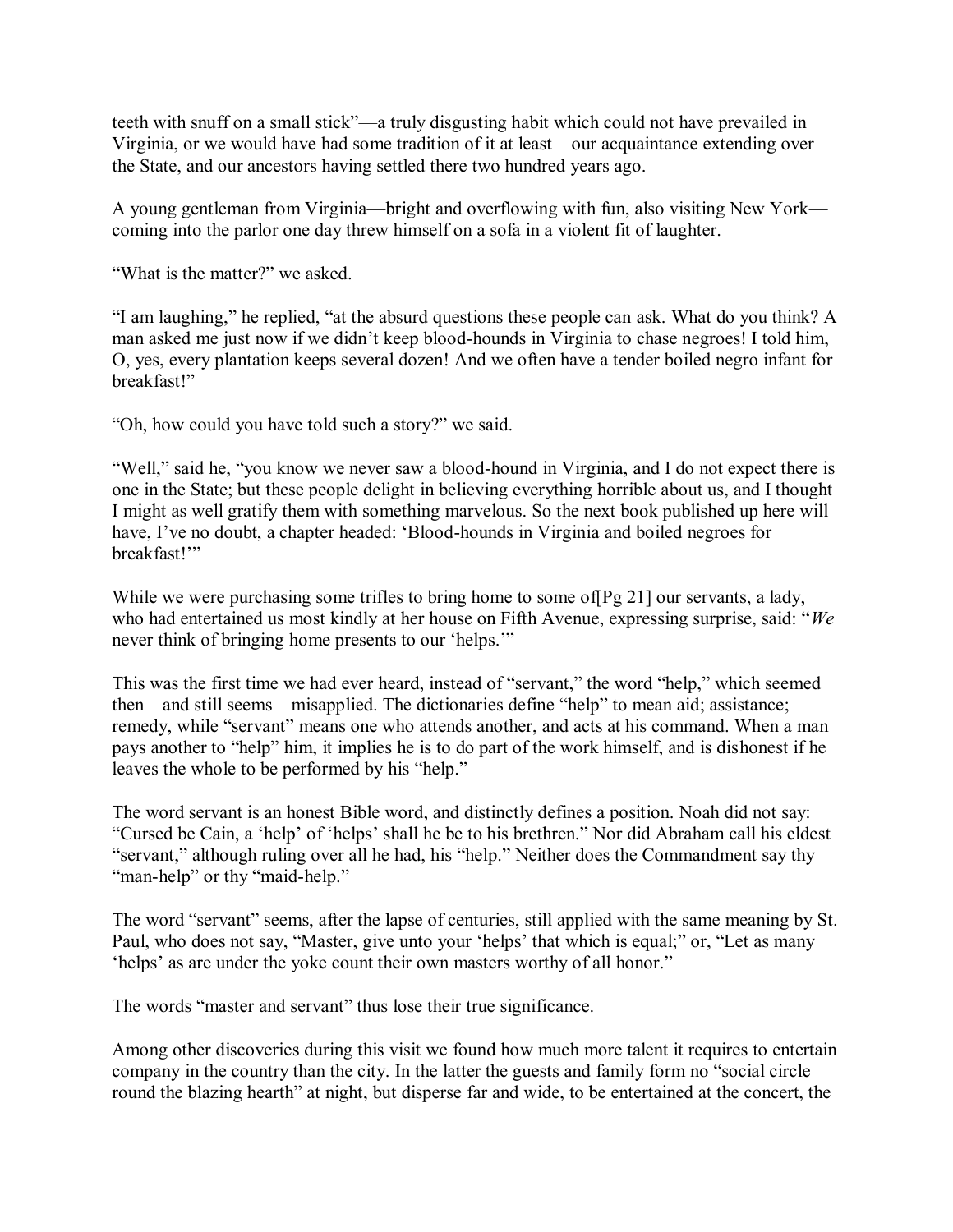opera, the theater or club; while in the country one depends entirely upon native intellect and conversational talent.

And oh! the memory of our own fireside circles! The exquisite women; the men of giant intellect, eloquence and wit at sundry times assembled there! Could our andirons but utter speech what could they not tell of mirth and song, eloquence and wit, whose flow made many an evening bright.

Well, as all delights must have an end, the time came for us to leave these "scenes enchanting." Bidding adieu forever to the land of "modern appliances" and stale bread, we returned to the land flowing with "old ham and corn cakes," and were soon surrounded by friends who came to hear the marvels we had to relate.

How monotonous, how dull, prosy, inconvenient everything seemed after our plunge into modern life!

We told old Virginia about all the enterprise we had seen; and how she was left far behind everybody and everything, urging her to join at once the "march of material progress."

But the mother of States persisted in sitting contentedly over her old fashioned wood fire with brass andirons, and while thus musing these words fell slowly and distinctly from her lips:

"They call me 'old fogy,' and tell me I must get out of my old ruts and come into the 'advanced age.' But I don't care about their 'advanced age;' their water-pipes and elevators. Give me the right sort of men and women! God loving; God serving men and women. Men brave, courteous, true. Women sensible, gentle and retiring.

"Have not my 'plantation homes' furnished warriors, statesmen[Pg 22] and orators, acknowledged great by the world? I make it a rule to 'keep on hand' men equal to emergencies. Had I not Washington, Patrick Henry, Light-horse Harry Lee, and others, ready for the first Revolution; and if there comes another—which God forbid!—have I not plenty more just like them?"

Here she laughed with delight, as she called over their names: "Robert Lee, Jackson, Joe Johnstone, Stuart, Early, Floyd, Preston, the Breckinridges, Scott, and others like them, brave and true as steel. Ha! ha! I know of what stuff to make men! And if my old 'ruts and grooves' produce men like these, should they be abandoned? Can any 'advanced age' produce better?

"Then there are my soldiers of the cross. Do I not yearly send out a faithful band to be a 'shining light,' and spread the gospel North, South, East, West, even into foreign lands? Is not the only Christian paper in Athens, Greece, the result of the love and labor of one of m[y\[1\]](http://www.gutenberg.org/files/44626/44626-h/44626-h.htm#Footnote_1) soldiers?

"And can I not send out men of science, as well as warriors, statesmen and orators? There is Maury on the seas showing the world what a man of science can do. If my 'old fogy' system has produced men like these must it be abandoned?"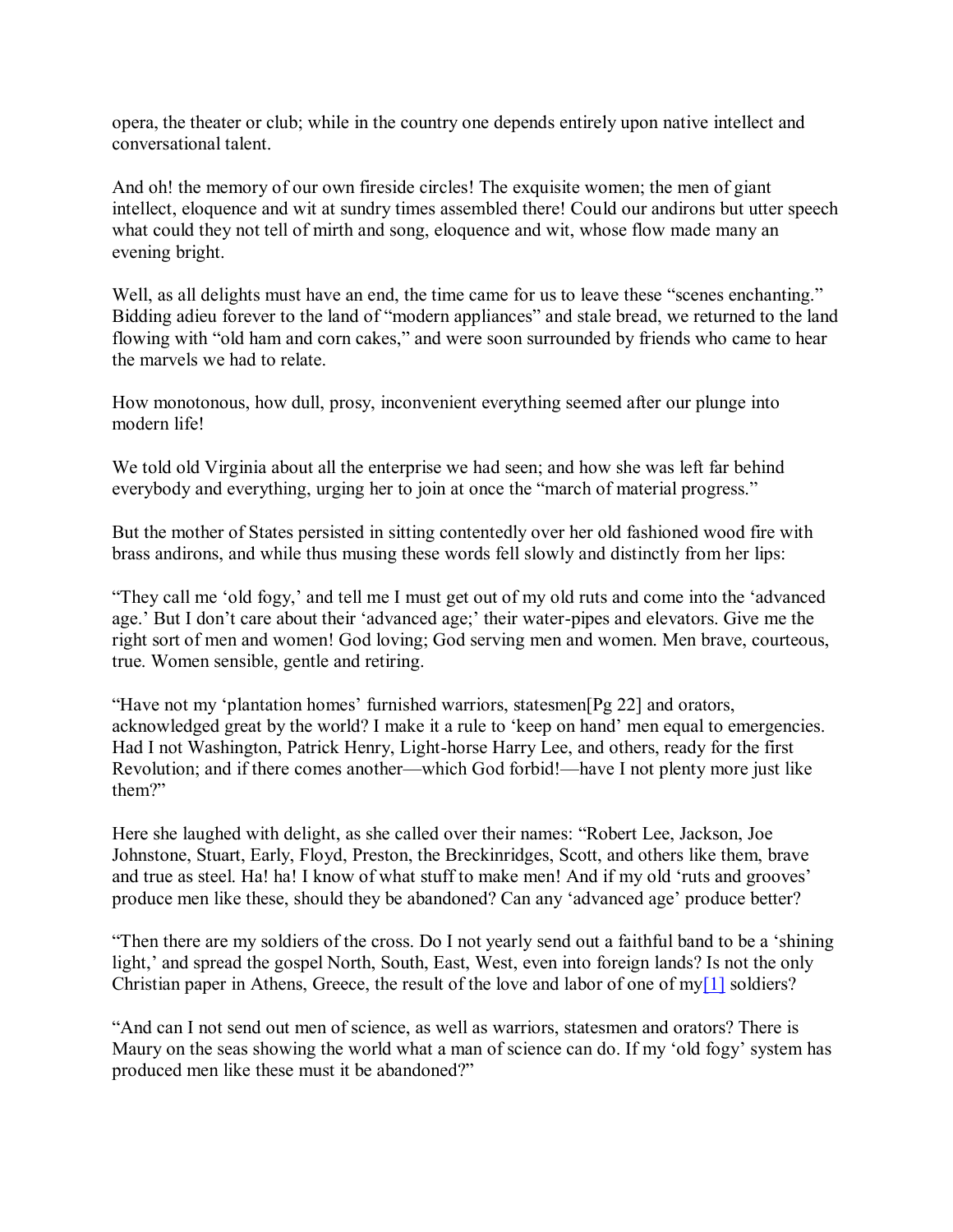Here the old mother of States settled herself back in her chair, a smile of satisfaction resting on her face, and she ceased to think of *change*.

Telling our mother of all the wonders and pleasures of New York, she said:

"You were so delighted, I expect you would like to sell out everything here and move there!"

"It would be delightful!" we exclaimed.

"But you would miss many pleasures you have in our present home."

"We would have no time to miss anything," said my sister, "in that whirl of excitement!"

"But," she continued. "I believe one might as well try to move the Rocky Mountains to Fifth Avenue, as an old Virginian! They have such a horror of selling out and moving."

"It is not so easy to sell out and move," replied our mother, "when you remember all the negroes we have to take care of and support."

"Yes, the negroes," we said, "are the weight continually pulling us down! Will the time *ever* come for us to be free of them?"

"They were placed here," replied our mother, "by God, for us to take care of, and it does not seem that we can change it. When we emancipate them, it does not better their condition. Those left free and with good farms given them by their masters, soon sink into poverty and wretchedness, and become a nuisance to the community. We see how miserable are Mr. Randolph's<sup>[\[2\]](http://www.gutenberg.org/files/44626/44626-h/44626-h.htm#Footnote_2)</sup> negroes, who with their freedom received from their master a large body of the best land in Prince Edward county. My own grandfather also emancipated a large number, having first had them taught lucrative trades that they might support themselves, and giving them money and land. But they were not prosperous or happy. We have also tried sending[Pg 23] them to Liberia. You know my old friend, Mrs. L——, emancipated all her's and sent them to Liberia, but she told me the other day she was convinced it had been no kindness to them, for she continually receives letters begging assistance, and yearly supplies them with clothes and money."

So it seemed our way was "hedged about" and surrounded by walls of circumstances too thick and solid to be pulled down, and we said no more.

But some weeks after this conversation, we had a visit from a friend—"Mozis Addums"—who having lived in New York and hearing us express a wish to live there, said:

"What! exchange a home in old Virginia for one on Fifth Avenue? You don't know what you are talking about! They are not even called 'homes' there, but '*house*;' where they turn into bed at midnight; eat stale-bread breakfasts; have brilliant parties—where several thousand people meet who don't care anything about each other. They have no soul life; but shut themselves up in themselves, live for themselves, and never have any social enjoyment like ours."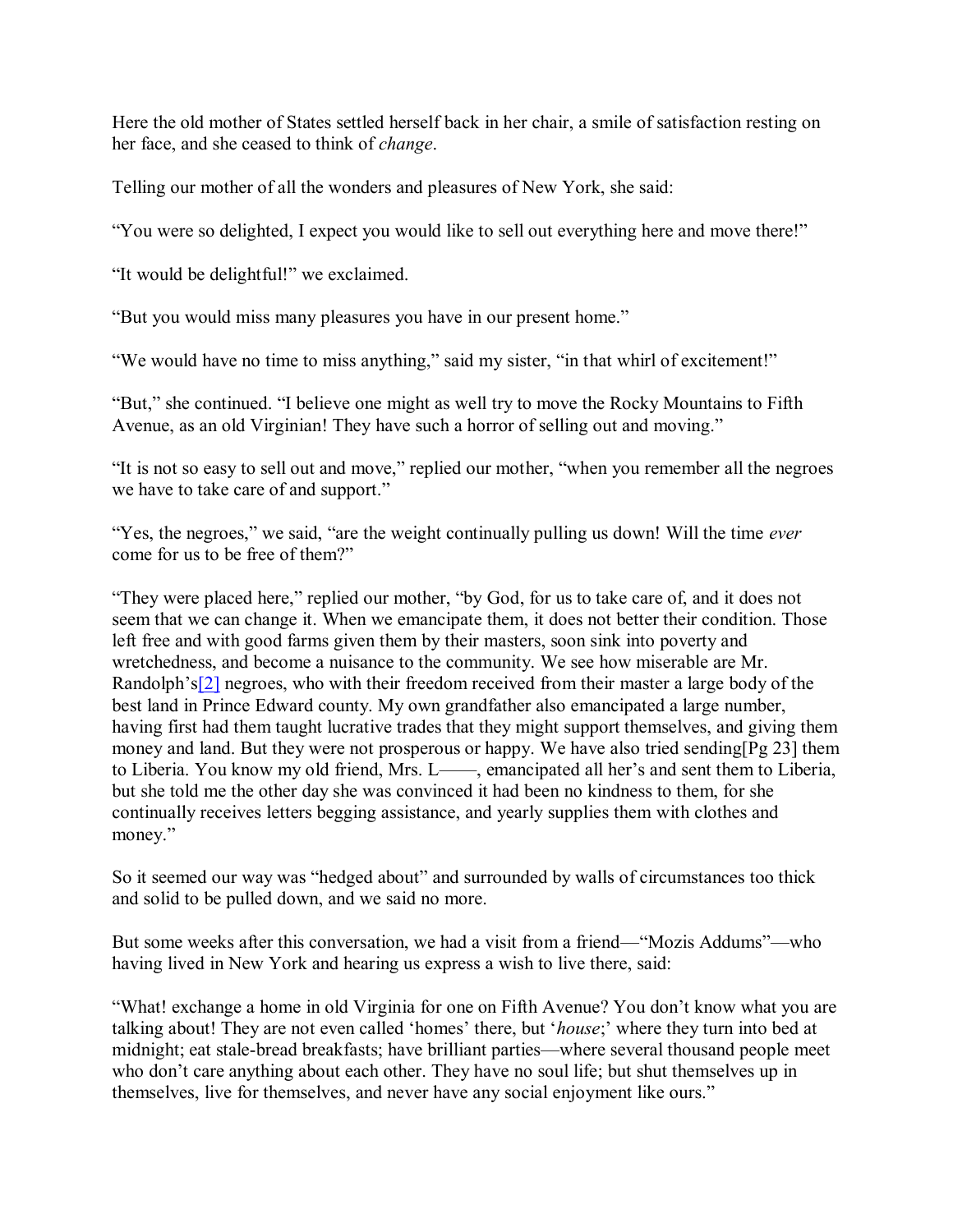"But," we said, "could not our friends come to see us there as well as anywhere else?"

"No indeed!" he answered. "Your hearts would soon be as cold and dead as your marble doorfronts. You wouldn't want to see anybody, and nobody would want to see you."

"You are complimentary, certainly!"

"I know all about it; and," he continued, "I know you could not find on Fifth Avenue such women as your mother and grandmother, who never think of themselves, but are constantly planning and providing for others, making their homes comfortable and pleasant, and attending to the wants and welfare of so many negroes. And that is what the women all over the South are doing and what the New York women cannot comprehend. How can anybody know, except ourselves, the personal sacrifices of our women?"

"Well," said my sister, "you need not be so severe and eloquent because we thought we would like to live in New York! If we should sell all we possess, we could never afford to live there. Besides, you know our mother would as soon think of selling her children as her servants—who indeed are beginning to possess *her*, instead of her possessing them."

"But," he replied, "I can't help talking, for I hear our people abused, and called indolent and selfindulgent, when I know they have valor and endurance enough. And I believe so much 'material progress' leaves no leisure for the highest development of heart and mind. Where the whole energy of a people is applied to making money, the souls of men become dwarfed."

"We do not feel," we said, "like abusing Northern people, in whose thrift and enterprise we found much to admire; and especially the self-reliance of their women, enabling them to take care of themselves and travel from Maine to the Gulf without an escort, while we find it impossible to travel a day's journey without a special protector."

[Pg 24]

"That is just what I don't like," said he, "to see a woman in a crowd of strangers needing no 'special protector.'"

"This dependence upon your sex," we replied, "keeps you so vain."

"We would lose our gallantry altogether," said he, "if we found you could get along without us."

### **CHAPTER VII.**

After some months—ceasing to think and speak of New York—our lives glided back into the old channel, where the placid stream of life had many isles of simple pleasures.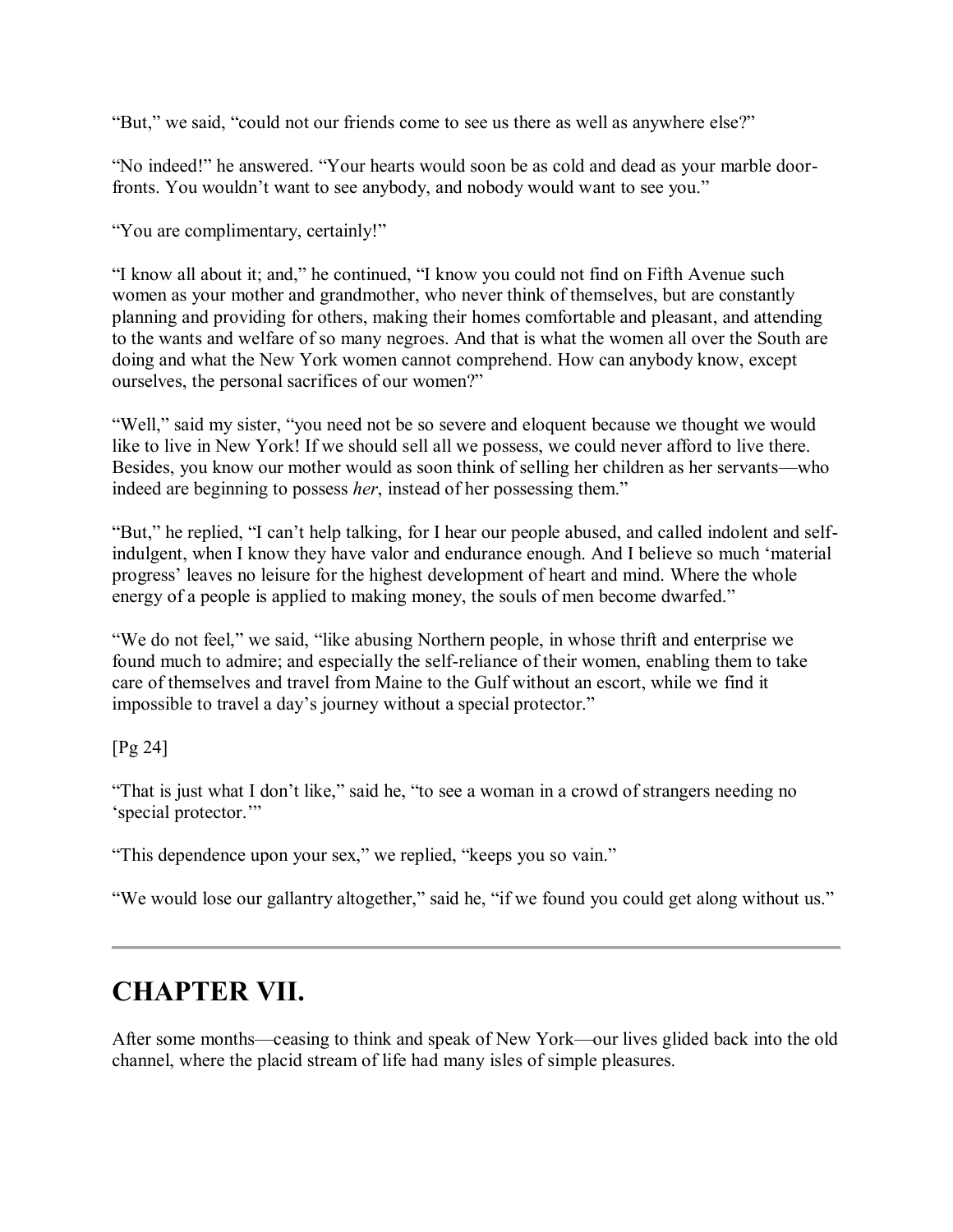We were, in those days, not "whirled with glowing wheel over the iron track in a crowded car," with dirty, shrieking children and repulsive-looking people—on their way to the small pox hospital, for all we knew. We were not jammed against rough, dreadful-looking people, eating dreadful smelling things, out of dreadful-looking baskets and satchels, and throwing the remains of dreadful pies and sausages over the cushioned seats.

Oh, no! our journeys were performed in venerable carriages, and our lunch was enjoyed by some cool, shady spring where we stopped in some shady forest at midday.

Our own venerable carriage, my sister styled, "The old ship of Zion," saying, "It had carried many thousands, and was likely to carry many more." And our driver we called the "Ancient Mariner." He presided on his seat—a high perch—in a very high hat and with great dignity. Having been driving the same carriage for nearly forty years—no driver being thought safe who had not been on the carriage box at least twenty years—considered himself an oracle, and in consequence of his years and experience kept us in much awe—my sister and myself never daring to ask him to quicken or retard his pace or change the direction of the road, however much we desired it. We will ever remember this thraldom, and how we often wished one of the younger negroes could be allowed to take his place, but my grandmother said "it would wound his feelings, and besides be very unsafe" for us.

At every steep hill or bad place in the road it was an established custom to stop the carriage, unfold the high steps and "let us out"—like pictures of the animals coming down out of the ark! This custom had always prevailed in my mother's family, and there was a tradition that my great grandfather's horses being habituated to stop for this purpose, refused to pull up certain hills even when the carriage was empty—until the driver had dismounted and slammed the door, after which they moved off without further hesitation.

This custom of walking at intervals made an agreeable variety, and gave us an opportunity to enjoy fully the beautiful and picturesque scenery through which we were passing.

These were the days of leisure and pleasure for travelers; and when we remember the charming summer jaunts annually made in this way, we almost regret the "steam horse," which takes us now to the same places in a few hours.

#### [Pg 25]

We had two dear friends—Mary and Alice—who with their old carriages and drivers—the fac similes of our own—frequently accompanied us in these expeditions; and no generals ever exercised more entire command over their armies than did these three black coachmen over us. I smile now to think of their ever being called our "slaves."

Yet, although they had this "domineering" spirit, they felt at the same time, a certain pride in us, too.

On one occasion, when we were traveling together, our friend Alice concluded to dismount from her carriage and ride a few miles with a gentleman of the party in a buggy. She had not gone far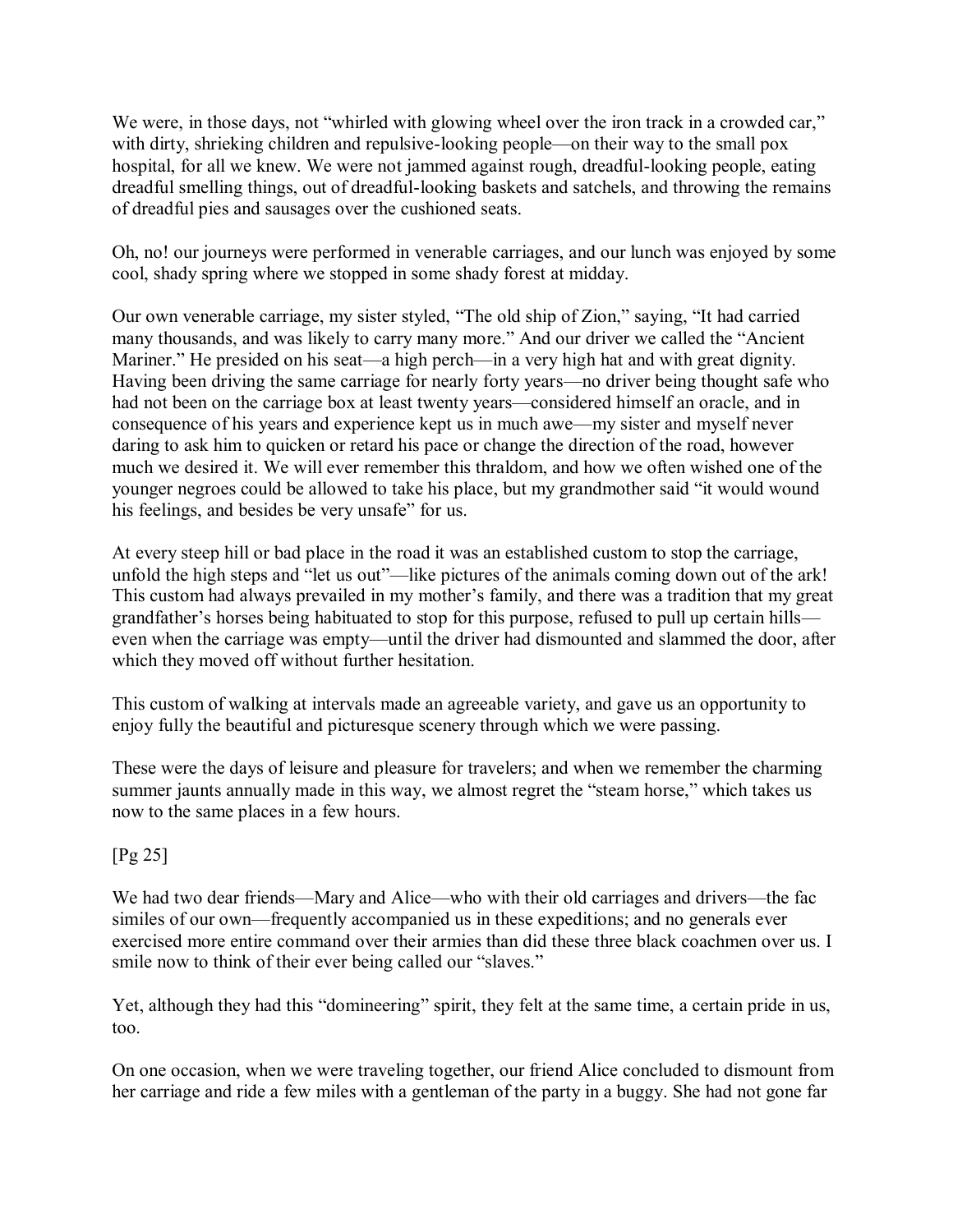before the alarm was given that the buggy horse was running away, whereupon our black generalissimos instantly stopped the three carriages and anxiously watched the result. Old Uncle Edmund—Alice's coachman—stood up in his seat highly excited, and when his young mistress, with admirable presence of mind, seized the reins and stopped the horse, turning him into a byroad, shouted at the top of his voice: "Thar, now! I always knowed Miss Alice was a young 'oman of the most amiable courage!" and over this feat continued to chuckle the rest of the day.

The end of these pleasant journeys always brought us to some old plantation home, where we met a warm welcome not only from the white family, but the servants who constituted part of the establishment.

One of the most charming to which we made a yearly visit was Oaklands, a lovely spot embowered in vines and shade trees.

The attractions of this home and family brought so many visitors every summer, it was necessary to erect cottages about the grounds, although the house itself was quite large. And as the yard was usually filled with persons strolling about, or reading, or playing chess under the trees, it had every appearance—on first approach—of a small watering place. The mistress of this establishment was a woman of rare attraction—possessing all the gentleness of her sex with attributes of greatness enough for a hero. Tall and handsome, she looked a queen as she stood on the portico receiving her guests, and by the first words of greeting, from her warm, true heart, charmed even strangers. Nor in any department of life did she betray qualities other than these.

Without the least "variableness or shadow of turning," her excellencies were a perfect continuity, and her deeds of charity a blessing to all in need within her reach. No undertaking seemed too great for her, and no details—affecting the comfort of her home, family, friends or servants—too small for her supervision.

The church—a few miles distant, the object of her care and love—received at her hands constant and valuable aid, and its minister generally formed one of her family circle.

No wonder then that the home of such a woman should have been a favorite resort with all who had the privilege of knowing her. And no wonder that all who enjoyed her charming hospitality were spell-bound, nor wished to leave the spot.

In addition to the qualities I have attempted to describe, this lady[Pg 26] inherited from her father—General B.—an executive talent which enabled her to order and arrange perfectly her domestic affairs, so that from the delicious viands upon her table to the highly polished oak of the floors, all gave evidence of her superior management, and the admirable training of her servants.

Nor were the hospitalities of this establishment dispensed to the gay and great alone; but shared alike by the homeless, the friendless, and many a weary heart found sympathy and shelter there.

Well! Oaklands was famous for many things: its fine light bread; its cinnamon cakes; its beat biscuit; its fricasseed chicken; its butter and cream; its wine sauces; its plum puddings; its fine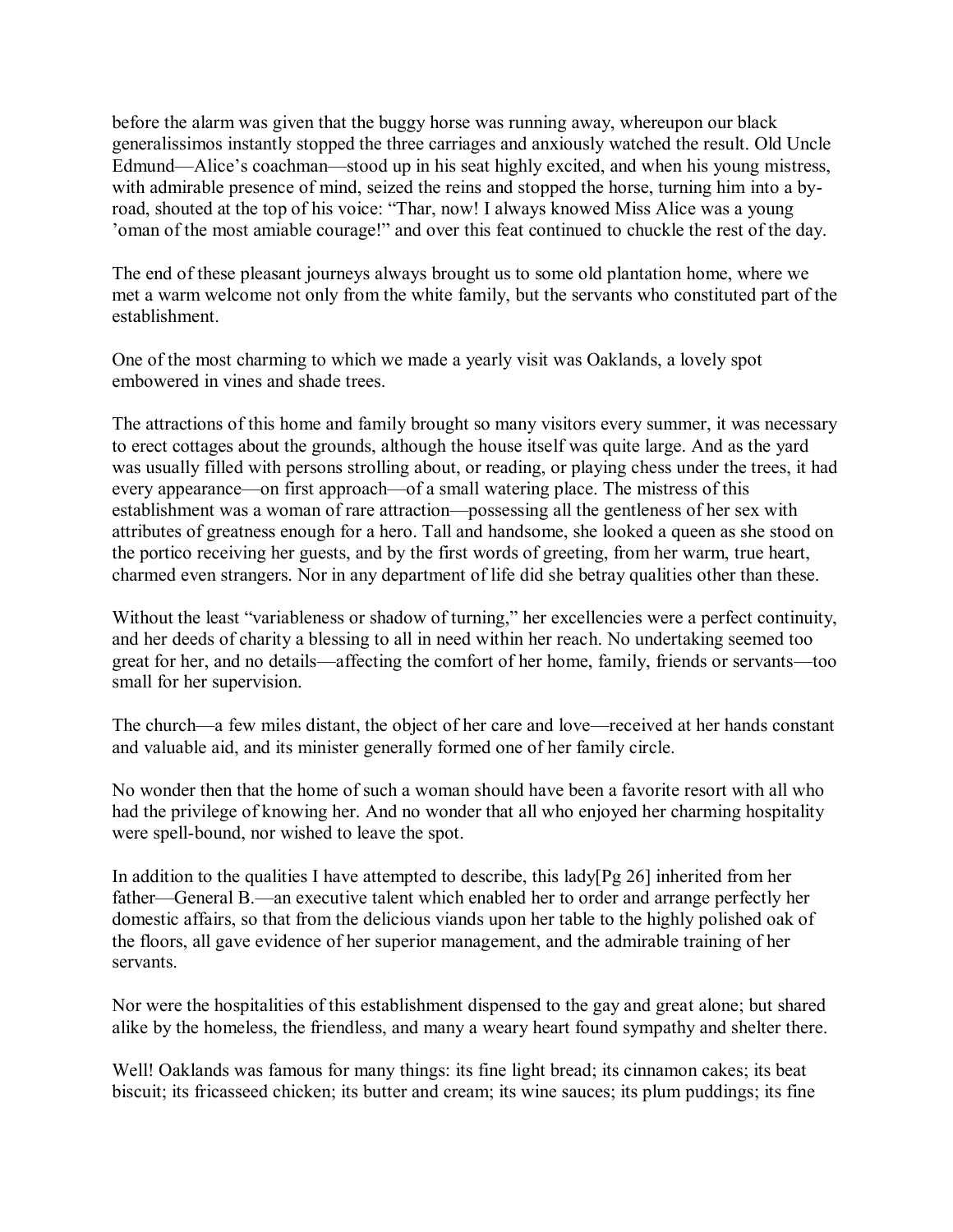horses; its beautiful meadows; its sloping green hills, and last, but not least, its refined and agreeable society collected from every part of our own State, and often from others.

For an epicure no better place could have been desired. And this reminds me of a retired army officer—an epicure of the first water—we often met there, whose sole occupation was visiting his friends, and only subjects of conversation the best viands and the best manner of cooking them! When asked whether he remembered certain agreeable people at a certain place, he would reply: "Yes, I dined there ten years ago, and the turkey was very badly cooked—not quite done enough!" The turkey evidently having made a more lasting impression than the people.

This gentleman lost an eye at the battle of Chapultepec, having been among the first of our gallant men who scaled the walls. But a young girl of his acquaintance always said she knew it was not bravery so much as "curiosity" which led him to "go peeping over the walls, first man!" This was a heartless speech, but everybody repeated it and laughed, for the Colonel *was* a man of considerable "curiosity!"

Like all old homes, Oaklands had its bright as well as its sorrowful days—its weddings and its funerals. Many yet remember the gay wedding of one there whose charms brought suitors by the score, and won hearts by the dozen. The brilliant career of this young lady, her conquests and wonderful fascinations, behold, are they not all written upon the hearts and memories of divers rejected suitors who still survive?

And apropos of weddings. An old fashioned Virginia wedding was an event to be remembered. The preparations usually commenced several weeks before, with saving eggs, butter, chickens, &c., after which ensued the liveliest egg-beating; butter-creaming; raisin-stoning; sugarpounding; cake-icing; salad-chopping; cocoanut-grating; lemon squeezing; egg-frothing; wafermaking; pastry-baking; jelly-straining; paper-cutting; silver-cleaning; floor-rubbing; dress making; hair-curling; lace-washing; ruffle-crimping; tarletan-smoothing; guests-arriving; servants-running; trunk-moving; girls laughing!

Imagine all this going on simultaneously several successive days and nights, and you have an idea of "preparations" for an old fashioned Virginia wedding.

The guests generally arrived in private carriages a day or two be[Pg 27]fore, and stayed often a week after the affair, being accompanied by quite an army of negro servants, who enjoyed the festivities as much as their masters and mistresses.

A great many years ago, after such a wedding as I describe, a dark shadow fell upon Oaklands.

The eldest daughter—young and beautiful, soon to marry a gentleman of high-toned character, charming manners and large estate—one night, while the preparations were in progress for her nuptials, saw in a vision vivid pictures of what would befall her if she married. The vision showed her: a gay wedding—herself the bride—the marriage jaunt to her husband's home in a distant county; the incidents of the journey; her arrival at her new home; her sickness and death; the funeral procession back to Oaklands; the open grave; the bearers of her bier—those who a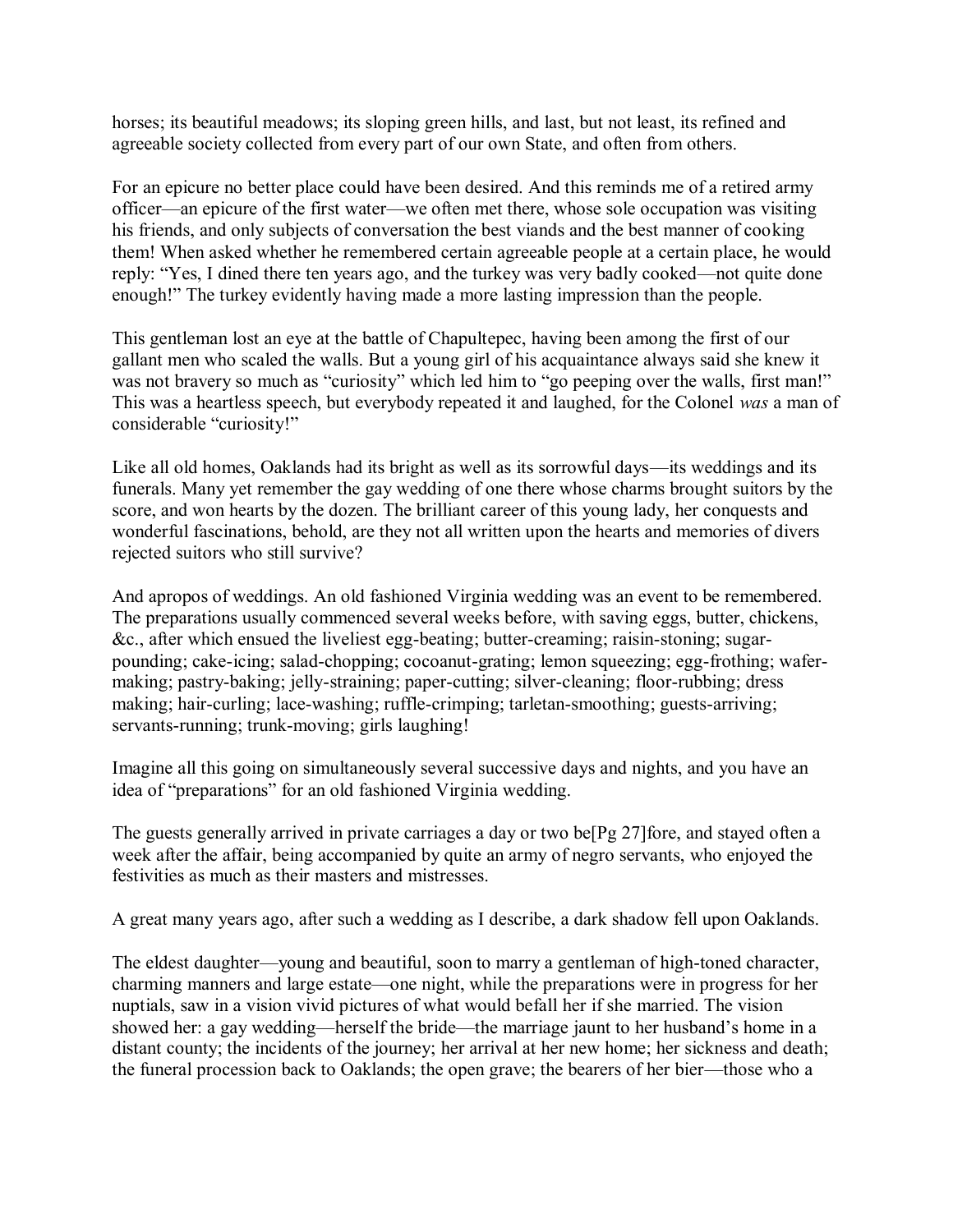few weeks before had danced at her wedding;—herself a corpse in her bridal dress; her newly turfed grave with a bird singing in the tree above.

This vision produced such an impression she awakened her sister, and told it.

Three successive nights the vision appeared, which so affected her spirits she determined not to marry. But after some months, persuaded by her family to think no more of the dream which continually haunted her, the marriage took place.

All was a realization of the vision; the wedding; the journey to her new home; every incident, however small, had been presented before her in the dream.

As the bridal party approached the house of an old lady near Abingdon—who had made preparations for their entertainment,—servants were hurrying to and fro in great excitement, and one was galloping off for a doctor, as the old lady had been suddenly seized with a violent illness. Even this was another picture in the ill-omened vision of the bride, who found every day something occurring to remind her of it, until in six months her own death made the last sad scene of her dream. And the funeral procession back to Oaklands; the persons officiating; the grave, all proved a realization of her vision.

After this her husband—a man of true Christian character—sought in foreign lands to disperse the gloom overshadowing his life. But whether on the summit of Mount Blanc or the lavacrusted Vesuvius; among the classic hills of Rome or the palaces of France; in the art galleries of Italy or the regions of the Holy Land, he carried ever in his heart, the image of his fair bride and the quiet grave at Oaklands.

This gentleman still survives, and not long ago we heard him relate, in charming voice and style, the incidents of these travels.

[Pg 28]

# **CHAPTER VIII.**

Another charming residence, not far from Oaklands, which attracted visitors from various quarters, was Buena Vista, where we passed many happy hours of childhood.

This residence—large and handsome—was situated on an eminence, overlooking pastures and sunny slopes, with forests, and mountain views in the distance.

The interior of the house accorded with the outside, every article being elegant and substantial.

The owner—a gentleman of polished manners, kind and generous disposition, a sincere Christian and zealous churchman—was honored and beloved by all who knew him.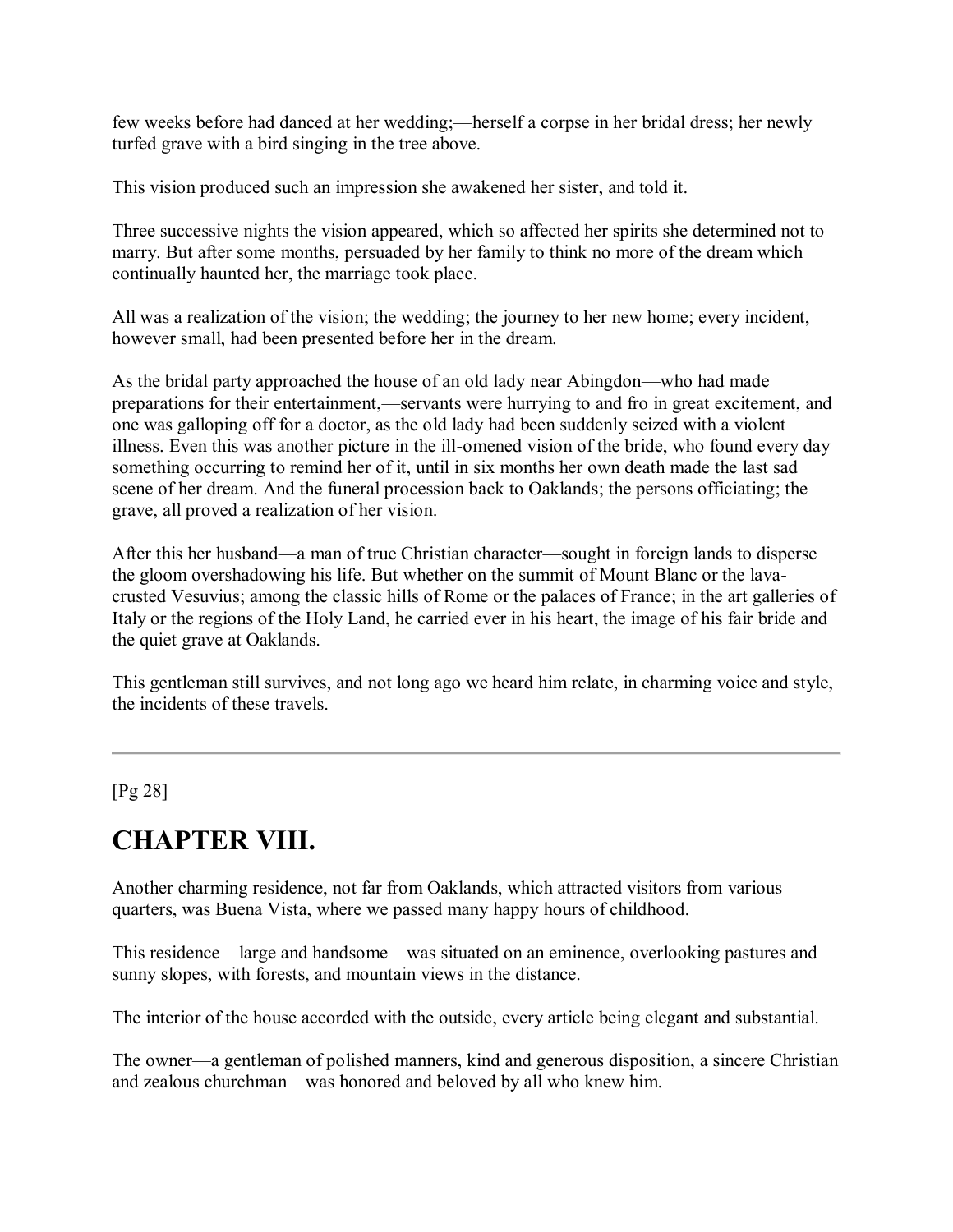His daughters—a band of lovely young girls—presided over his house, dispensing its hospitality with grace and dignity. Their mother's death occurring when they were very young had given them household cares, which would have been considerable, but for the assistance of Uncle Billy, the butler—an all-important character presiding with imposing dignity over domestic affairs.

His jet black face was relieved by a head of grey hair with a small round bald centre piece; and the expression of his face was calm and serene, as he presided over the pantry, the table and the tea-waiters.

His mission on earth seemed to be keeping the brightest silver urns, sugar-dishes, cream-jugs and spoons; flavoring the best ice creams; buttering the hottest rolls, muffins and waffles; chopping the best salads; folding the whitest napkins; handing the best tea and cakes in the parlor in the evenings, and cooling the best wine for the decanters at dinner. Indeed he was so essentially a part of the establishment, that in recalling those old days at Buena Vista, the form of "Uncle Billy" comes silently back from the past and takes its old place about the parlors, the halls and the dining-room, making the picture complete.

And thus upon the canvas of every old home picture come to their accustomed places, the forms of dusky friends, who once shared our homes, our firesides, our affections—and who will share them, as in the past, never more.

Of all the Plantation Homes we loved and visited, the brightest, sweetest memories cluster around Grove Hill; a grand old place in the midst of scenery lovely and picturesque, to reach which, we made a journey across the Blue Ridge—those giant mountains from whose winding road and lofty heights we had glimpses of exquisite scenery in the valleys below.

Thus winding slowly around these mountain heights and peeping down from our old carriage windows we beheld nature in its wildest luxuriance. The deep solitude; the glowing sunlight over rock, forest and glen; the green valleys deep down beneath, diversified by alternate light and shadow—all together photographed on our hearts pictures never to fade.

[Pg 29]

Not all the towers, minarets, obelisks, palaces, gem-studded domes of "art and man's device" can reach the soul like one of these sun-tinted pictures in their convex frames of rock and vines!

Arrived at Grove Hill, how enthusiastic the welcome from each member of the family assembled in the front porch to meet us! How joyous the laugh! How deliciously cool the wide halls, the spacious parlor, the dark polished walnut floors! How bright the flowers! How gay the spirits of all assembled there!

One was sure of meeting here agreeable society from Virginia, Baltimore, Florida, South Carolina and Kentucky, with whom the house was filled from May 'till November.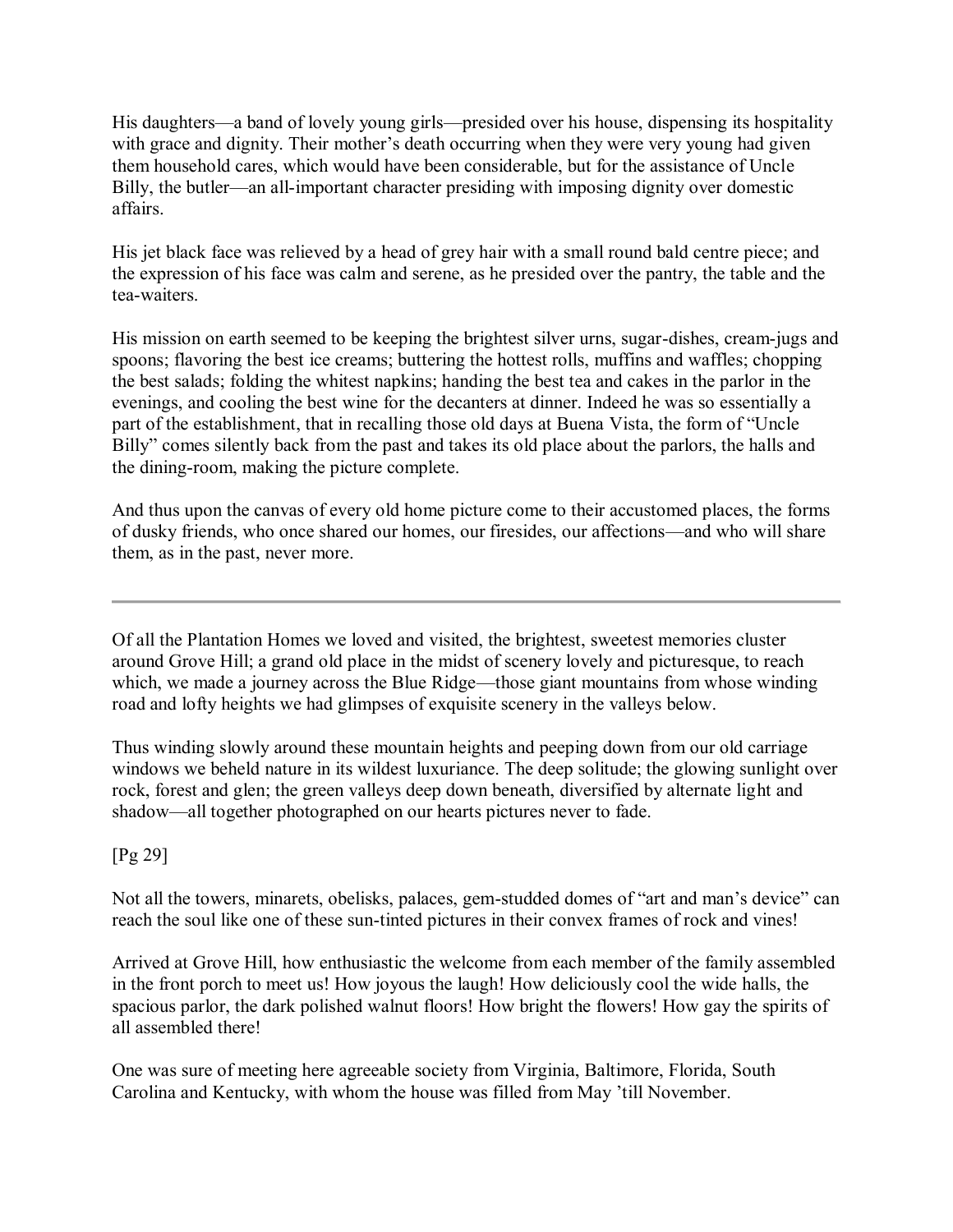How delightfully passed the days, the weeks! What merry excursions; fishing parties; riding parties, to the Indian Spring, the Cave, the Natural Bridge! What pleasant music, and tableaux, and dancing in the evenings!

For the tableaux, we had only to open an old chest in the garret and help ourselves to rich embroidered, white and scarlet dresses, with other costumery worn by the grandmother of the family nearly a hundred years before, when her husband was in public life and she one of the queens of society.

What sprightly "conversazioni" in our rooms at night—young girls *will* become confidential and eloquent with each other at night, however reserved and quiet during the day!

Late in the night these "conversazioni" continued, with puns and laughter, until checked by a certain young gentleman—now a minister—who was wont to bring out his flute in the flower garden under our windows, and give himself up for an hour or more to the most sentimental and touching strains, thus breaking in upon sprightly remarks and repartees, some of which are remembered to this day, especially one which ran thus:

"Girls!" said one. "Would it not be charming if we could all take a trip together to Niagara?"

"Well, why could we not?" was the response.

"Oh!" replied another, "the idea of us poor Virginia girls taking a trip!"

"Indeed," said one of the Grove Hill girls, "it would be impossible. For here are we on this immense estate, 4,000 acres, two large, handsome residences—and three hundred negroes *considered* wealthy, and yet to save our lives could not raise money enough for a trip to New York!"

"Nor get a silk velvet cloak!" said her sister, laughing.

"Yes," replied the other. "Girls! I have been longing and longing for a silk velvet cloak, but never could get the money to buy one. But last Sunday, at the village church, what should I see but one of the Joneses sweeping in with a long velvet cloak almost touching the floor! And you could set her father's house in our back hall! But then she is so fortunate as to own no negroes."

"What a happy girl she must be!" cried a chorus of voices. "No negroes to support! *We* could go to New York and Niagara, and have velvet cloaks too, if we only had no negroes to support! But all *our* money goes to provide for them as soon as the crops are sold!"

[Pg 30]

"Yes," said one of the Grove Hill girls; "here is our large house without an article of modern furniture. The parlor curtains are one hundred years old. The old fashioned mirrors and recess tables one hundred years old, and we long in vain for money to buy something new."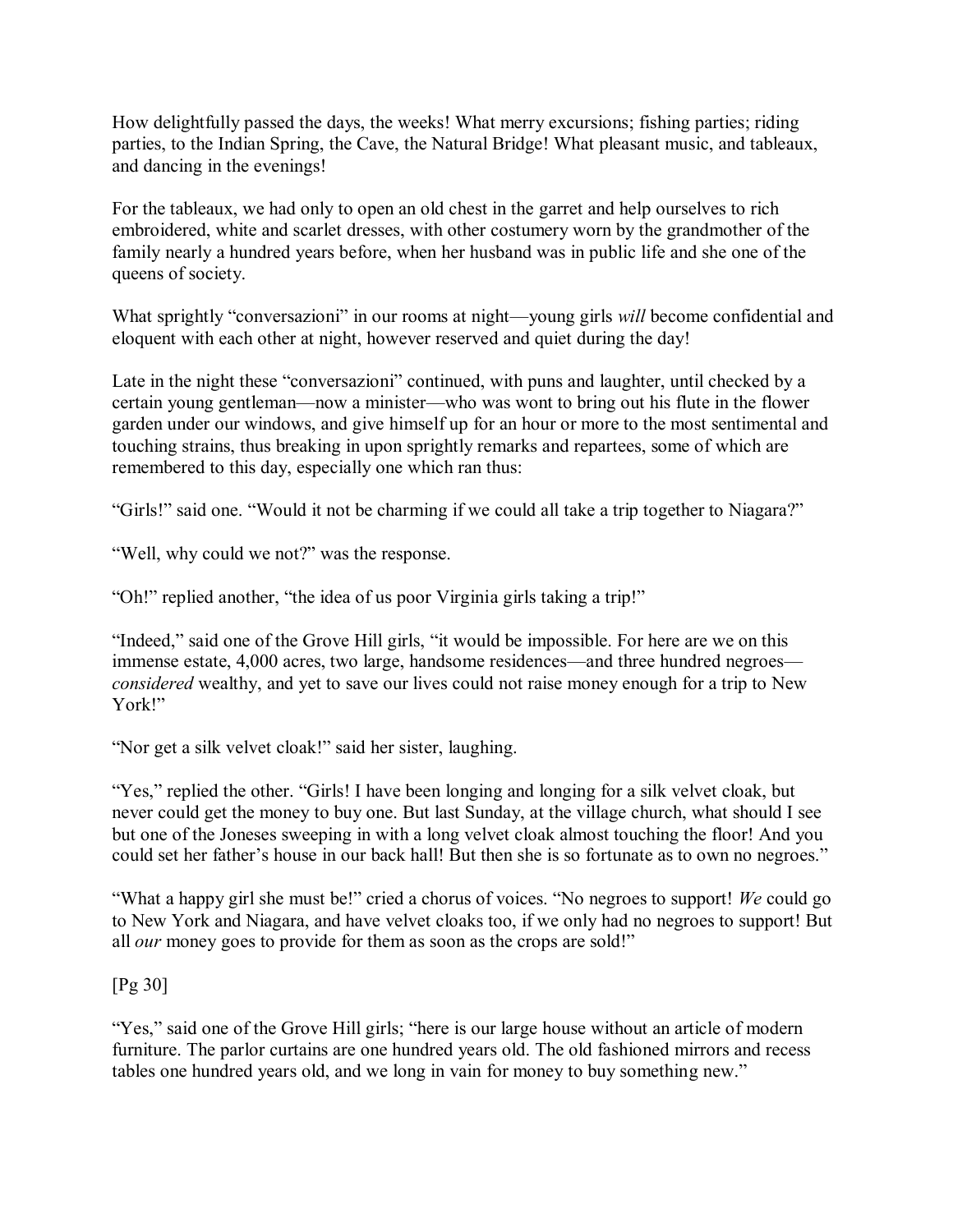"Well!" said one of the sprightliest girls, "we can get up some of our old diamond rings or breastpins which some of us have inherited, and travel on appearances! We have no modern clothes, but the old rings will make us '*look* rich!' And a party of *poor, rich Virginians* will attract the commiseration and consideration of the world when it is known that for generations we have not been able to leave our plantations!"

After these conversations we would fall asleep and sleep profoundly, until aroused next morning by an army of servants polishing the hall floors, waxing and rubbing them with a long-handle brush, weighted by an oven lid. This made the floor like a "sea of glass," and dangerous to walk upon immediately after the polishing process, being especially disastrous to small children, who were continually slipping and falling before breakfast.

The lady presiding over this establishment possessed a cultivated mind, bright conversational powers and gentle temper, with a force of character which enabled her to direct judiciously the affairs of her household, as well as the training and education of her children.

She employed always an accomplished gentleman teacher, who added to the agreeability of her home circle.

She helped the boys with their Latin and the girls with their compositions. In her quiet way she governed, controlled, suggested everything; so that her presence was required everywhere at once.

While in the parlor entertaining her guests with bright, agreeable conversation, she was sure to be wanted by the cooks—there were six!—to "taste or flavor" something in the kitchen; or by the gardener to direct the planting of certain seeds or roots, and so with every department. Even the minister—there was always one living in her house—would call her out to consult over his text and sermon for the next Sunday, saying he could rely upon her judgment and discrimination.

Never thinking of herself, her heart overflowing with sympathy and interest for others, she entered into the pleasures of the young as well as the sorrows of the old.

If the boys came in from a fox or deer chase, their pleasure was incomplete until it had been described to her and enjoyed with her again.

The flower vases were never entirely beautiful until her hand had helped to arrange the flowers.

The girls' laces were never perfect until she had gathered and crimped them.

Her sons were never so happy as when holding her hand and caressing her. And the summer twilight found her always in the vine-covered porch seated by her husband—a dear, kind old gentleman—her hand resting in his, while he quietly and happily smoked[Pg 31] his pipe, after the day's riding over his plantation, interviewing overseers, millers, blacksmiths and settling up accounts.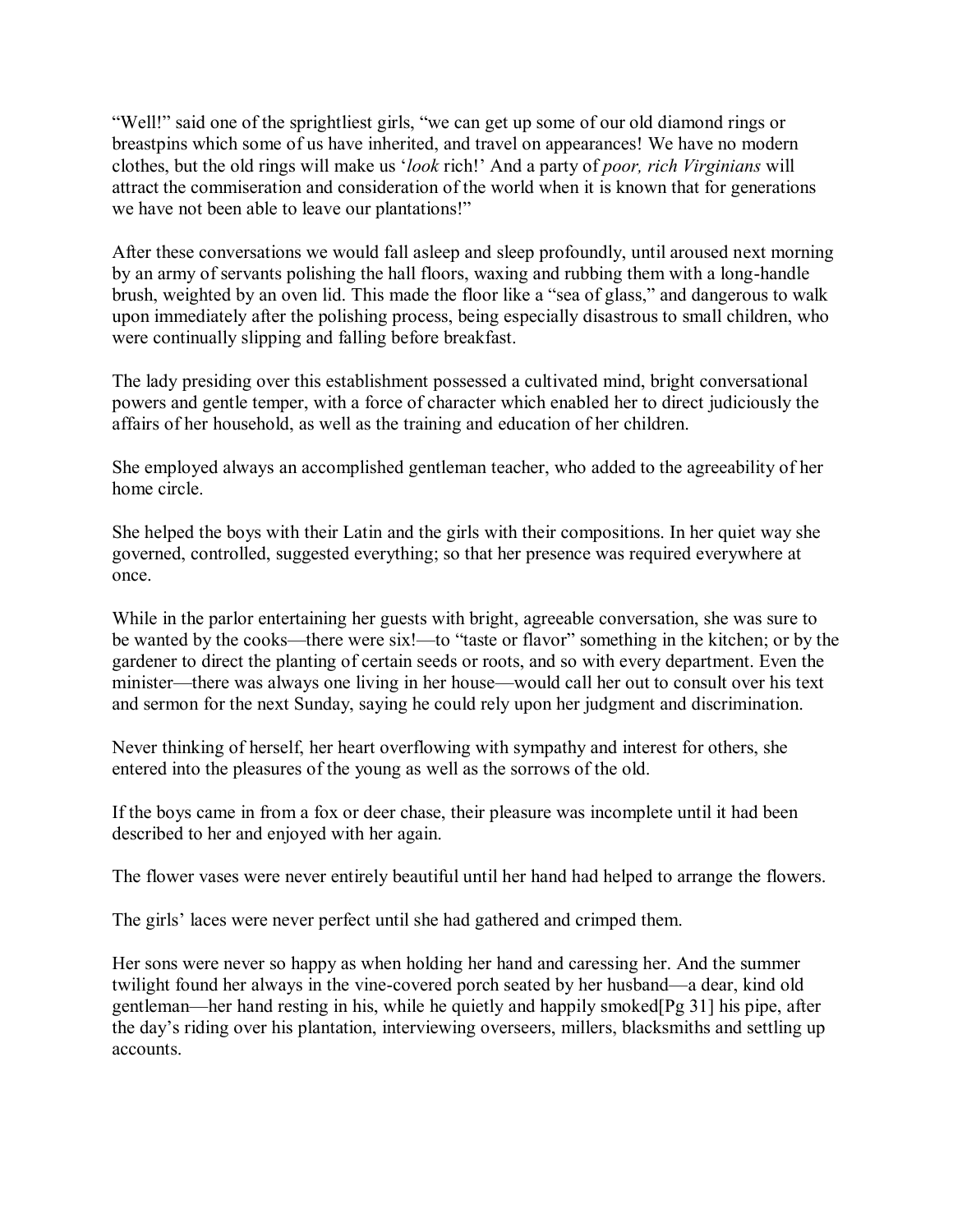One more reminiscence and the Grove Hill picture will be done. No Virginia home being complete without some prominent negro character, the picture lacking this would be untrue to nature, and without the "finishing touch." And not to have "stepped in" to pay our respects to old "Aunt Betsy" during a visit to Grove Hill, would have been considered—as it should be to omit it here—a great breach of civility; for the old woman always received us at her door with a cordial welcome and a hearty shake of the hand.

"Lor' bless de childen!" she would say. "How they does grow! Done grown up young ladies! Set down, honey. I mighty glad to see you. And why didn't your ma (Miss Fanny) come? I would love to see Miss Fanny. She always was so good and so pretty. Seems to me it ain't been no time sence she and Miss Emma"—her own mistress—"used to play dolls together, an' I used to bake sweet cakes for 'em, and cut 'em out wid de pepper-box top, for thar doll parties; an' they loved each other like sisters."

"Well, Aunt Betsy," we would ask, "how is your rheumatism now?"

"Lor', honey, I nuver specs to git over that. But some days I can hobble out and feed de chickens; and I can set at my window and make de black childen feed 'em, an' I love to think I'm some account to Miss Emma. And Miss Emma's childen can't do without old 'Mammy Betsy,' for I takes care of all thar pet chickens. Me and my old man (Phil) gittin mighty ole now; but Miss Emma and all her childen so good to us we has pleasure in livin' yet."

At last the shadows began to fall dark and chill upon this once bright and happy home.

Old Aunt Betsy lived to see the four boys—her mistress' brave and noble sons—buckle their armor on and go forth to battle for the home they loved so well; the youngest, still so young that he loved his pet chickens, which were left to "Mammy Betsy's" special care; and when the sad news, at length, came that this favorite young master was killed, amid all the agony of grief, no heart felt more sincerely, than her's, the great sorrow.

Another, and still another of these noble youths fell, after deeds of valor unparalleled in the world's history—their graves the battlefield, a place of burial fit for men so brave. Only one the youngest—was brought home to find a resting place beside the graves of his ancestors.

The old man—their father, his mind shattered by grief—continued day after day, for several years, to sit in the vine-covered porch, gazing wistfully out, imagining sometimes he saw in the distance the manly forms of his noble sons, returning home, mounted on their favorite horses, in the gray uniforms and bright armor worn the day they went off.

Then, he too followed, where the "din of war, the clash of arms" is heard no more.

To recall these scenes so blinds my eyes with tears that I can not write of them. Some griefs leave the heart dumb. They have no[Pg 32] language; and are given no language, because no other heart could understand, nor could they if shared, be alleviated.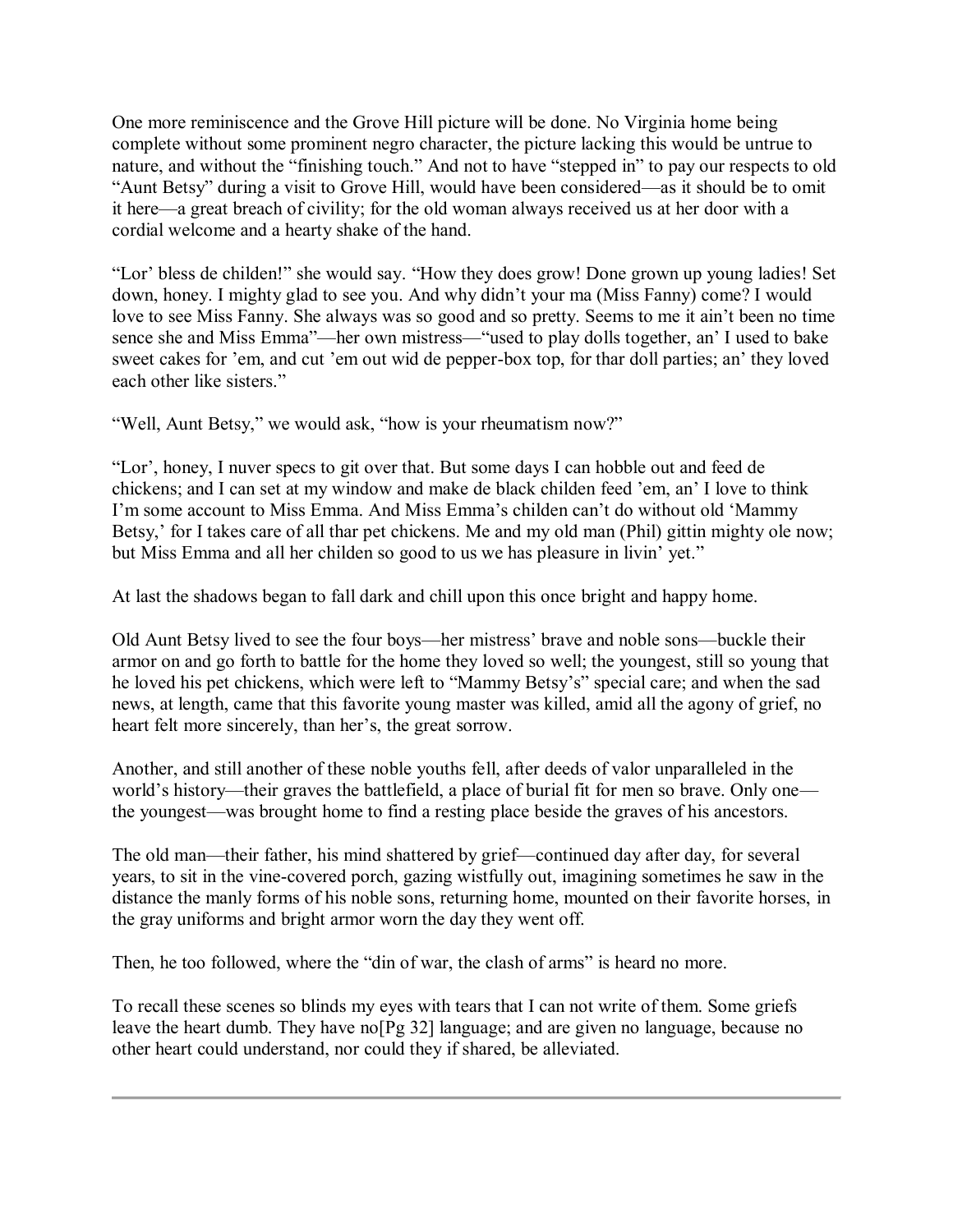# **CHAPTER IX.**

It will have been observed from these reminiscences that the mistress of a Virginia plantation was more conspicuous—although not more important—than the master. In the house she was the mainspring, and to her came all the hundred, or three hundred negroes with their various wants, and constant applications for medicine and every conceivable requirement.

Attending to these, with directing her household affairs and entertaining company, occupied busily every moment of her life. While all these devolved upon her, it sometimes seemed to me that the master had nothing to do, but ride around his estate—on the most delightful horse receive reports from overseers, see that his pack of hounds were fed and order "repairs about the mill"—the mill seemed always needing repairs!

This view of the subject, however, being entirely from a feminine standpoint, may have been wholly erroneous; for doubtless his mind was burdened with financial matters too weighty to be grasped and comprehended by our sex.

Nevertheless, the mistress held complete sway in her own domain; and that this fact was recognized will be shown by the following incident:

A gentleman—an intelligent and successful lawyer—one day discovering a negro boy in some mischief about his house, and determining forthwith to chastise him, took him in the yard for that purpose. Breaking a small switch, and in the act of "coming down with it" upon the boy, he asked: "Do you know, sir, who is master on my place?"

"Yes, sir!" quickly replied the boy. "Miss Charlotte, sir!"

Throwing aside the switch, the gentleman ran in the house, laughed a half hour, and thus ended his only experiment at interfering in his wife's domain.

His wife, "Miss Charlotte," as the negroes called her, was gentle and indulgent to a fault, which made the incident more amusing.

It may appear singular, yet it is true, that our women, although having sufficient self-possession at home, and accustomed there to command on a large scale, became painfully timid if ever they found themselves in a promiscuous or public assemblage—shrinking from everything like publicity.

Still, these women, to whom a whole plantation looked up for guidance and instruction, could not fail to feel a certain consciousness of superiority, which, although never displayed or asserted in manner, became a part of themselves. They were distinguishable everywhere—for what reason, exactly, I have never been able to find out—for their manners were too quiet to attract attention. Yet a Captain on a Mississippi steamboat said to me: "I always know a Virginia lady as soon as she steps on my boat."

[Pg 33]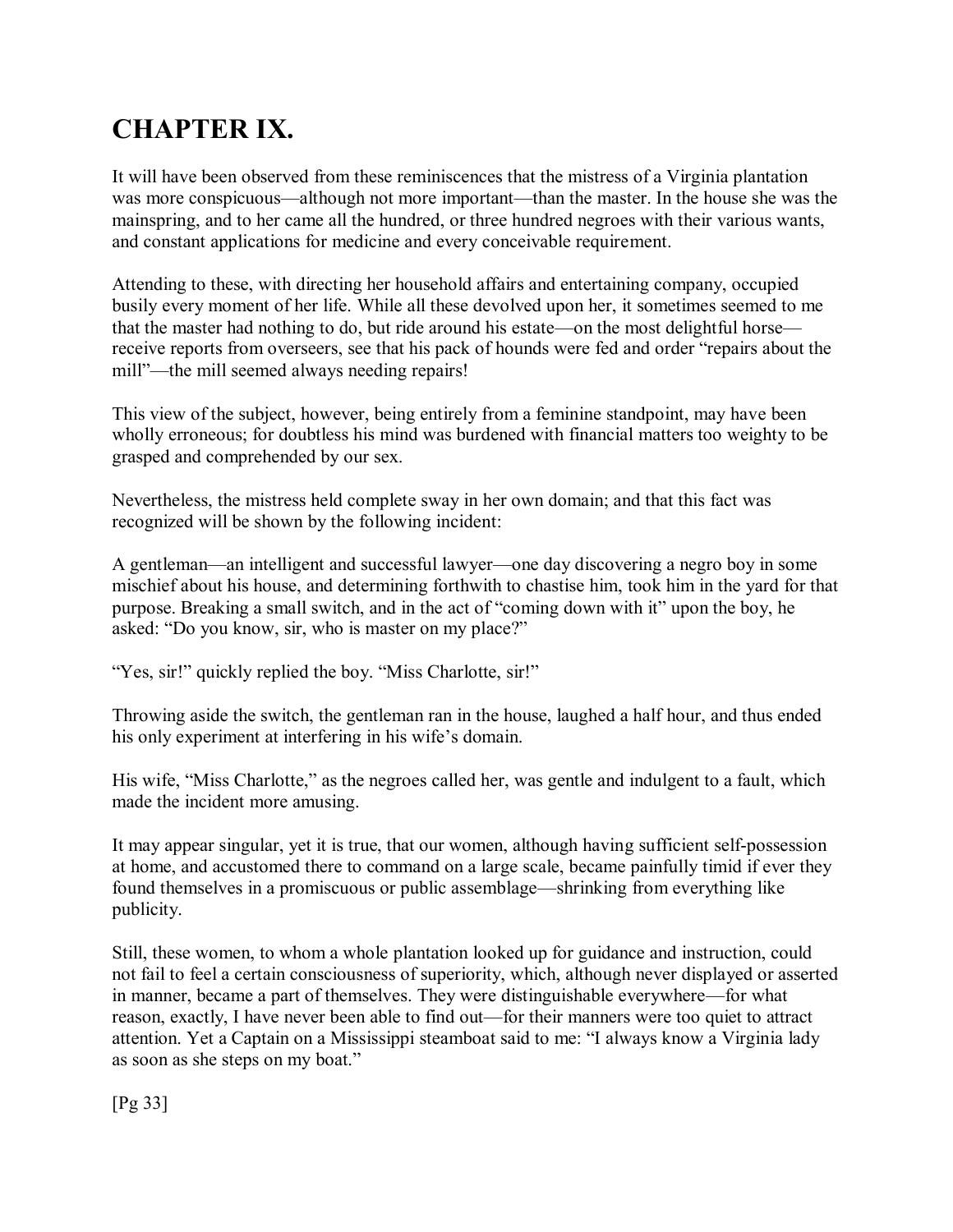"How do you know?" I asked, supposing he would say: "By their plain style of dress and antiquated breastpins."

Said he: "I've been running a boat from Cincinnati to New Orleans for twenty-five years, and often have three hundred passengers from various parts of the world. But if there is a Virginia lady among them, I find it out in half an hour. They take things quietly, and don't complain. Do you see that English lady over there? Well, she has been complaining all the way up the Mississippi river. Nobody can please her. The cabin-maid and steward are worn out with trying to please her. She says it is because the mosquitoes bit her so badly coming through Louisiana. But we are almost at Cincinnati now; haven't seen a mosquito for a week, and she is still complaining!"

"Then," he continued, "the Virginia ladies look as if they could not push about for themselves, and for this reason I always feel like giving them more attention than the other passengers."

"We are inexperienced travelers," I replied.

And these remarks of the Captain convinced me—I had thought it before—that Virginia women should never undertake to travel, but content themselves with staying at home. However, such restriction would have been unfair, unless they had felt like the Parisian who, when asked why the Parisians never traveled, replied: "Because all the world comes to Paris!"

Indeed, a Virginian had an opportunity of seeing much choice society at home; for our watering places attracted the best people from other States, who often visited us at our houses.

On the Mississippi boat to which I have alluded, it was remarked that the negro servants paid the Southerners more constant and deferential attention than the passengers from the nonslaveholding States—although some of the latter were very agreeable and intelligent, and conversed with the negroes on terms of easy familiarity—showing, what I had often observed, that the negro respects and admires those who make a "social distinction" more than those who make none.

# **CHAPTER X.**

We were surprised to find in an "Ode to the South," by Mr. M. F. Tupper, published recently, the following stanza:

"Yes it is slander to say you oppress'd them Does a man squander the prize of his pelf. Was it not often that he who possessed them Rather was owned by his servants himself?"

This was true, but that it was known in the outside world we thought impossible, when all the newspaper and book accounts represented us as "miserable sinners" for whom there was no hope here or hereafter, and called upon all nations, Christian and civilized, to "revile, persecute and exterminate us." Such representations, however, differed so widely from the facts around us, that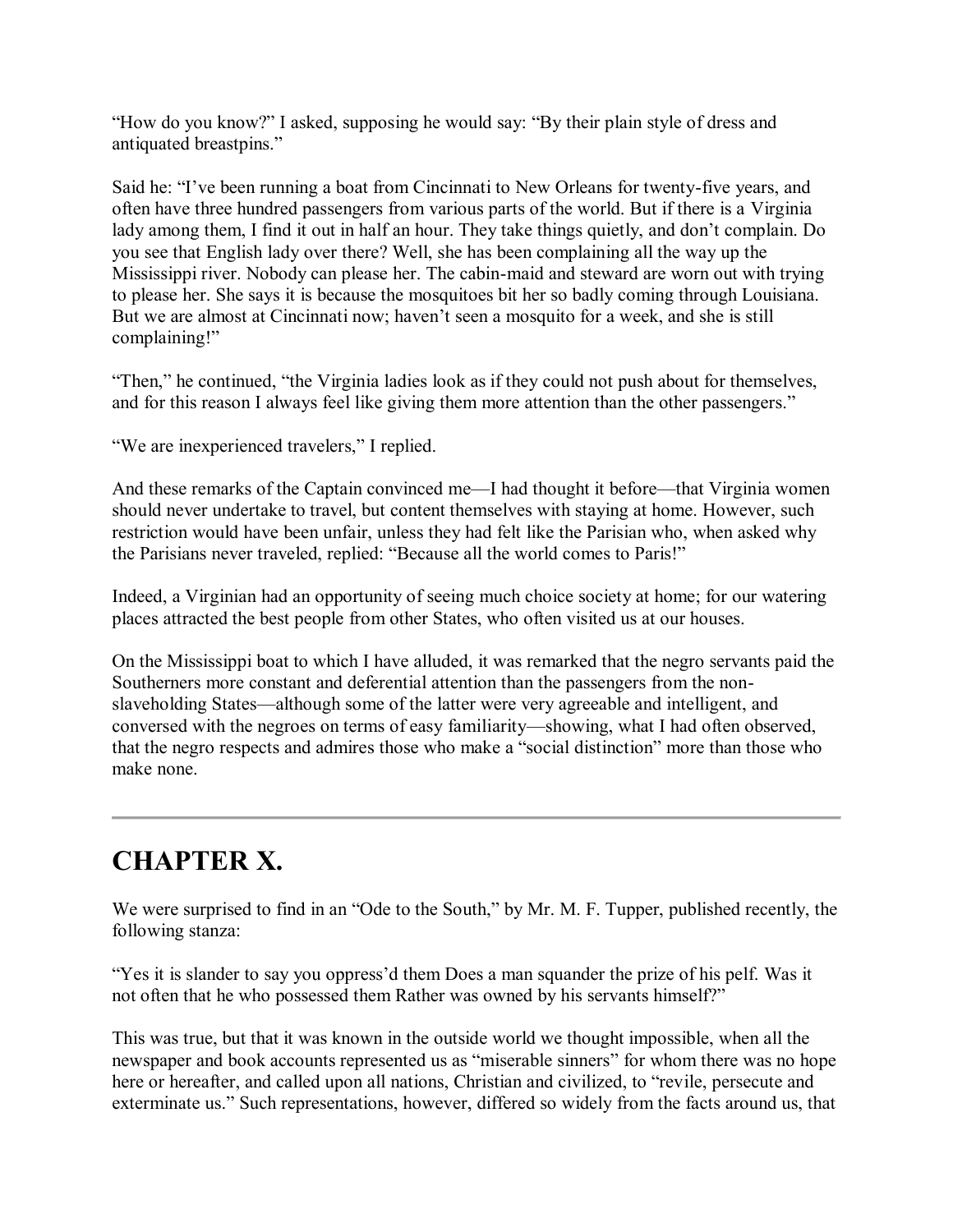when we heard them they failed to produce a very serious impression, occasioning [Pg 34] often only a smile, with the exclamation: "How little those people know about us!"

We had not the vanity to think that the European nations cared or thought about us, and if the Americans believed these accounts, they defamed the memory of one held up by them as a model of Christian virtue,—George Washington—a Virginia slave-owner, whose kindness to his "people," as he called his slaves, entitled him to as much honor as did his deeds of prowess.

But to return to the two last lines of the stanza:

"Was it not often that he who possessed them Rather was owned by his servants himself?"

I am reminded of some who were actually held in such bondage; especially an old gentleman who, together with his whole plantation, was literally "possessed by his slaves."

This gentleman was a widower, and no lady presided over his house.

His figure was of medium height, and very corpulent. His features were regular and handsome. His eyes were soft brown, almost black. His hair was slightly gray. The expression of his countenance was so full of goodness and sympathy, that a stranger meeting him in the road might have been convinced at a glance of his kindness and generosity.

He was never very particular about his dress, yet never appeared shabby.

Although a graduate in law at the University, an ample fortune made it unnecessary for him to practice this profession. Still his taste for literature made him a constant reader, and his conversation was instructive and agreeable.

His house was old and rambling, and—I was going to say his servants kept the keys, when I remembered there were *no keys* about the establishment. Even the front door had no lock upon it. Everybody retired at night in perfect confidence, however, that everything was secure enough, and it seemed not important to lock the doors.

The negro servants who managed the house were very efficient; excelling especially in the culinary department, and serving up dinners which were simply "marvels."

The superabundance on the place enabled them not only to furnish their master's table with the choicest meats, vegetables, cakes, pastries, &c., but also to supply themselves bountifully, and to spread in their own cabins sumptuous feasts, wedding and party suppers rich enough for a queen.

To this their master did not object, for he told them "if they would supply his table always with an abundance of the best bread, meats, cream and butter, he cared not what became of the rest."

Upon this principle the plantation was conducted. The well-filled barns; the stores of bacon, lard, flour, &c., literally belonged to the negroes, they allowing their master a certain share!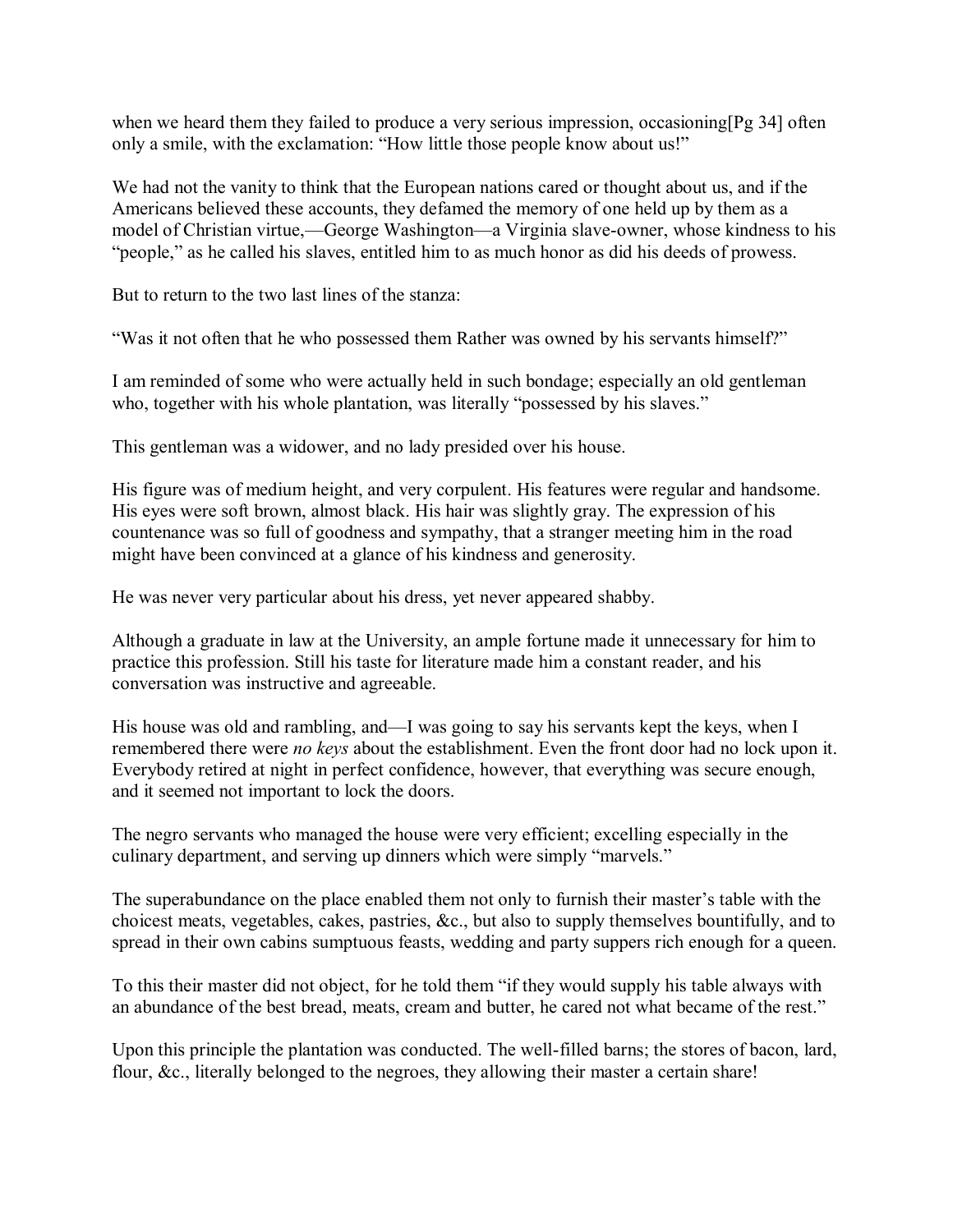Doubtless they entertained the sentiment of a negro boy, who on being reproved by his master for having stolen and eaten a turkey, replied: "Well, massa, you see you got less turkey, but you got dat much more nigger!"

#### [Pg 35]

While we were once visiting at this plantation, the master of the house described to us a dairy just completed on a new plan, which for some weeks had been such a hobby with him, he had actually purchased a lock for it, saying he would keep the key himself—which he never did and have the fresh mutton always put there.

"Come," said he, as he finished describing it, "let us go down and look at it."

"Bring me the key," he said to a small African, who soon brought it, and we proceeded to the dairy.

Turning the key in the door, the old gentleman said: "Now see what an elegant piece of mutton I have here!"

But on entering and looking around no mutton was to be seen, and instead thereof buckets of custard, cream and blanc-mange. The old gentleman greatly disconcerted, called to one of the servants, "Florinda! Where is my mutton I had put here this morning?"

Florinda replied: "Nancy took it out, sir, and put it in de ole spring house. She say dat was cool enough place for mutton. And she gwine have a big party to-night, and want her jelly and custards to keep cool!"

At this the old gentleman was rapidly becoming provoked, when we laughed so much at Nancy's "cool" proceeding, that his usual good nature was restored.

On another occasion we were one evening sitting with this gentleman in his front porch, when a poor woman from the neighboring village came in the yard, and stopping before the door, said to him:

"Mr. R. I came to tell you that my cow you gave me has died."

"What did you say, my good woman?" asked Mr. R., who was quite deaf.

The woman repeated in a louder voice, "The cow you gave me has died. And she died because I didn't have anything to feed her with."

Turning to us, his countenance full of compassion, he said: "I ought to have thought about that, and should have sent the food for her cow." Then speaking to the woman: "Well, my good woman, I will give you another cow to-morrow, and send you plenty of provision for her." And the following day he fulfilled his promise.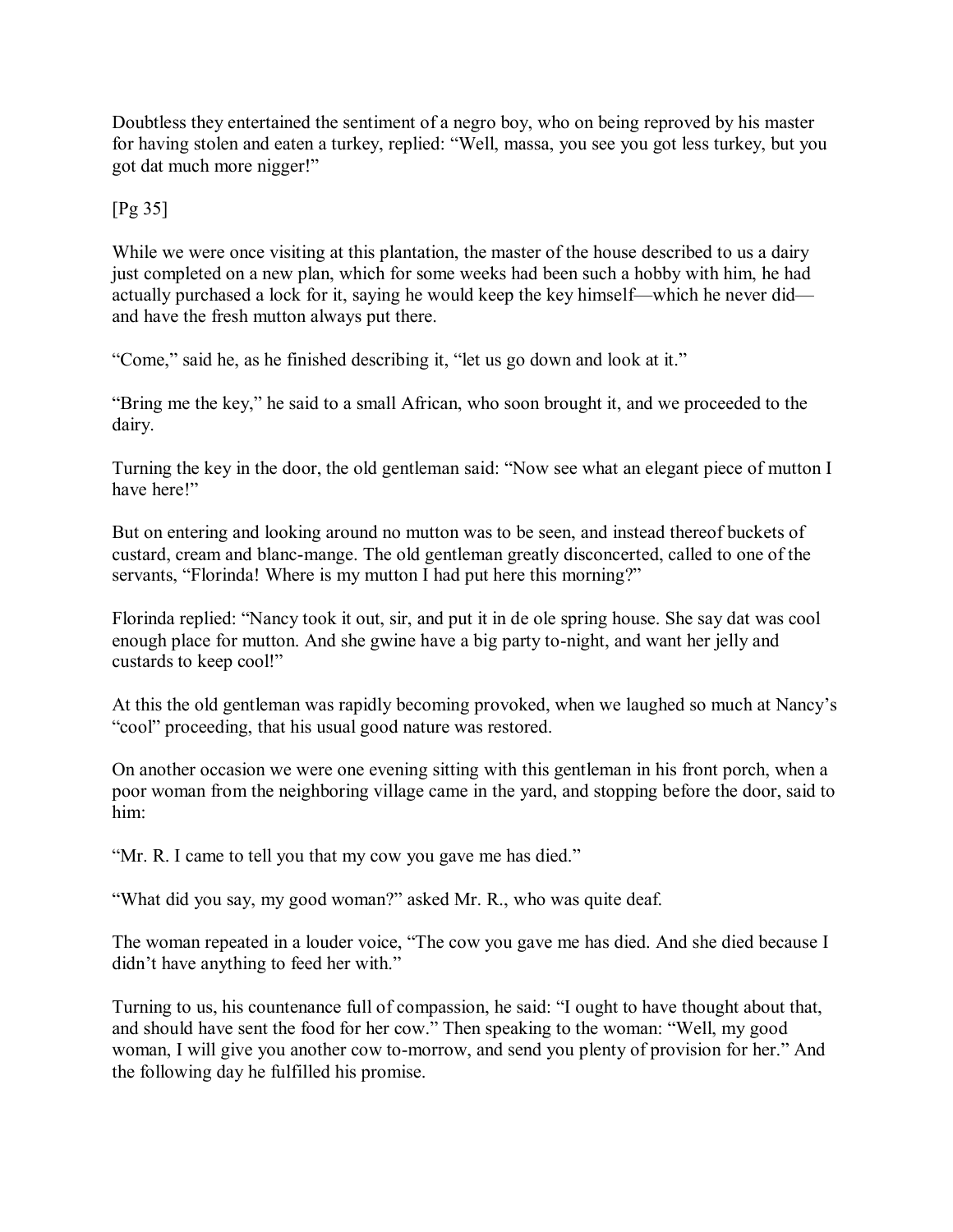Another incident occurs to me, showing the generous heart of this truly good man. One day on the Virginia and Tennessee train observing a gentleman and lady in much trouble, he ventured to enquire of them the cause, and was informed they—the gentleman and his wife—had lost all their money and their railroad tickets at the last station.

He asked the gentleman where he was from, and on "what side he was during the war."

"I am from Georgia," replied the gentleman, "and was, of course, with the South."

"Well," said Mr. R., pulling from his capacious pocket a capacious purse, which he handed the gentleman, "help yourself, sir, and take as much as will be necessary to carry you home."

The astonished stranger thanked him sincerely, and handed his card, saying: "I will return the money as soon as I reach home."

Returned to his own home, and relating the incidents of his trip,[Pg 36] Mr. R. mentioned this, when one of his nephews laughed and said: "Well, Uncle R., we Virginia people are so easily imposed upon! You don't think that man will ever return your money *do* you?"

"My dear," replied his Uncle, looking at him reproachfully and sinking his voice, "I was fully repaid by the change which came over the man's countenance."

It is due to the Georgian to add that on reaching home, he returned the money with a letter of thanks.

In sight of the hospitable home of Mr. R. was another equally attractive owned by his brother-inlaw, Mr. B. These had the same name—Greenfield—the property having descended to two sisters, the wives of these gentlemen. They might have been called twin establishments, as one was almost a fac simile of the other. At both was found the same hospitality; the same polished floors; the same style of loaf-bread and velvet rolls. The only difference between the two being that Mr. B. kept his doors locked at night; observed more system, and kept his buggies and carriages in better repair.

These gentlemen were also perfectly congenial. Both had graduated in law; read the same books; were members of the same church; knew the same people; liked and disliked the same people; held the same political opinions; enjoyed the same old Scotch songs; repeated the same old English poetry; smoked the same kind of tobacco, in the same kind of pipes; abhorred alike intoxicating drinks, and deplored the increase of bar-rooms and drunkenness in our land.

For forty years they passed together a part of every day or evening, smoking and talking over the same events and people. It was a picture to see them at night over a blazing wood fire, their faces bright with good nature; and a treat to hear all their reminiscences of people and events long passed. With what circumstantiality could they recall old law cases; describe old duels, old political animosities and excitements! What merry laughs they sometimes had!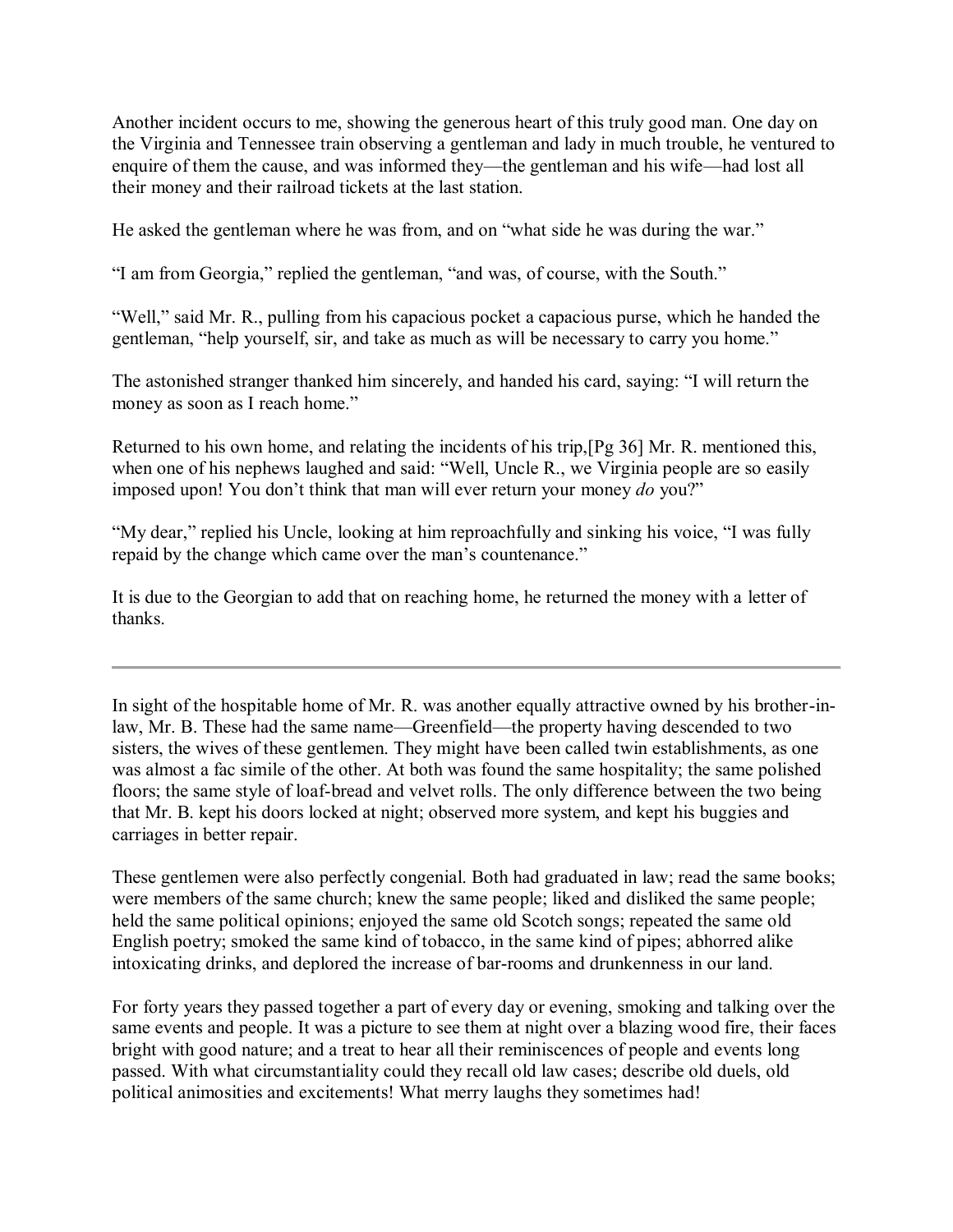Everything on one of these plantations seemed to belong equally to the other. If the ice gave out at one place, the servants went to the other for it as a "matter of course;" or if the buggies or carriages were out of order at Mr. R.'s—which was often the case—the driver would go over for Mr. B.'s without even mentioning the circumstance, and so with everything. The families lived thus harmoniously with never the least interruption for forty years.

Now and then the old gentlemen enjoyed a practical joke on each other, and on one occasion Mr R. succeeded so effectually in quizzing Mr B. that whenever he thought of it afterwards he fell into a dangerous fit of laughter.

It happened that a man who had married a distant connection of the Greenfield family concluded to take his wife, children and servants to pass the summer there, dividing the time between the two houses. The manners, character and political proclivities of this visitor became so disagreeable to the old gentleman, they determined he should not repeat his visit, although they liked his wife. One day Mr. B. received a letter signed by this objectionable individual—it had really been written by Mr. R.—informing Mr. B. that, "as one of[Pg 37] the children was sick, and the physician advised country air he would be there the following Thursday with his whole family to stay some months."

"The impudent fellow!" exclaimed Mr. B. as soon as he read the letter. "He knows how R. and myself detest him! Still I am sorry for his wife. But I will not be dragooned and outgeneraled by that contemptible fellow. No! I will leave home to-day!"

Going to the back door he called in a loud voice for his coachman, and ordered his carriage. "I am going" said he, "to Grove Hill for a week and from there to Lexington with my whole family, and don't know when I shall be at home again."

"It is very inconvenient," said he to his wife, "but I must leave home."

Hurrying up the carriage, and the family they were soon off on their unexpected trip.

They stayed at Grove Hill, seven miles off, a week, during which time Mr. B. every morning mounted his horse and rode timidly around the outskirts of his own plantation, peeping over the hills at his house, but afraid to venture nearer, feeling assured it was occupied by the objectionable party. He would not even make enquiries of his negroes whom he met, as to the state and condition of things in his house.

Concluding to pursue his journey to Lexington and half way there, he met a young nephew of Mr. R.'s, who happened to know all about the quiz, and immediately suspecting the reason of Mr. B.'s exile from home enquired where he was going, how long he had been from home, &c. Soon guessing the truth and thinking the "joke had been carried far enough," he told the old gentleman he need not travel any further for it was all a quiz of his uncle's, and there was no one at his house. Thereupon, Mr. B. greatly relieved, turned back and went his way home rejoicing, but "determined to pay R." he said, "for such a practical joke, which had exiled him from home and given him such trouble." This caused many a good laugh whenever it was told, throughout the neighborhood.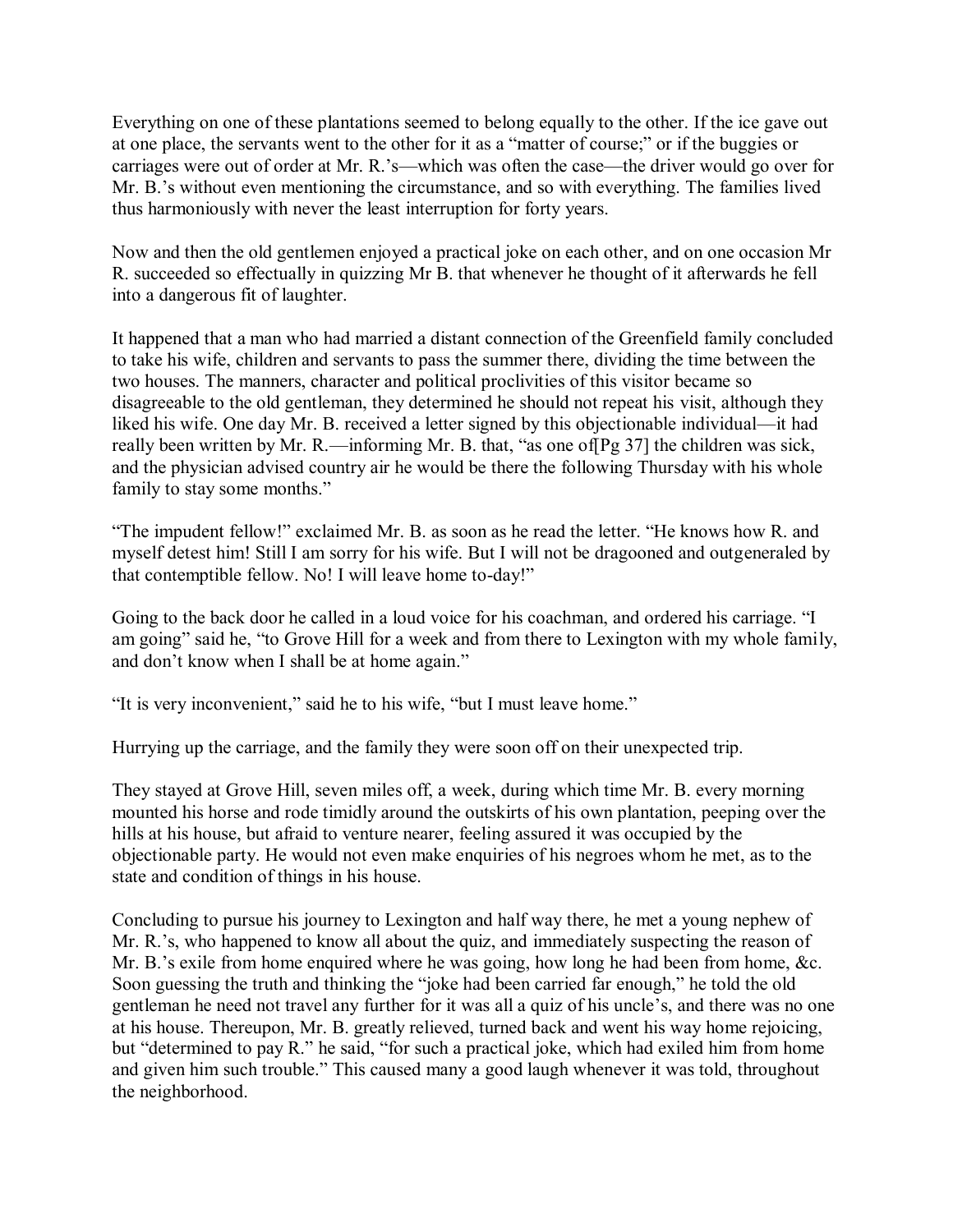The two estates of which I am writing, were well named—Greenfield, for the fields and meadows were of the freshest green, and with majestic hills around and the fine cattle and horses grazing upon them, formed a noble landscape.

This land had descended in the same family since the Indian camp fires ceased to burn there, and the same forests were still untouched, where once stood the Indian's wigwams.

In this connection, I am reminded of a tradition in the Greenfield family, which showed the heroism of a Virginia boy:

The first white proprietor of this place, the great grandfather of the present owners, had also a large estate in Montgomery county, called Smithfield, where his family lived, and where was a fort for the protection of the whites, when attacked by the Indians.

Once, while the owner was at his Greenfield place, the Indians surrounded Smithfield, when the white women and children took refuge in the fort, and the men prepared for battle. They wanted the proprietor of Smithfield to help fight and take command, for he[Pg 38] was a brave man, but could not spare a man to carry him the news. So they concluded to send one of his young sons, a lad thirteen years old, who did not hesitate but mounting a fleet horse set off after dark and rode all night through dense forests filled with hostile Indians, reaching Greenfield, a distance of forty miles next morning. He soon returned with his father, and the Indians were repulsed. And I always thought that boy was courageous enough for his name to live in history[.\[3\]](http://www.gutenberg.org/files/44626/44626-h/44626-h.htm#Footnote_3)

The Indians afterwards told that the whole day before the fight several of their chiefs had been concealed near the Smithfield house, under a large hay stack, upon which the white children had been sliding and playing all day, little suspecting the gleaming tomahawks and savage men beneath.

From the Greenfield estate in Botetourt and the one adjacent went the ancestors of the Prestons and Breckinridges, who made these names distinguished in South Carolina and Kentucky. And on this place are the graves of the first Breckinridges who emigrated to this country.

All who visited at the homesteads just described retained ever after a recollection of the superbly cooked meats, bread, &c., seen upon the tables at both houses—there being at each place five or six negro cooks, who had been taught by their mistresses the highest style of the art.

During the summer season several of these cooks were hired at the different watering places, where they acquired great fame and made for themselves a considerable sum of money by selling recipes.

A lady of the Greenfield family, who married and went to Georgia, told me she had often tried to make velvet rolls like those she had been accustomed to see at her own home, but never succeeded. Her mother and aunt who had taught these cooks, having died many years before, she had to apply to the negroes for information on such subjects, and they, she said, would never show her the right way to make them. Finally, while visiting at a house in Georgia, this lady was surprised to see the very velvet rolls, like those at her home.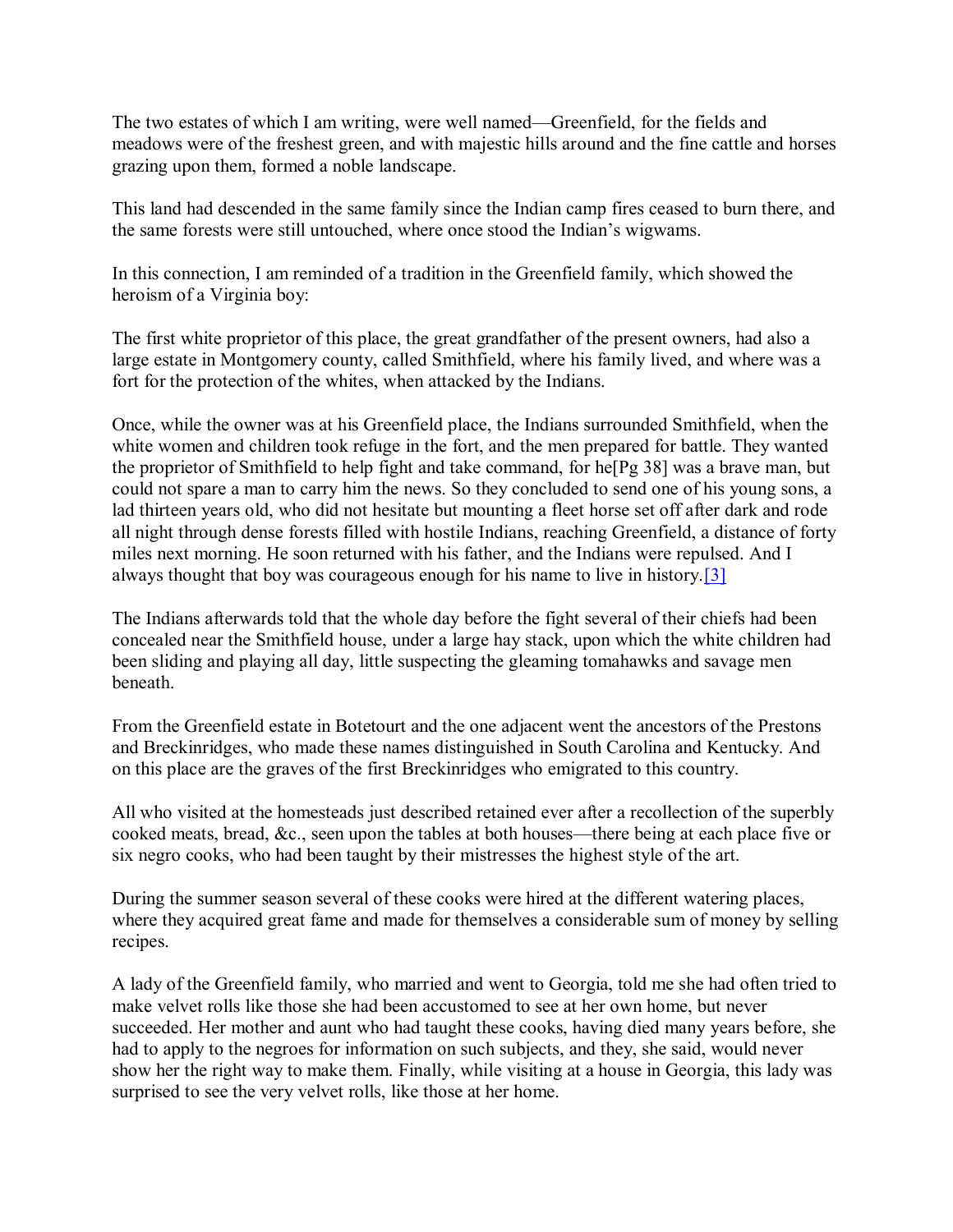"Where did you get the recipe?" she soon asked the lady of the house, who replied, "I bought it from old Aunt Rose, a colored cook, at the Virginia Springs, and paid her five dollars."

"One of our own cooks and my mother's recipe," exclaimed the other, "and I had to come all the way to Georgia to get it, for Aunt Rose never would show me exactly how to make them!"

# **CHAPTER XI.**

Not far from Greenfield was a place called "Rustic Lodge."

This house surrounded by a forest of grand old oaks, was not large or handsome. But its inmates were ladies and gentlemen of the old English style.

The grandmother, about ninety years of age, had been in her youth one of the belles at the Williamsburg Court in old colonial days. A[Pg 39] daughter of Sir Dudley Digges, and descended from English nobility, she had been accustomed to the best society. Her manners and conversation were dignified and attractive.

Among reminiscences of colonial times, she remembered Lord Botetourt, of whom she related interesting incidents.

The son of this old lady, about sixty years of age, and the proprietor of the estate, was a true picture of the "old English gentleman." His manners, conversation, thread-cambric shirt frills, cuffs and long queue tied with a black ribbon, made the picture complete. His two daughters, young ladies of exquisite refinement, had been brought up by their aunt and grandmother to observe strictly all the proprieties of life.

This establishment was proverbial for its order and method, the most systematic rules being in force everywhere. The meals were served punctually at the same instant every day. Old "Aunt Nelly" dressed and undressed her old mistress always at the same hour. A gentle "tapping at the chamber door"—not by the "raven," but the cook—called the mistress to an interview at the same moment every morning with that functionary, which resulted in the choicest dinners, breakfasts and suppers; this interview lasting half an hour and never repeated during the day.

Exactly at the same hour every morning the old gentleman's horse was saddled, and he entered the neighboring village so promptly as to enable some of the inhabitants to set their clocks by him.

This family had possessed great wealth in Eastern Virginia during the colonial government under which many of its members held high offices.

But impoverished by high living, entertaining company and a heavy British debt, they had been reduced in their possessions to about fifty negroes, with only money enough to purchase this plantation upon which they had retired from the gay and charming society of Williamsburg.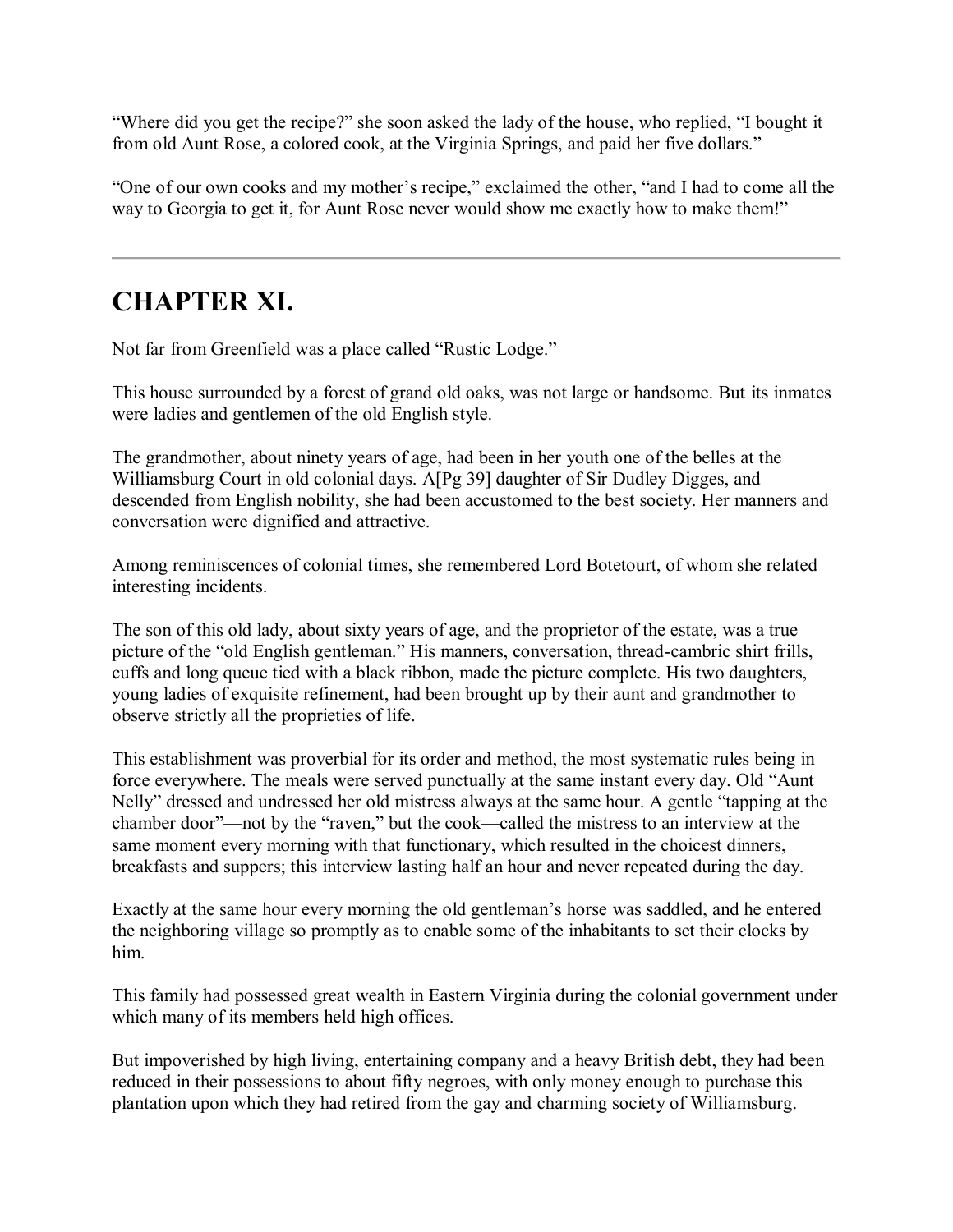They carried with them, however, some remains of their former grandeur: old silver, old jewelry, old books, old and well-trained servants, and an old English coach, which was the curiosity of all other vehicular curiosities. How the family ever climbed into it, or got out of it, and how the driver ever reached the dizzy height upon which he sat, was the mystery of my childhood.

But although egg-shaped and suspended in mid-air, this coach had doubtless, in its day, been one of considerable renown, drawn by four horses, with footman, postillion and driver in English livery.

How sad must have been its reflections on finding itself shorn of these respectable surroundings, and after the revolution drawn by two Republican horses, with footman and driver dressed in Republican jeans!

Strange that it could have lived on and on thus Republicanized!

A great uncle of this family, unlike the coach never would become Republicanized, and his obstinate loyalty to the English crown, with his devotion to everything English gained for him the title "English Louis," by which name he is spoken of in the family to this day. An old lady told me not long ago that she remembered when a child the arrival of "English Louis" at "Rustic" one night, and his conversa[Pg 40]tion as they sat around the fire, how he deplored a Republican form of government, and the misfortunes which would result from it saying:

"All may go smoothly for about seventy years, when civil war will set in. First, it will be about these negro slaves we have around us, and after that it will be something else." And how true "English Louis'" prediction has proven.[\[4\]](http://www.gutenberg.org/files/44626/44626-h/44626-h.htm#Footnote_4)

Doubtless this gentleman was avoided and proscribed on account of his English proclivities. For at that day the spirit of Republicanism and hatred to England ran high; so that an old gentleman—one of our relatives whom I well remember—actually took from his parlor walls his coat of arms which had been brought by his grandfather from England, and carrying it out in his yard built a fire and collecting his children around it, to see it burn, said: "Thus let everything English perish!"

Should I say what I think of this proceeding, I would not be considered perhaps a true Republican patriot.

I cannot forget to mention in the catalogue of pleasant homes, Smithfield in Montgomery county, the county which flows with healing waters.

Smithfield, like Greenfield, is owned by the descendants of the first white family who settled there after the Indians, and its verdant pastures, noble forests, mountain streams and springs, with the superb cattle on its hills form a prospect, wondrously beautiful.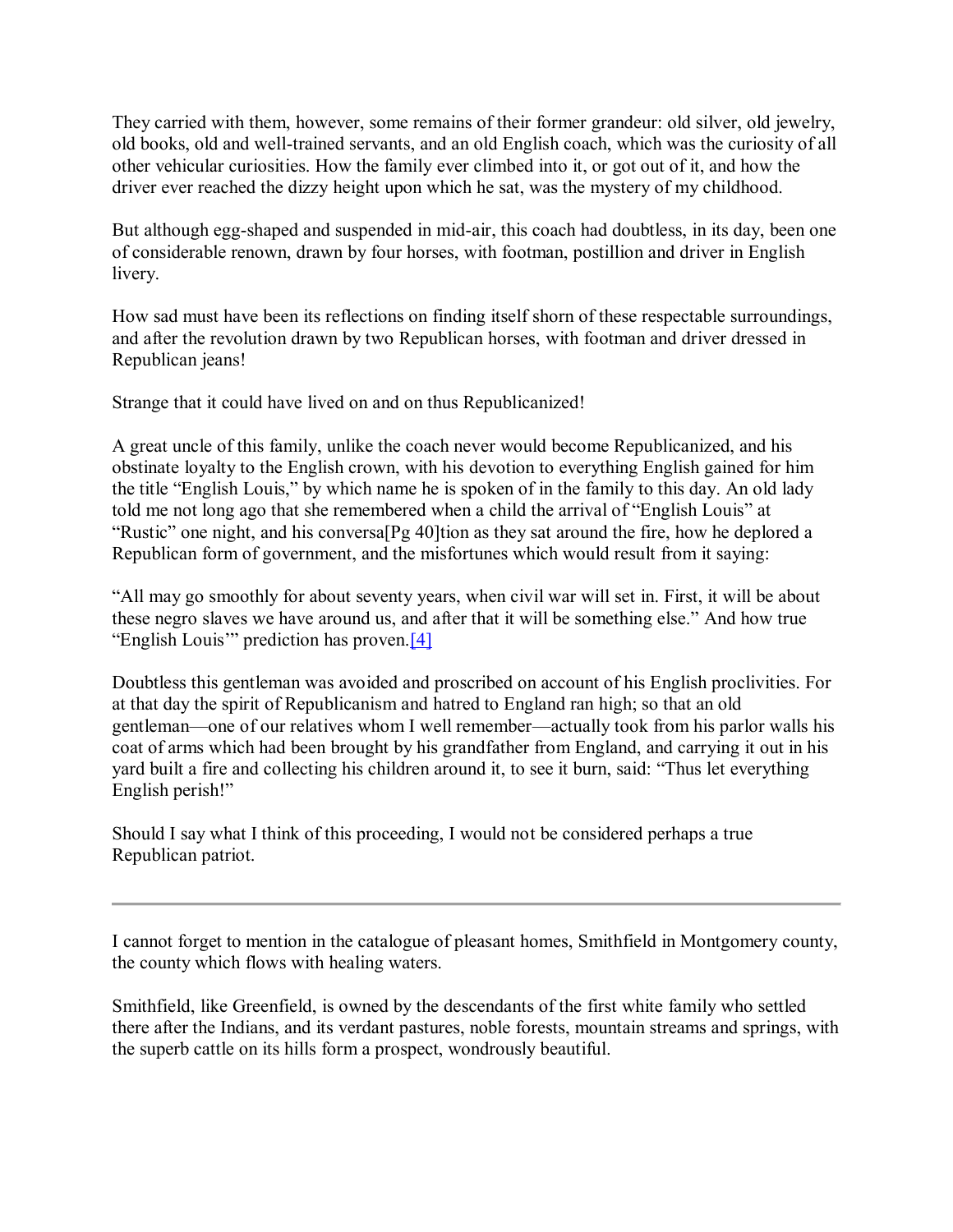This splendid estate descended to three brothers, who equally divided it; the eldest keeping the homestead, and the others building attractive homes on their separate plantations.

The old homestead was quite antique in appearance. Inside the high mantlepieces reaching nearly to the ceiling, which was also high, and the high wainscotting together with the old furniture made a picture of the olden time.

When I first visited this place, the old grandmother, then eighty years of age, was living. She, like the old lady at "Rustic," had been a belle in Eastern Virginia in her youth. When she married the owner of Smithfield sixty years before, she made the "bridal jaunt" from Norfolk to this place on horseback, two hundred miles. Still exceedingly intelligent and interesting, she entertained us with various incidents of her early life, and wished to hear all the old songs which she had then heard and sung herself.

"When I was married" said she, "and came first to Smithfield my husband's sisters met me in the porch, and were shocked at my pale and delicate appearance. One of them whispering to her brother, asked, 'Why did you bring that ghost up here?' And now," continued the old lady, "I have outlived all who were in the house that day, and all my own and my husband's family."

This was an evidence certainly of the health restoring properties of the water and climate in this region.

### [Pg 41]

The houses of these three brothers were filled with company winter and summer, making within themselves a delightful society. The visitors at one house were equally visitors at the others, and the succession of dinner and evening parties from one to the other, made it difficult for a visitor to decide at whose particular house he was staying.

One of these brothers had married a lovely lady from South Carolina, whose perfection of character and disposition endeared her to every one who knew her. Everybody felt like loving her the moment they saw her, and the more they knew her the more they loved her. Her warm heart was ever full of other people's troubles or joys, never thinking of herself. In her house many an invalid was cheered by her tender care; and many a drooping heart revived by her bright Christian spirit. She never omitted an opportunity of pointing the way to heaven; and although surrounded by all the allurements which gay society and wealth could bring, she did not depart an instant from the quiet path which leads to heaven. In the midst of bright and happy surroundings, her thoughts and hopes were constantly centered upon the life above; and her conversation—which was the reflex of her heart—reverted ever to this theme, which she made attractive to old and young.

## **CHAPTER XII.**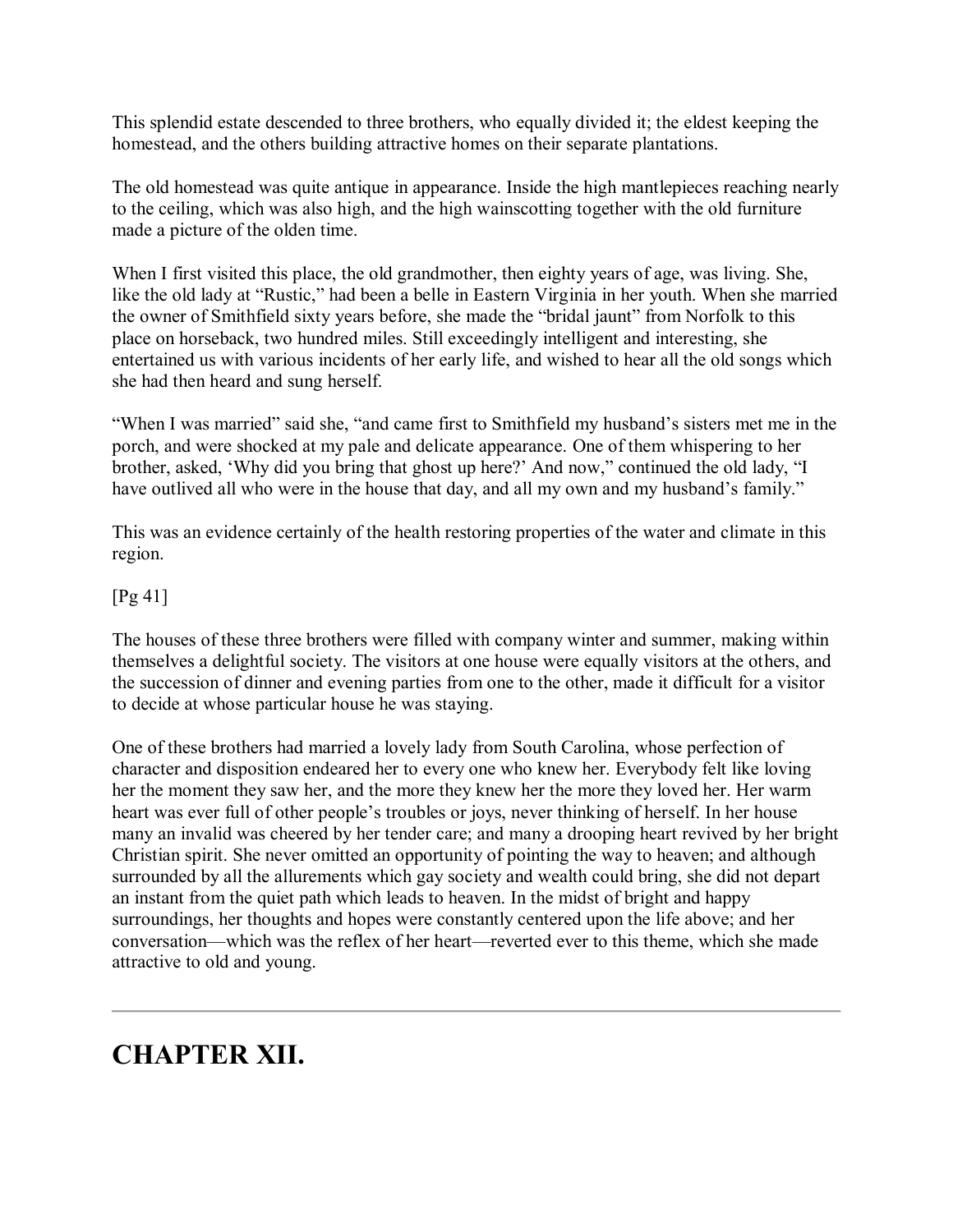In the region of country just described and in the counties beyond abound the finest mineral springs, one or more being found on every plantation. At one place were seven different springs, and the servants had a habit of asking the guests and family whether they would have—before breakfast—a glass of White Sulphur, Yellow Sulphur, Black Sulphur, Alleghany, Alum, or Limestone water!

The old Greenbriar White Sulphur was a favorite place of resort for Eastern Virginians and South Carolinians at a very early date, when it was accessible only by private conveyances, and all who passed the summer there went in private carriages. In this way, certain old Virginia and South Carolina families met every season, and these old people told us that society there was never as good, after the railroads and stages brought "all sorts of people, from all sorts of places." This, of course, we knew nothing about from experience, and it sounded rather egotistical in the old people to say so, but that is what they said.

Indeed these "old folks" talked so much about what "used to be in their day" at the old White Sulphur, I found it hard to convince myself I had not been bodily present, seeing with my own eyes certain knee-buckled old gentlemen, with long queues, and certain Virginia and South Carolina belles attired in short-waisted, simple white cambrics, who passed the summers there. These white cambrics, we were told, had been carried in minute trunks behind the carriages; and were considered, with a few jewels and a long black or white lace veil thrown over the head and shoulders, a complete outfit for the reigning belles! Another curiosity was, that these white cam[Pg 42]bric dresses—our grandmothers told us—required very little "doing up;" one such having been worn by Mrs. General Washington—so her granddaughter told me—a whole week without requiring washing! It must have been an age of remarkable women, and remarkable cambrics! How little they dreamed then of an era when Saratoga trunks would be indispensable to ladies of much smaller means than Virginia and South Carolina belles!

To reach these counties flowing with mineral waters the families from Eastern Virginia and from South Carolina passed through a beautiful region known as Piedmont, Va., and those who had "kinsfolk or acquaintance" here usually stopped to make them a visit. Consequently the Piedmont Virginians were generally too busy entertaining summer guests to visit the springs themselves. But indeed why should they? For no more salubrious climate could be found than their own; and no scenery more grand and beautiful. But it was necessary for the tide-water Virginians to leave their homes every summer on account of chills and fevers.

In the lovely Piedmont region over which the "Peaks of Otter" rear their giant heads, and chains of blue mountains extend as far as eye can reach, were scattered many pleasant and picturesque homes. And in this section my grandfather bought a plantation, when the ancestral estates had been sold, in the Eastern part of the State, to repay the British debt, which estates, homesteads and tombstones with their quaint inscriptions are described in Bishop Meade's "Old Churches and Families of Virginia."

While the tide water Virginians were already practicing all the arts and wiles known to the highest English civilization; were sending their sons to be educated in England; receiving brocaded silks and powdered wigs from England; and dancing the minuet at the Williamsburg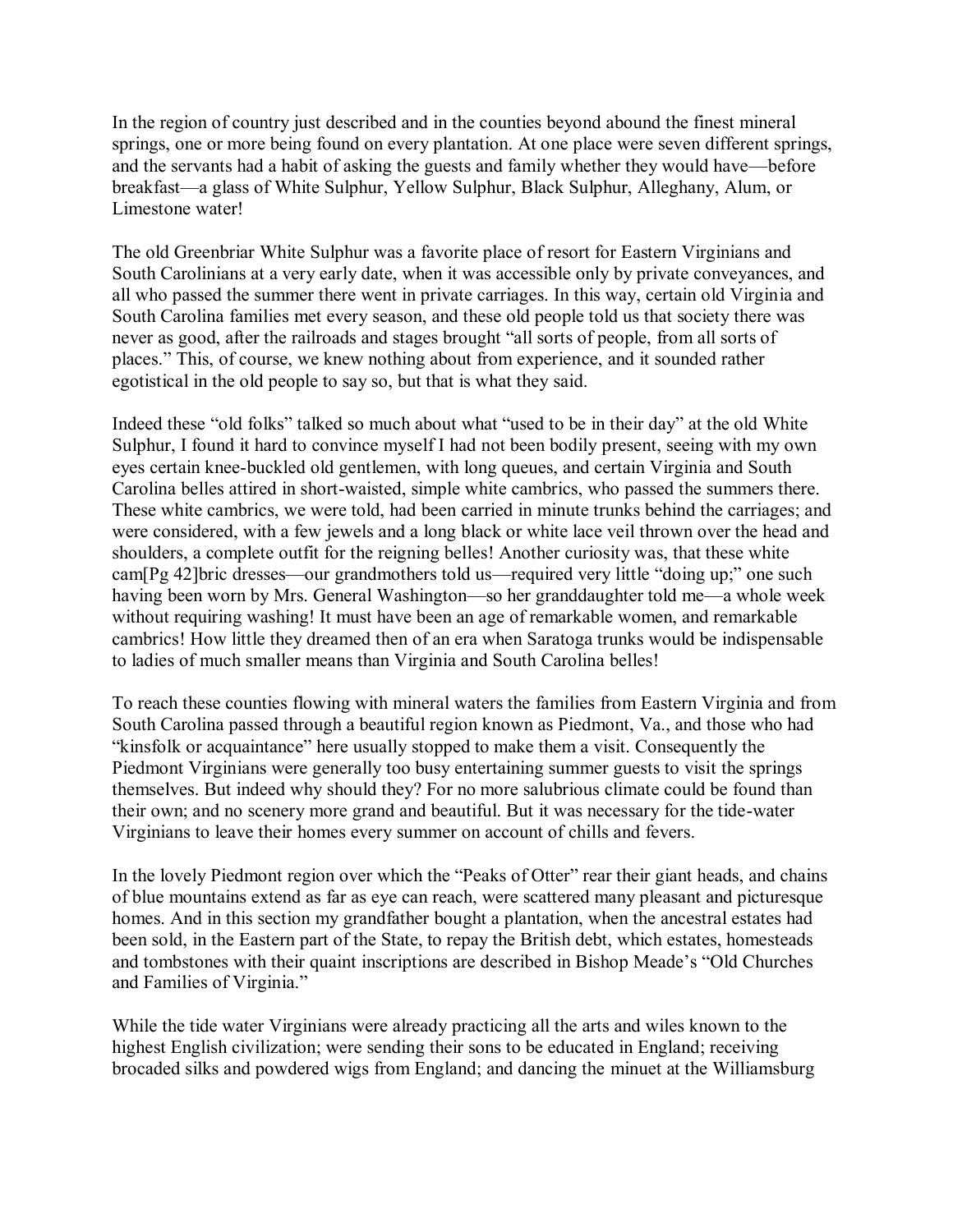balls with the families of the noblemen sent over to govern the Colony, Piedmont, Virginia, was still a dense forest, the abode of Indians and wild animals.

It was not strange, then, that the Piedmont Virginians never arrived at the opulent manner of living adopted by those on James and York rivers, who, tradition tells us, went to such excess in high living, as to have "hams boiled in champagne," and of whom other traditions have been handed down amusing and interesting. Although the latter were in advance of the Piedmont Virginians in wealth and social advantages, they were not superior to them in honor, virtue, or kindness and hospitality.

It has been remarked that, "when natural scenery is picturesque there is in the human character something to correspond; impressions made on the retina are really made on the soul, and the mind becomes what it contemplates."

The same author continues: "A man is not only *like* what he sees, but he *is* what he sees. The noble old Highlander has mountains in his soul, whose towering peaks point heavenward; and lakes in his bosom, whose glassy surface reflects the skies; and foaming cataracts in his heart to beautify the mountain side and irrigate the vale; and evergreen firs and mountain pines that show life and verdure even under winter skies!"

#### [Pg 43]

"On the other hand," he writes, "the wandering nomad has a desert in his heart; its dead level reflects heat and hate; a sullen, barren plain—no goodness, no beauty, no dancing wave of joy, no gushing rivulet of love, no verdant hope. And it is an interesting fact that those who live in countries where natural scenery inspires the soul, and where the necessities of life bind to a permanent home, are always patriotic and high minded; and those who dwell in the desert are always pusillanimous and groveling!"

If what this author writes be true, and the character of the Piedmont Virginians accords with the scenery around them, how their hearts must be filled with gentleness and charity inspired by the landscape which stretches far and fades in softness against the sky! How must their minds be filled with noble aspirations suggested by the "everlasting mountains!" How their souls must be filled with thoughts of heaven, as they look upon the glorious sunsets bathing the mountains in "rose-colored light;" with the towering peaks ever pointing heavenward and seeming to say: "Behold the glory of a world beyond!"[\[5\]](http://www.gutenberg.org/files/44626/44626-h/44626-h.htm#Footnote_5)

Beneath the shadow of the "Peaks" were many happy homes and true hearts, and among these memory recalls none more vividly than "Otterburn" and its inmates.

"Otterburn" was the residence of a gentleman and his wife, who, having no children, devoted themselves to making their home attractive to visitors, in which they succeeded so well that they were rarely without company; for all who went once to see them went again and again.

This gentleman's mind, character, accomplishments, manner and appearance marked him "rare"—"one in a century." Above his fellow men in greatness of soul, he could comprehend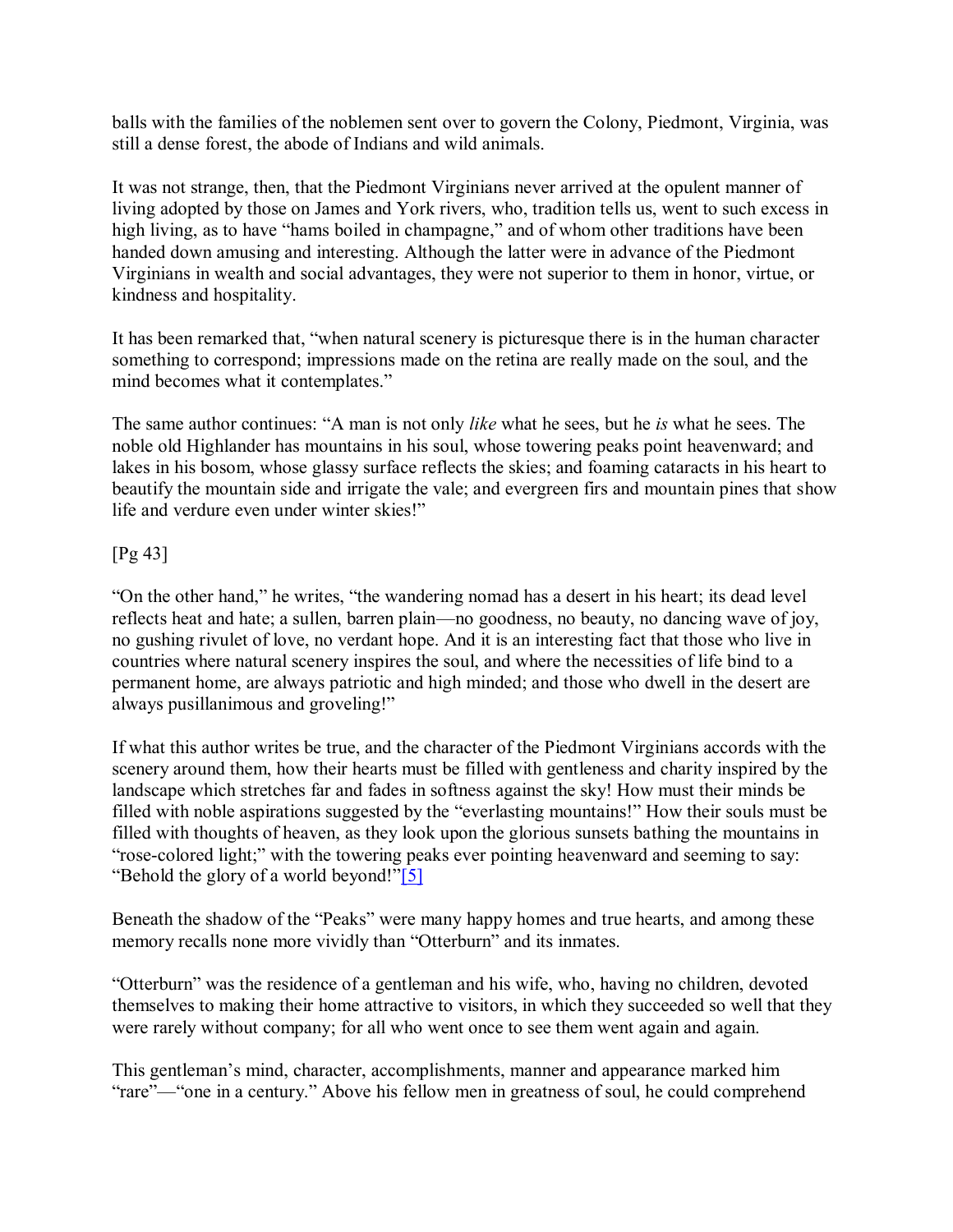nothing "mean." His stature was tall and erect; his features bold; his countenance open and impressive; his mind vigorous and cultivated; his bearing dignified, but not haughty; his manners simple and attractive; his conversation so agreeable and enlivening that the dullest company became animated as soon as he came into the room. Truth and high-toned character were so unmistakably stamped upon him, that knowing him a day convinced one he could be trusted forever. Brought up in Scotland—the home of his ancestors—in him were blended the best points of Scotch and Virginia character; strict integrity and accuracy, with whole-souled generosity and hospitality.

How many days and nights we passed at his house, and in childhood and youth, how many hours were entertained by his bright and instructive conversation! Especially delightful was it to hear his stories about Scotland, which brought before us vividly pictures of its lakes and mountains and castles. How often did we listen to his account of the wedding tour to Scotland, when he carried his Virginia bride to the old home at Greenock! And how often we laughed about the Scotch children, his nieces and nephews, who on first seeing his wife, clapped their hands and shouted, "Oh! mother,[Pg 44] are you not glad uncle did not marry a black woman?" Hearing he was to marry a Virginian, they expected to see a savage Indian or negro! And some of the family who went to Liverpool to meet them, and were looking through spy glasses when the vessel landed, said they "were sure the Virginia lady had not come, because they saw no one among the passengers dressed in a red shawl and gaudy bonnet like an Indian!"

From this we thought the Europeans must be very ignorant of our country and its inhabitants and have learned since that their children are kept purposely ignorant of facts in regard to America and its people.

Among many other recollections of this dear old friend of "Otterburn," I shall never forget a dream he told us one night, which so impressed us that before his death we asked him to write it out, which he did, and as the copy is before me in his own handwriting, will insert it here:

"About the time I became of age, I returned to Virginia for the purpose of looking after and settling my father's estate. Three years thereafter I received a letter from my only sister, informing me that she was going to be married, and pressing me in the most urgent manner to return to Scotland to be present at her marriage, and to attend to the drawing of the marriage contract. The letter gave me a good deal of trouble, as it did not suit me to leave Virginia at that time. I went to bed one night thinking much on this subject, but soon fell asleep and dreamed that I landed in Greenoch in the night time, and pushed for home, thinking I would take my aunt and sister by surprise.

"When I arrived at the door, I found all still and quiet, and the out door locked—I thought, however, that I had in my pocket my check key, with which I quietly opened the door and groped my way into the sitting-room, but finding no one there I concluded they had gone to bed. I then went up stairs to their bed-room, and found that unoccupied. I then concluded they had taken possession of my bed-room in my absence, but not finding them there became very uneasy about them. Then it struck me they might be in the guest's chamber, a room down stairs kept exclusively for company. Upon going there I found the door partially open; I saw my aunt removing the burning coals from the top of the grate preparatory to going to bed. My sister was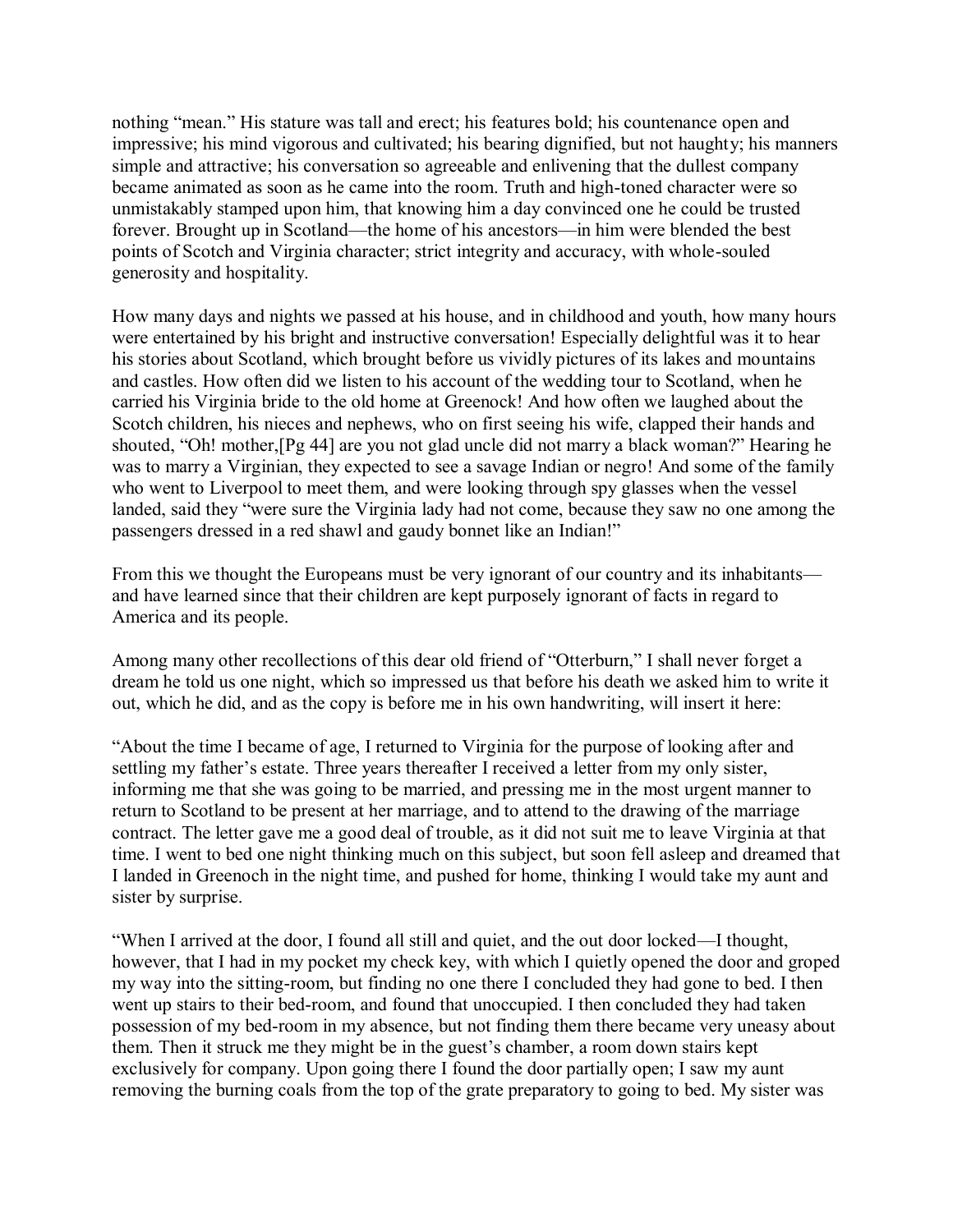sitting up in bed, and as I entered the room, she fixed her eyes upon me, but did not seem to recognize me. I approached towards her, and in the effort to make myself known, awoke, and found it all a dream. At breakfast next morning, I felt wearied and sick, and could not eat; and told the family of my (dream) journey the overnight.

"I immediately commenced preparing, and in a very short time returned to Scotland. I saw my sister married, and she and her husband set off on their 'marriage jaunt.' About a month thereafter they returned, and at dinner I commenced telling them of my dream, but observing they had quit eating and were staring at me, I laughed, and asked what was the matter; whereupon my brother-in-law very seriously asked me to go on. When I finished they asked me if I[Pg 45] remembered the exact time of my dream. I told them it distressed and impressed me so strongly, that I noted it down at the time. I pulled out my pocket-book and shewed them the date, '14th day of May,' written in pencil. They all rose from the table and took me into the bedroom and shewed me written with pencil on the white mantle piece '14th of May.'

"I asked them what that meant, and was informed that on that very night—and *the only night* they ever occupied that room during my absence—my aunt was taking the coals off of the fire, when my sister screamed out, 'brother has come!'

"My aunt scolded her, and said she was dreaming; but she said she had not been to sleep, was sitting up in bed, and *saw me* enter the room, and run out when she screamed. So confident was she that she had seen me, and that I had gone off and hidden, that the whole house was thoroughly searched for me, and as soon as day dawned a messenger was sent to enquire if any vessel had arrived from America, or if I had been seen by any of my friends."

No one can forget, who visited Otterburn, the smiling faces of the negro servants about the house, who received the guests with as true cordiality as did their mistress, expressing their pleasure by widespread mouths showing white teeth—very white by contrast with their jet black skin—and when the guests went away always insisted on their remaining longer.

One of these negro women was not only an efficient servant, but a valued friend to her mistress.

In the absence of her master and mistress she kept the keys, often entertaining their friends, who in passing from distant plantations were accustomed to stop, and who received from her a cordial welcome, finding on the table as many delicacies as if the mistress had been at home.

No more sincere attachment could have existed than between this mistress and servant. At last, when the latter was seized with a contagious fever which ended her life, she could not have had a more faithful friend and nurse than was her mistress.

The same fever attacked all the negroes on this plantation, and none can describe the anxiety, care and distress of their owners, who watched by their beds day and night, administering medicine and relieving the sick and dying.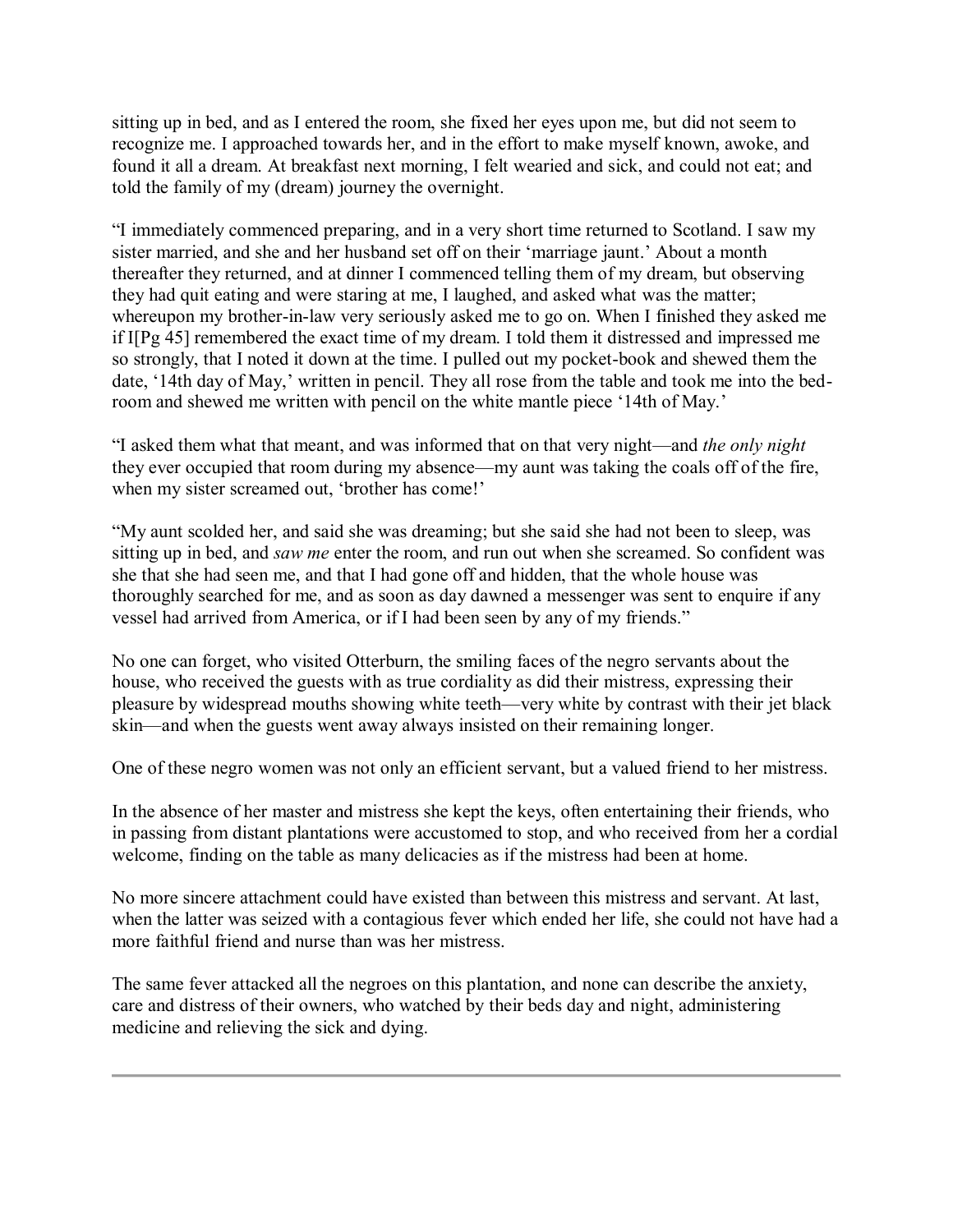# **CHAPTER XIII.**

Among other early recollections is a visit with my mother to the plantation of a favorite cousin, not far from Richmond, and one of the handsomest seats on James river. This residence— Howard's Neck—was a favorite resort for people from Richmond and the adjacent counties; and, like many others on the river, always full of guests—a round of visiting and dinner parties being kept up from one house to another,—so that the ladies presiding over these establishments had no time to attend to domestic duties, which were left to their housekeepers, while they were employed entertaining visitors.

#### [Pg 46]

The negroes on the these estates appeared lively and happy; that is, if singing and laughing indicates happiness; for they went to their work in the fields singing, and returned in the evening singing, after which they often spent the whole night visiting from one plantation to another, or dancing until day to the music of the banjo or "fiddle." These dances were wild and boisterous, their evolutions being like those of the savage dances, described by travelers in Africa. Although the most perfect timists, their music with its wild, melancholy cadence, half savage, half civilized, can not be imitated or described. Many a midnight were we wakened by their wild choruses, sung as they returned from a frolic or "corn shucking," sounding at first like some hideous, savage yell, but dying away on the air, echoing a cadence melancholy and indescribable, with a peculiar pathos, and yet without melody or sweetness.

"Corn shuckings" were occasions of great hilarity and good eating. The negroes from various plantations assembled at night around a huge pile of corn. Selecting one among them, the most original, amusing and having the loudest voice, they called him "Captain." The "Captain" seated himself on top of the pile—a large lightwood torch burning in front of him—and while he shucked improvised words and music to a wild "recitative," the chorus of which was "caught up" by the army of "shuckers" around. The glare of the torches on the black faces, with the wild music and impromptu words, made a scene curious even to us who were so accustomed to it.

After the corn was shucked they assembled around a table laden with roast pigs, mutton, beef, hams, cakes, pies, coffee, and other substantials—many participating in the supper who had not in the work. The laughing and merriment continued until one or two o'clock in the morning.

On these James river plantations were entertained often distinguished foreigners, who visiting Richmond desired to see something of Virginia country life. Mr. Thackeray was once entertained at one of them. But Dickens never visited them. Could he have passed a month, at any one of the homes I have described, he would have written something more flattering, I am sure, of Americans and American life than is found in "Martin Chuzzlewit" and "Notes on America." However, with these we should not quarrel, as some of the sketches—especially the one on "tobacco chewers," we can recognize.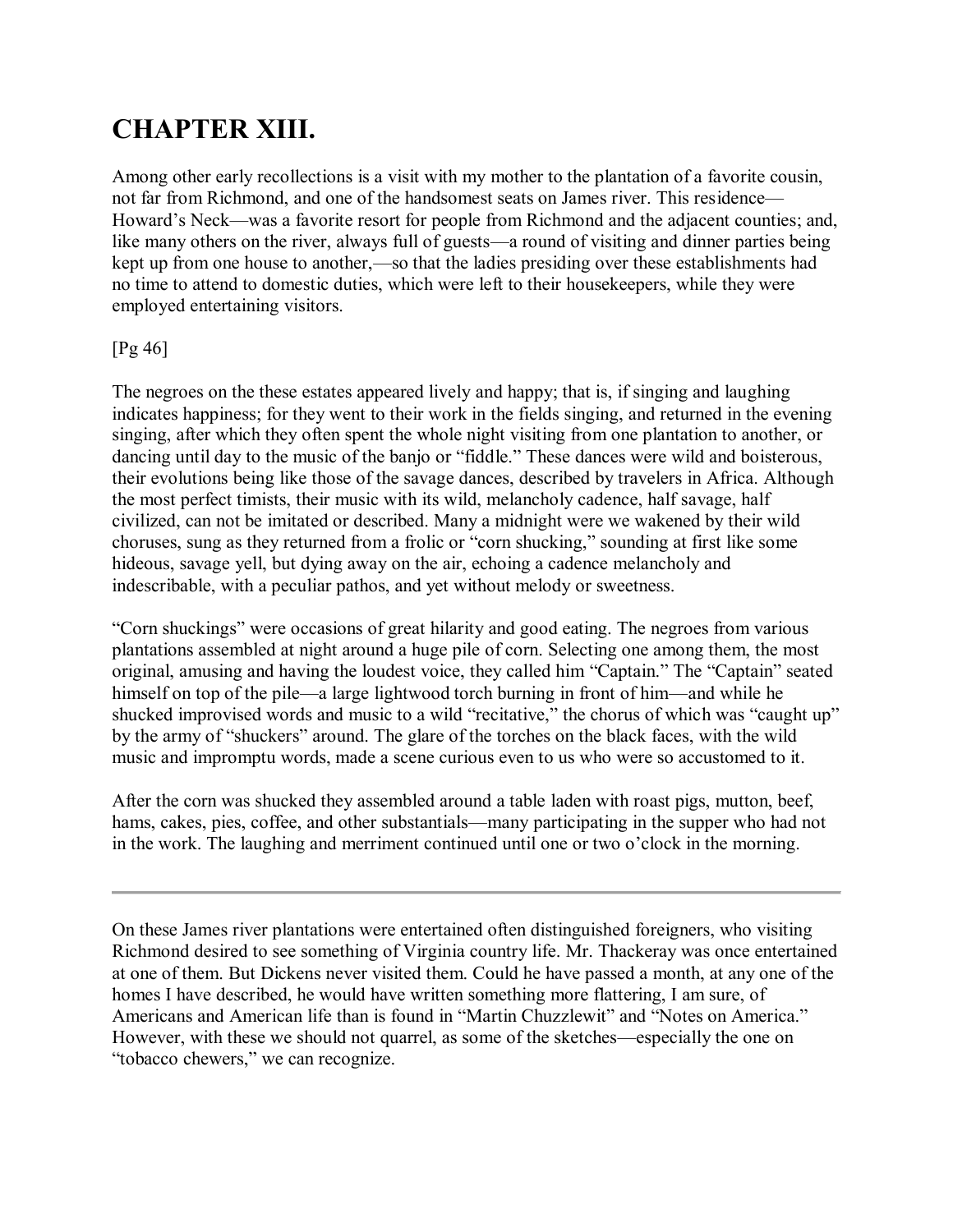Every nation has a right to its prejudices—certainly the English towards the American—America appearing to the English eye a huge mushroom affair, the growth of a night and unsubstantial. But it is surely wrong to censure a whole nation—as some have done the Southern people—for the faults of a few. For although every nation has a right to its prejudices, none has a right, without thorough examination and acquaintance with the subject, to seize a few exaggerated accounts, of another nation by its enemies, and publish them as facts. The world in this way receives very erroneous impressions.

For instance, we have no right to suppose the Germans a cruel[Pg 47] race because of the following paragraph clipped from a recent newspaper:

"The cruelty of German officers is a matter of notoriety, but an officer in an artillery regiment has lately gone beyond precedent in ingenuity of cruelty. Some of his men being insubordinate, he punished them by means of a 'spurring process,' which consisted in jabbing spurs persistently and brutally into their legs. By this process his men were so severely injured they had to go to the hospital."

Neither have we a right to pronounce all Pennsylvanians cruel to their "helps," as they call them, because a Pennsylvania lady told me "the only way she could manage her 'help'"—a white girl fourteen years old—"was by holding her head under the pump and pumping water upon it until she lost her breath;" a process I could not have conceived, and which filled me with horror.

But sorrow and oppression, we suppose, may be found in some form in every clime; and in every phase of existence some hearts are "weary and heavy laden." Even Dickens, whose mind naturally sought, and fed upon, the comic, saw wrong and oppression in the "humane institutions" of his own land!

And Macaulay gives a painful picture of Madam D'Arblay's life as waiting maid to Queen Charlotte—from which we are not to infer, however, that all Queens are cruel to their waiting maids.

Madam D'Arblay—whose maiden name was Frances Burney—was the first female novelist in England, who deserved and received the applause of her countrymen. The most eminent men of London paid homage to her genius. Johnson, Burke, Windham, Gibbon, Reynolds, Sheridan, were her friends and ardent eulogists. In the midst of her literary fame, surrounded by congenial friends, herself a star in this select and brilliant coterie, she was offered the place of waiting maid in the palace. She accepted the position, and bade farewell to all congenial friends and pursuits. "And now began," says Macaulay, "a slavery of five years—of five years taken from the best part of her life, and wasted in menial drudgery. The history of an ordinary day was this: Miss Burney had to rise and dress herself early, that she might be ready to answer the royal bell, which rang at half after seven. Till about eight she attended in the Queen's dressing-room, and had the honor of lacing her august mistress' stays, and of putting on the hoop, gown and neckhandkerchief. The morning was chiefly spent in rummaging drawers and laying fine clothes in their proper places. Then the Queen was to be powdered and dressed for the day. Twice a week her Majesty's hair had to be curled and craped; and this operation added a full hour to the business of the toilet. It was generally three before Miss Burney was at liberty. At five she had to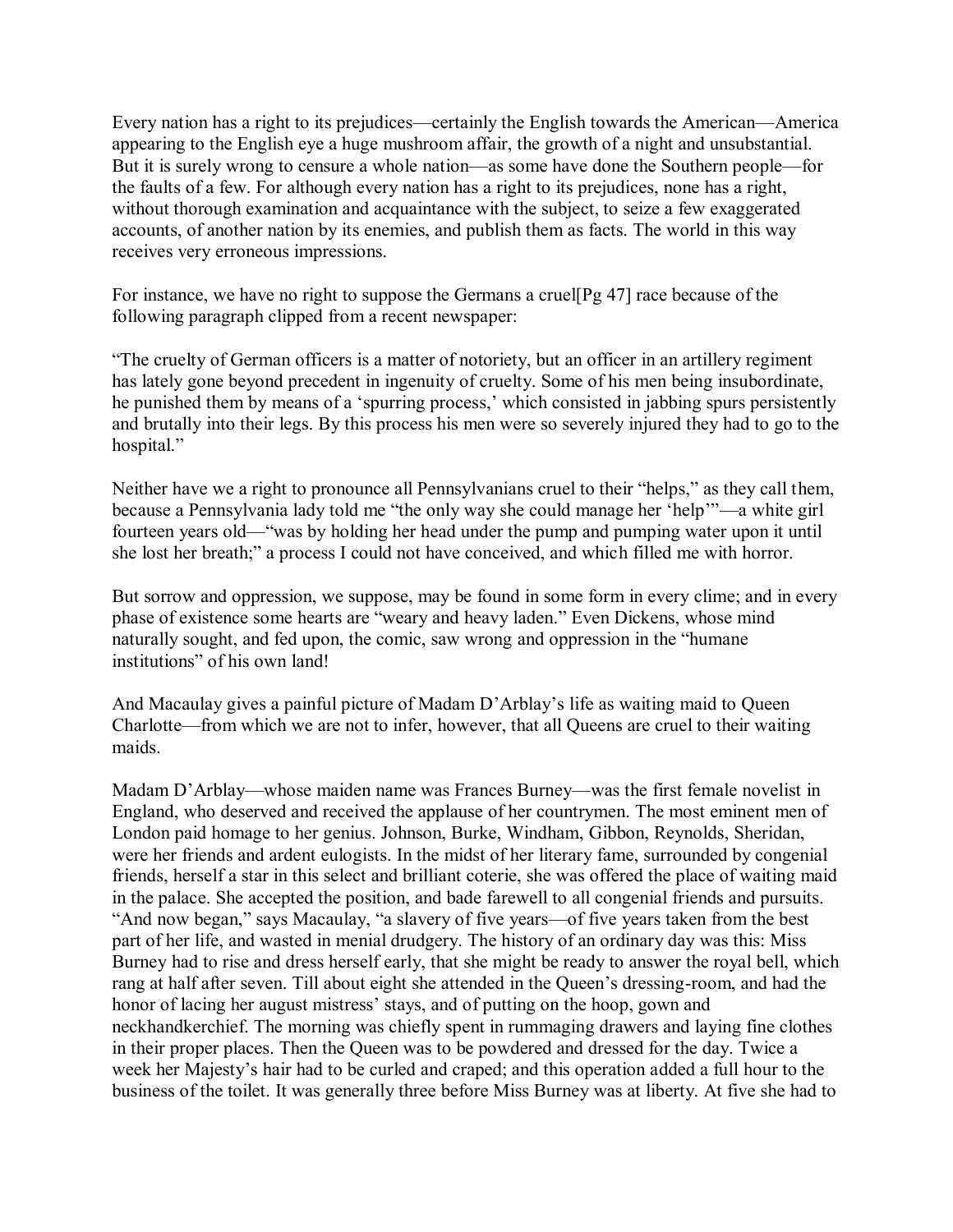attend her colleague, Madame Schwellenberg, a hateful old toadeater, as illiterate as a chambermaid, proud, rude, peevish, unable to bear solitude, unable to conduct herself with common decency in society. With this delightful associate Frances Burney had to dine and pass the evening. The pair generally remained together from five to eleven, and often had no other company the whole time. Between eleven and twelve[Pg 48] the bell rang again. Miss Burney had to pass a half hour undressing the Queen, and was then at liberty to retire.

"Now and then, indeed, events occurred which disturbed the wretched monotony of Frances Burney's life. The court moved from Kew to Windsor, and from Windsor back to Kew.

"A more important occurrence was the King's visit to Oxford. Then Miss Burney had the honor of entering Oxford in the last of a long string of carriages, which formed the royal procession, of walking after the Queen all day through refectories and chapels, and of standing half dead with fatigue and hunger, while her august mistress was seated at an excellent cold collation. At Magdalen College, Frances was left for a moment in a parlor, where she sank down on a chair. A good natured equerry saw that she was exhausted, and shared with her some apricots and bread, which he had wisely put in his pockets. At that moment the door opened, the Queen entered, the wearied attendants sprang up, the bread and fruit were hastily concealed.

"After this the King became very ill, and during more than two years after his recovery Frances dragged on a miserable existence at the palace. Madame Schwellenberg became more and more insolent and intolerable, and now the health of poor Frances began to give way; and all who saw her pale face, her emaciated figure and her feeble walk, predicted that her sufferings would soon be over.

"The Queen seems to have been utterly regardless of the *comfort*, the *health*, the *life* of her attendants. Weak, feverish, hardly able to stand, Frances had still to rise before seven, in order to dress the sweet Queen, and sit up 'till midnight, in order to undress the sweet Queen. The indisposition of the handmaid could not, and *did not escape the notice of* her royal mistress. But the *established doctrine of the court was, that all sickness* was to be *considered as a pretence until it proved fatal*. The only way in which the invalid could clear herself from the suspicion of malingering, as it is called in the army, was to go on lacing and unlacing, *'till she felt down dead at the royal feet*."

Finally Miss Burney's father pays her a visit in this palace prison when "she told him that she was miserable, that she was worn with attendance and want of sleep, that she had no comfort in life, nothing to love, nothing to hope, that her family and friends were to her as though they were not, and were remembered by her as men remember the dead. From daybreak to midnight the same killing labor, the same recreation, more hateful than labor itself, followed each other without variety, without any interval of liberty or repose."

Her father's veneration for royalty amounting to idolatry, he could not bear to remove her from the court—"and, between the dear father and the sweet Queen, there seemed to be little doubt that some day or other Frances *would drop down a corpse*. Six months had elapsed since the interview between the parent and the daughter. The resignation was not sent in. The sufferer grew worse and worse. She took bark, but it soon failed to produce a beneficial effect. She was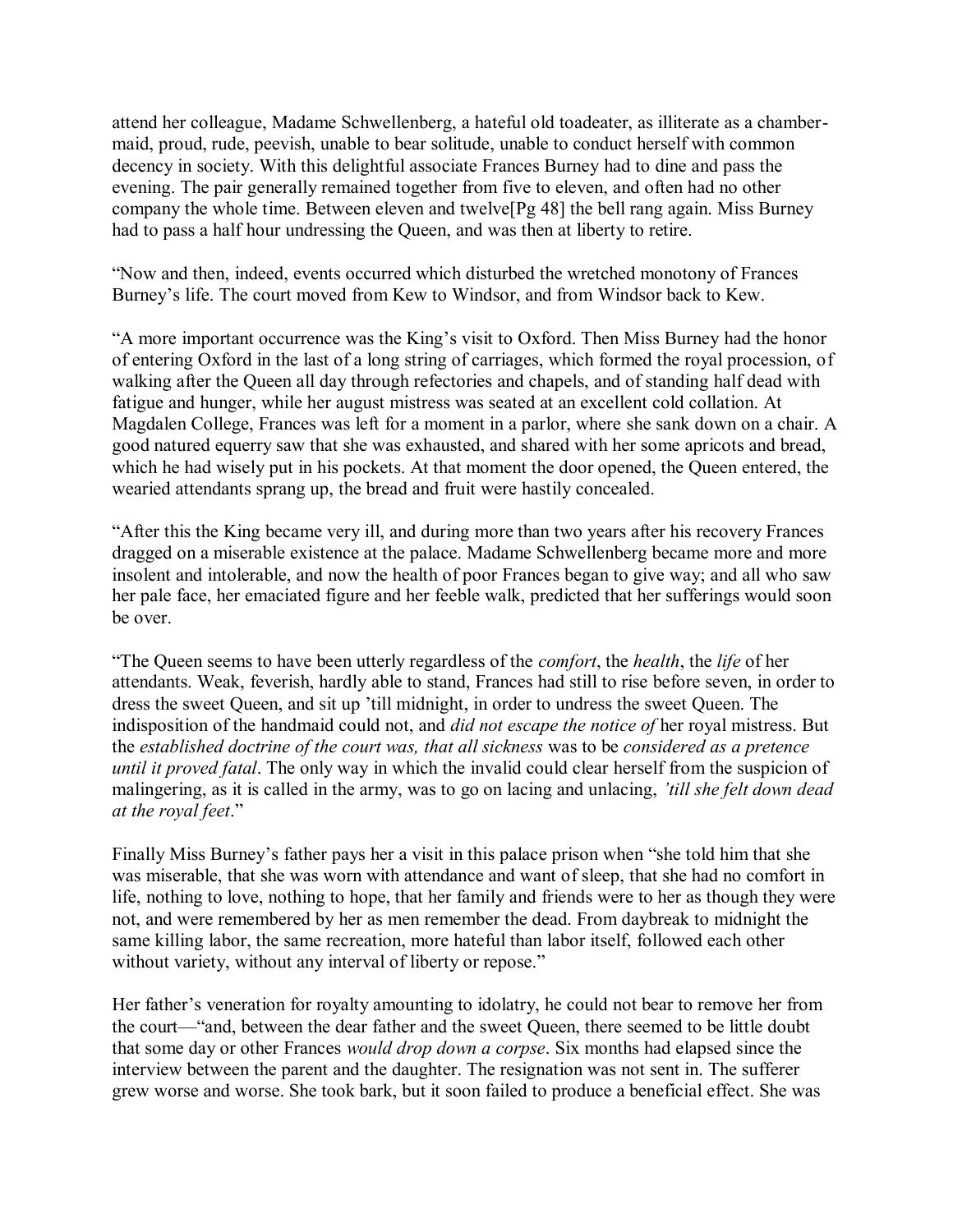stimulated with wine; she was soothed with opium, but in vain. Her breath began to fail. The whisper that she was in a decline [Pg 49] spread through the court. The pains in her side became so severe that she was forced to crawl from the card table of the old fury, Madame Schwellenberg, to whom she was tethered, three or four times in an evening, for the purpose of taking hartshorn. Had she been a negro slave, a humane planter would have excused her from work. But her Majesty showed no mercy. Thrice a day the accursed bell still rang; the Queen was still to be dressed for the morning at seven, and to be dressed for the day at noon, and to be undressed at midnight."

At last Miss Burney's father was moved to compassion and allowed her to write a letter of resignation. "Still I could not," writes Miss Burney in her diary, "summon courage to present my memorial from seeing the Queen's entire freedom from such an expectation. For though I was frequently so ill in her presence that I could hardly stand, I saw she concluded me, while life remained, inevitably hers."

"At last, with a trembling hand, the paper was delivered. Then came the storm. Madame Schwellenberg raved like a maniac. The resignation was not accepted. The father's fears were aroused, and he declared, in a letter meant to be shown to the Queen, that his daughter must retire. The Schwellenberg raged like a wild cat. A scene almost horrible ensued.

"The Queen then promised that, after the next birthday, Miss Burney should be set at liberty. But the promise was ill kept; and her Majesty showed displeasure at being reminded of it."

At length, however, the prison door was opened, and Frances was free once more. Her health was restored by traveling, and she returned to London in health and spirits. Macaulay tells us that she went to visit the palace, "her *old dungeon, and found her successor already far on the way to the grave, and kept to strict duty, from morning till midnight, with a sprained ankle and a nervous fever*."

An ignorant and unlettered woman would doubtless not have found this life in the palace tedious, and our sympathy would not have been aroused for her; for as long as the earth lasts there must be human beings fitted for every station, and it is supposed, till the end of all things, there must be cooks, housemaids and dining-room servants, which will make it never possible for the whole human family to stand entirely upon the same platform socially and intellectually. And Miss Burney's wretchedness, which calls forth our sympathy, was not because she had to perform the duties of waiting-maid, but because to a gifted and educated woman these duties were uncongenial; and congeniality means *happiness*; uncongeniality *unhappiness*.

## **CHAPTER XIV.**

From the sorrows of Miss Burney in the palace—a striking contrast with the menials described in our own country homes—I will return to another charming place on James river—Powhatan Seat—a mile below Richmond, which had descended in the Mayo family two hundred years.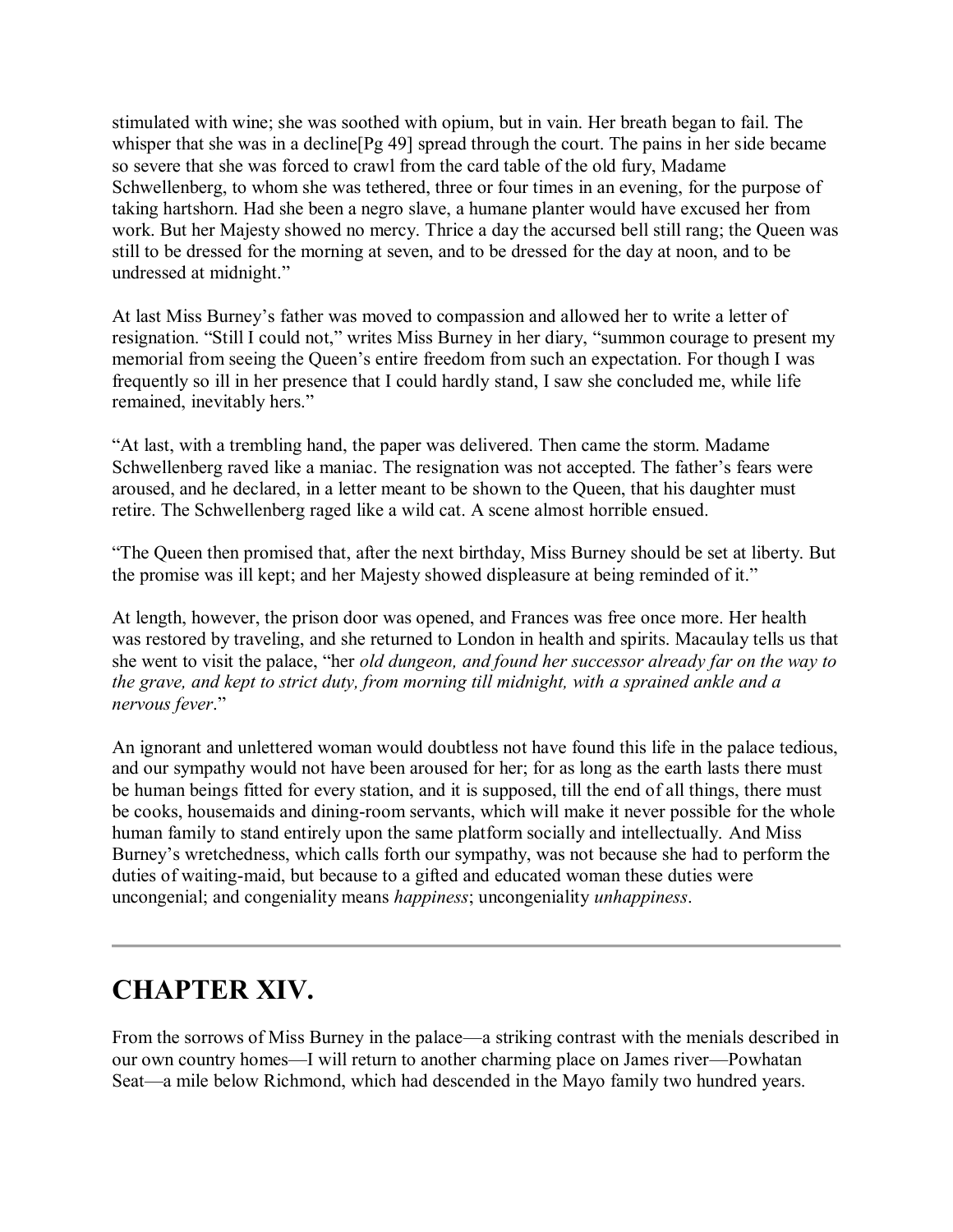#### [Pg 50]

Here, it was said, the Indian chief Powhatan had lived, and here was shown the veritable stone supposed to have been the one upon which Captain Smith's head was laid, when the Indian princess Pocahontas rescued him.

This historic stone, near the parlor window, was only an ugly, dark, broad, flat stone, but imagination pictured ever around it the Indian group; Smith's head upon it; the infuriated chief with uplifted club in the act of dealing the death blow; the grief and shriek of Pocahontas, as she threw herself upon Smith imploring her father to spare him—a piercing cry to have penetrated the heart of the savage king!

Looking out from the parlor window and imagining this savage scene, how strange a contrast with the picture which met the eye within! Around the fireside assembled the loveliest family group, where kindness and affection beamed in every eye, and father, mother, brothers and sisters were linked together by tenderest devotion and sympathy.

If natural scenery reflects itself upon the heart no wonder a "holy calm" rested upon this family, for far down the river the prospect was peace and tranquility; and many an evening in the summer house on the river bank, we drank in the beauty of soft blue skies, green isles and white sails floating in the distance.

Many in Richmond remember the delightful weddings and parties at Powhatan Seat, where assembled the elite from Richmond, with an innumerable throng of cousins, aunts and uncles from Orange and Culpeper counties.

On these occasions the house was illuminated by wax-lights issuing from bouquets of magnolia leaves placed around the walls near the ceiling, and looking prettier than any glass chandelier.

We, from a distance, generally stayed a week after the wedding, becoming, as it were, a part of the family circle; and the bride did not rush off on a tour as is the fashion now-a-days, but remained quietly enjoying family, home and friends.

Another feature I have omitted in describing our weddings and parties—invariably a part of the picture—was the sea of black faces surrounding the doors and windows to look on the dancing, hear the music and afterwards get a good share of the supper.

Tourists often went to walk around the beautiful grounds at Powhatan—so neatly kept with sea shells around the flowers, and pleasant seats under the lindens and magnolias—and to see the historic stone; but I often thought they knew not what was missed in not knowing—as we did the lovely family within.

But, for us, those rare, beautiful days at Powhatan are gone forever; for since the war the property has passed into stranger hands, and the family who once owned it will own it no more.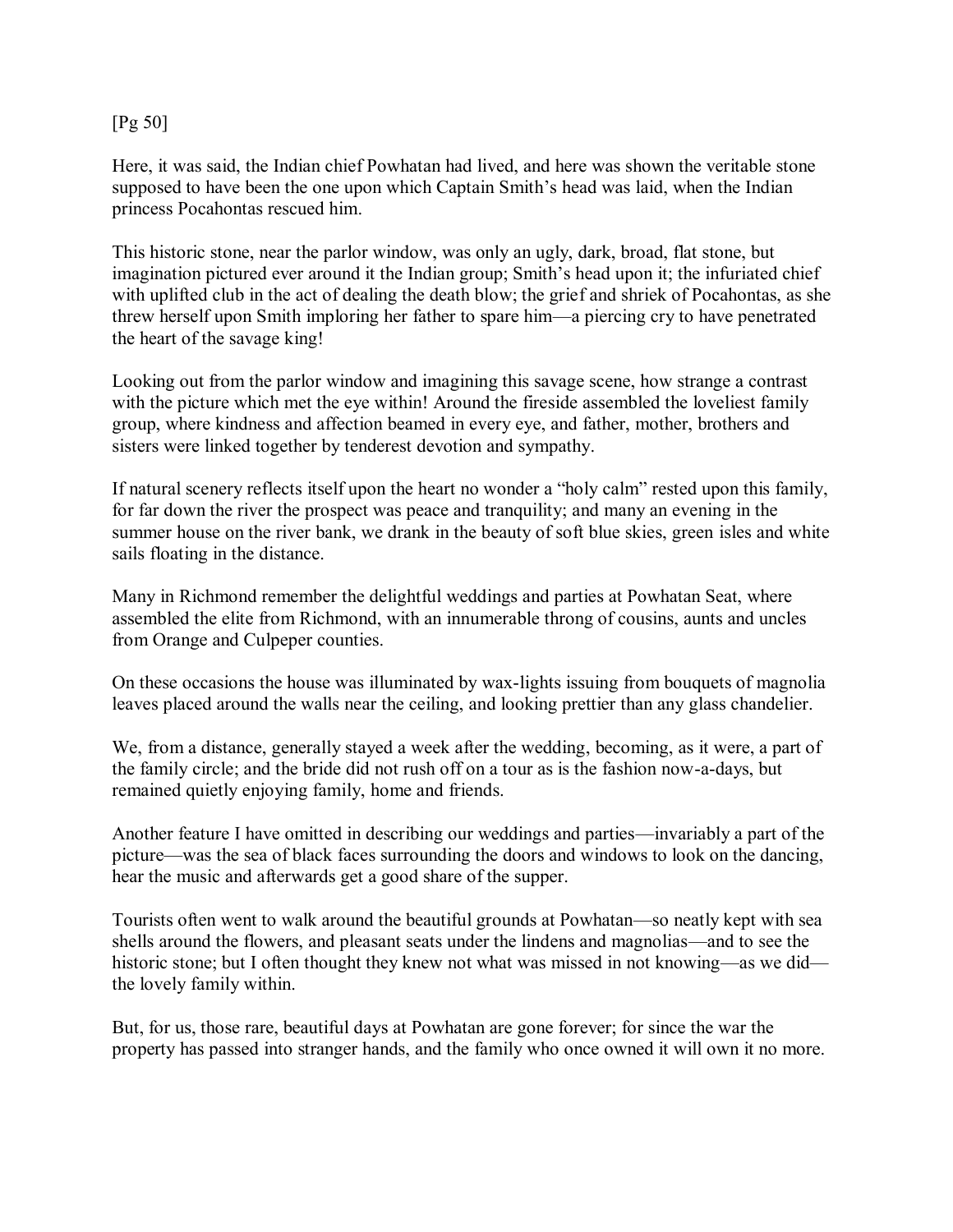During the late war heavy guns were placed in the family burying ground on this plantation,—a point commanding the river—and here was interred the child of a distinguished Genera[l\[6\]](http://www.gutenberg.org/files/44626/44626-h/44626-h.htm#Footnote_6) in the Northern army—a Virginian, formerly in the United States army—who had married a member of the Powhatan family. He was expected to make an attack upon Richmond, and over his child's grave was[Pg 51] placed a gun to fire upon him. Such are the unnatural incidents of civil war.

About two miles from Powhatan Seat was another beautiful old place—Mount Erin—the plantation formerly of a family all of whom, except two sisters had died. The estate becoming involved had to be sold, which so grieved and distressed these sisters that they passed hours weeping, if accidentally the name of their old home was mentioned in their presence.

Once when we were at Powhatan—and these ladies were among the guests—a member of the Powhatan family ordered the carriage, and took my sister and myself to Mount Erin, telling us to keep it a secret when we returned, for "the sisters," said she, "would neither eat nor sleep if reminded of their old home."

A pleasant drive brought us to Mount Erin, and when we saw the box hedges, gravel-walks and linden trees we were no longer surprised at the grief of the sisters whose hearts entwined around their old home. The house was in charge of an old negro woman—the purchaser not having moved in—who showed us over the grounds; and every shrub and flower seemed to speak of days gone by. Even the ivy on the old bricks looked gloomy as if mourning the light, mirth and song departed from the house forever; and the walks gave back a deadened echo, as if they wished not to be disturbed by stranger tread. All seemed in a reverie, dreaming a long sweet dream of the past—and entering into the grief of the sisters, who lived afterwards many years in a pleasant home, on a pleasant street in Richmond, with warm friends to serve them, yet their tears never ceased to flow at mention of Mount Erin.

One more plantation picture, and enough will have been described to show the character of the homes and people on our plantations.

The last place visited by my sister and myself before the war of 1861, was "Elkwood," a fine estate in Culpeper county, four miles from the railroad station.

It was the last of June. The country was a scene of enchantment, as the carriage rolled us through dark, cool forests, green meadows, fields of waving grain; out of the forest into acres of broad leaved corn; across pebbly-bottomed streams, and along the margin of the Rapidan which flowed at the base of the hill leading up to the house.

The house was square and white, and the blinds green as the grass lawn and trees in the yard. Inside the house, the polished "dry rubbed" floors clean and cool, refreshed one on entering like a glass of ice-lemonade on a midsummer's day. The old fashioned furniture against the walls looked as if it thought too much of itself to be set about promiscuously over the floor, like modern fauteuils and divans.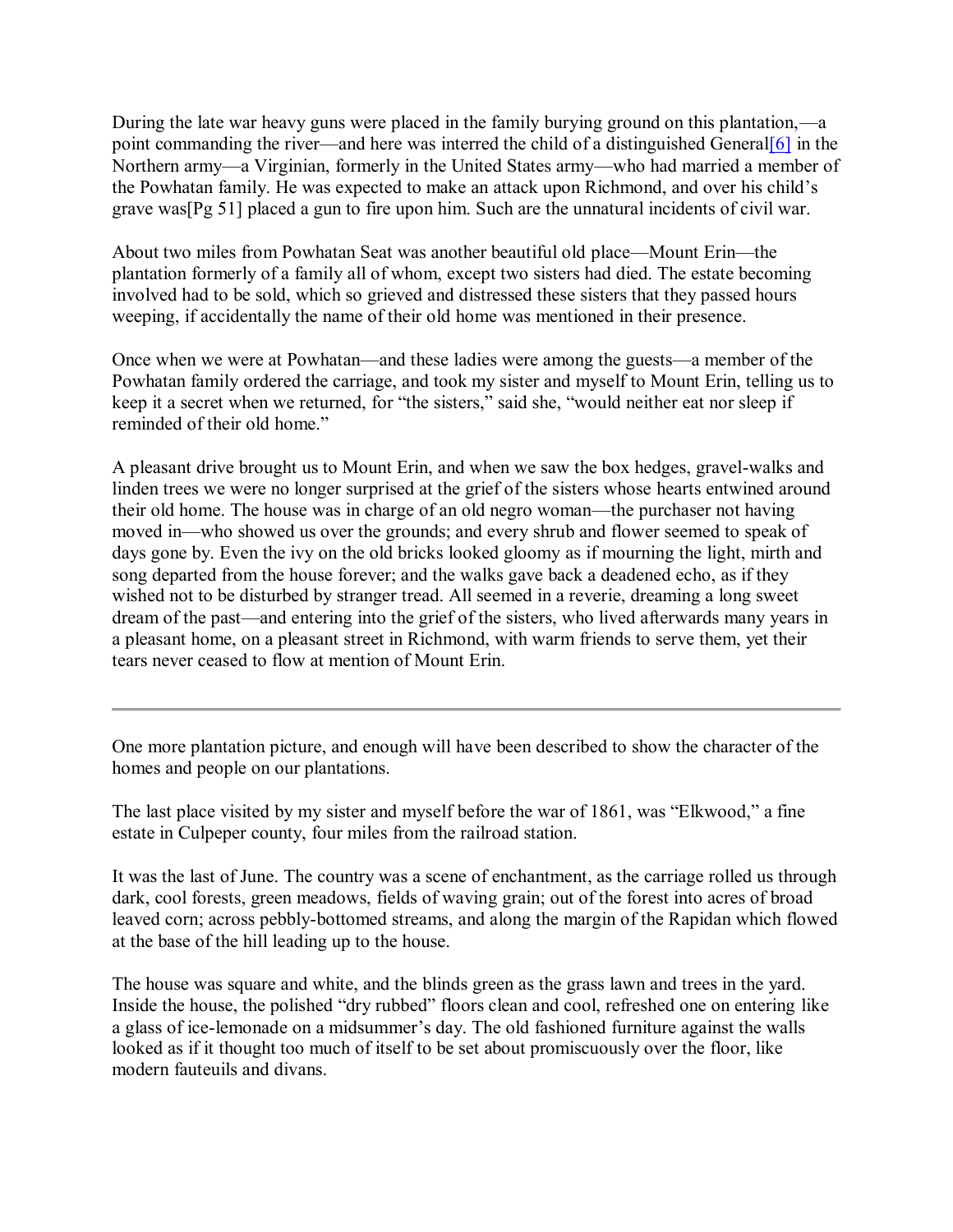About everything was an air of dignity and repose corresponding with the manners and appearance of the proprietors, who were called "Uncle Dick" and "Aunt Jenny"—the *a* in aunt pronounced very broad.

"Aunt Jenny" and "Uncle Dick" had no children, but took care of numerous nieces and nephews; kept their house filled to overflowing with friends, relatives and strangers, and were revered and beloved[Pg 52] by all. They had no pleasure so great as taking care of other people. They lived for other people, and made everybody comfortable and happy around them. From the time "Uncle Dick" had prayers in the morning until family prayers at bed time they were busy bestowing some kindness.

"Uncle Dick's" character and manners were of a type so high that one felt elevated in his presence; and a desire to reach his standard animated those who knew him. His precept and example were such that all who followed them might arrive at the highest perfection of Christian character.

"Uncle Dick" had requested "Aunt Jenny" when they were married—forty years before—to have on his table every day, dinner enough for six more persons than were already in the house, "in case," he said, "he should meet friends or acquaintances while riding over his plantation or in the neighborhood, whom he wished to ask home with him to dinner." This having been always a rule, "Aunt Jenny" never sat at her table without dinner enough for six more, and her's were no commonplace dinners; no hasty puddings; no salaratus bread; no soda cakes; no frozen-starchice-cream; no modern shorthand recipes—but genuine old Virginia cooking. And all who want to know what that was, can find out all about it in "Aunt Jenny's" book of copied recipes—if it is extant—or in Mrs. Harrison's, of Brandon. But as neither of these books may ever be known to the public, their "sum and substance" may be given in a few words:

"Have no shams. Procure an abundance of the freshest, richest, *real* cream, milk, eggs, butter, lard, best old Madeira wine, all the way from Madeira, and never use a particle of soda or salaratus about anything or under any pressure."

These were the ingredients "Aunt Jenny" used—for "Uncle Dick" had rare old wine in his cellar which he had brought from Europe, thirty years before—and every day was a feast day at Elkwood. And the wedding breakfasts "Aunt Jenny" used to "get up" when one of her nieces married at her house—as they sometimes did—were beyond description.

While at Elkwood, observing every day, that the carriage went to the depot empty, and returned empty, we enquired the reason, and were informed that "Uncle Dick," ever since the cars had been passing near his plantation, ordered his coachman to have the carriage every day at the station, "in case some of his friends might be on the train, and might like to stop and see him!"

Another hospitable rule in "Uncle Dick's" house was, that company must never be kept "waiting" in his parlor, and so anxious was his young niece to meet his approbation in this as in every particular, that she had a habit of dressing herself carefully, arranging her hair beautifully—it was in the days too when smooth hair was fashionable—before laying down for the afternoon siesta, "in case," she said, "some one might call, and 'Uncle Dick' had a horror of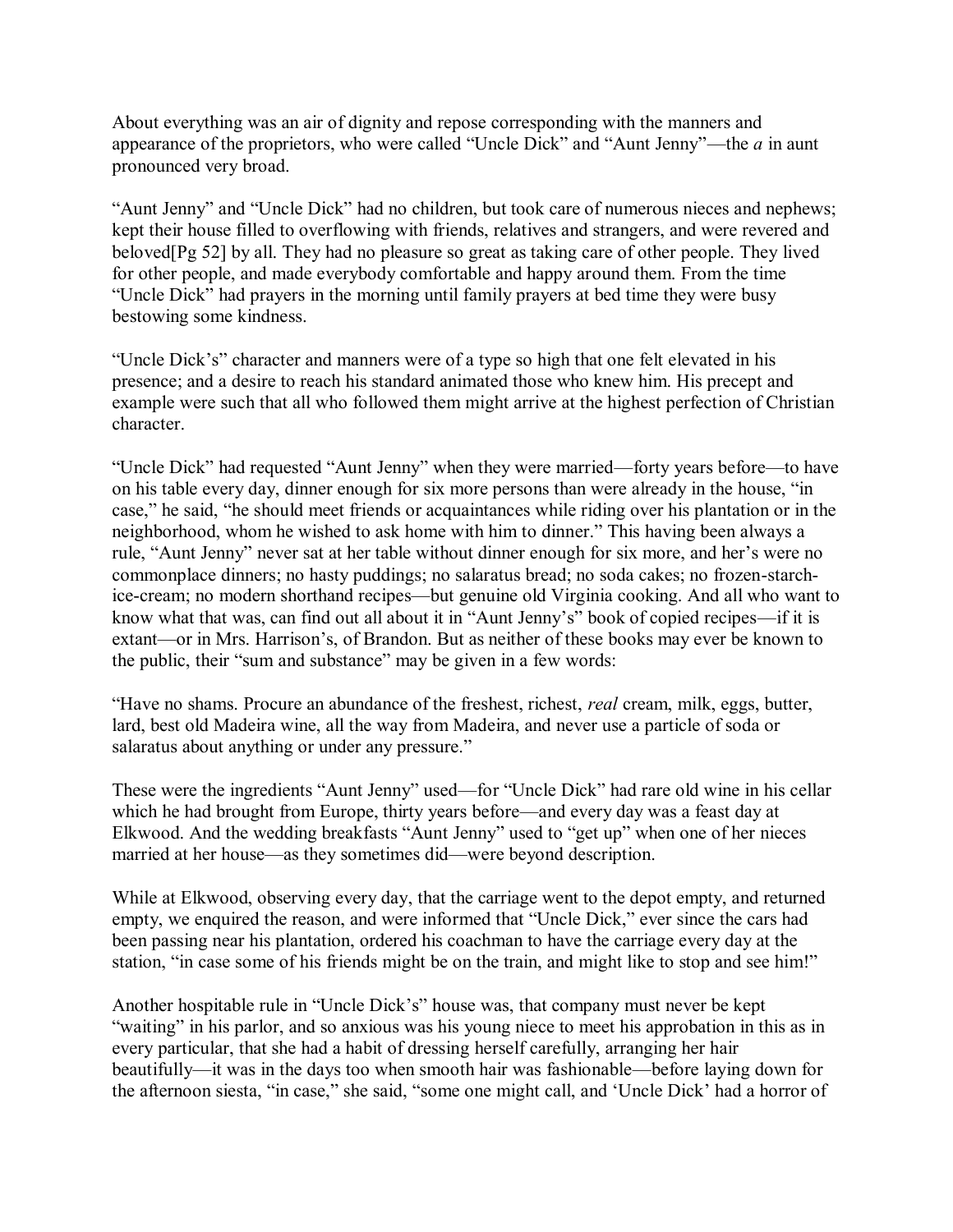visitors waiting." This process of reposing in a fresh muslin dress and fashionably arranged hair, required a particular and uncomfortable position, which she seemed not to mind, but dozed in the most precise manner without rumpling her hair or her dress.

### [Pg 53]

Elkwood was a favorite place of resort for Episcopal ministers, whom "Aunt Jenny" and "Uncle Dick" loved to entertain. And here we met the Rev. Mr. S——, the learned divine, eloquent preacher and charming companion. He had just returned from a visit to England, where he had been entertained in palaces. Telling us the incidents of his visit, "I was much embarrassed at first," said he, "at the thought of attending a dinner party given in a palace to me,—a simple Virginian,—but on being announced at the drawing-room door, and entering the company I felt at once at ease, for they were all ladies and gentlemen—such as I had known at home, polite, pleasant and without pretence."

This gentleman's conversational powers were not only bright and delightful, but also the means of turning many to righteousness; for religion was one of his chief themes.

A proof of his genius and eloquence was given in the beautiful poem recited—without ever having been written—at the centennial anniversary of old Christ church in Alexandria. This was the church in which General Washington and his family had worshiped, and around it clustered many memories. Mr. S., with several others, had been invited to make an address on the occasion, and one night while thinking about it an exquisite poem passed through his mind, picturing scene after scene in the old church. General Washington with his head bowed in silent prayer; infants at the baptismal font; young men and maidens in bridal array at the altar, and funeral trains passing through the open gate.

On the night of the celebration when his turn came, finding the hour too late, and the audience too sleepy for his prose address, he suddenly determined to "dash off" the poem, every word of which came back to him, although he had never written it. The audience roused up electrified, and as the recitation proceeded, their enthusiasm reached the highest pitch. Never had there been such a sensation in the old church before. And next morning the house at which he was stopping was besieged by reporters begging "copies" and offering good prices, but the poem remains unwritten to this day.

Elkwood—like many other old homes—was burned by the Northern army in 1862, and not a tree or flower remains to mark the spot, for so many years the abode of hospitality and good cheer.

In connection with Culpeper it is due here to state that this county excelled all others in ancient and dilapidated buggies and carriages—seeming a regular infirmary for all the disabled vehicles of the Old Dominion. Here their age and infirmities received every care and consideration, being propped up, tied up and bandaged up in every conceivable manner; and strangest of all, rarely depositing their occupants in the road, which was prevented by cautious old gentlemen riding alongside, who watching out, and discovering the weakest points, stopped and securely tied up fractured parts with bits of twine, rope or chain, always carried in buggy or carriage boxes for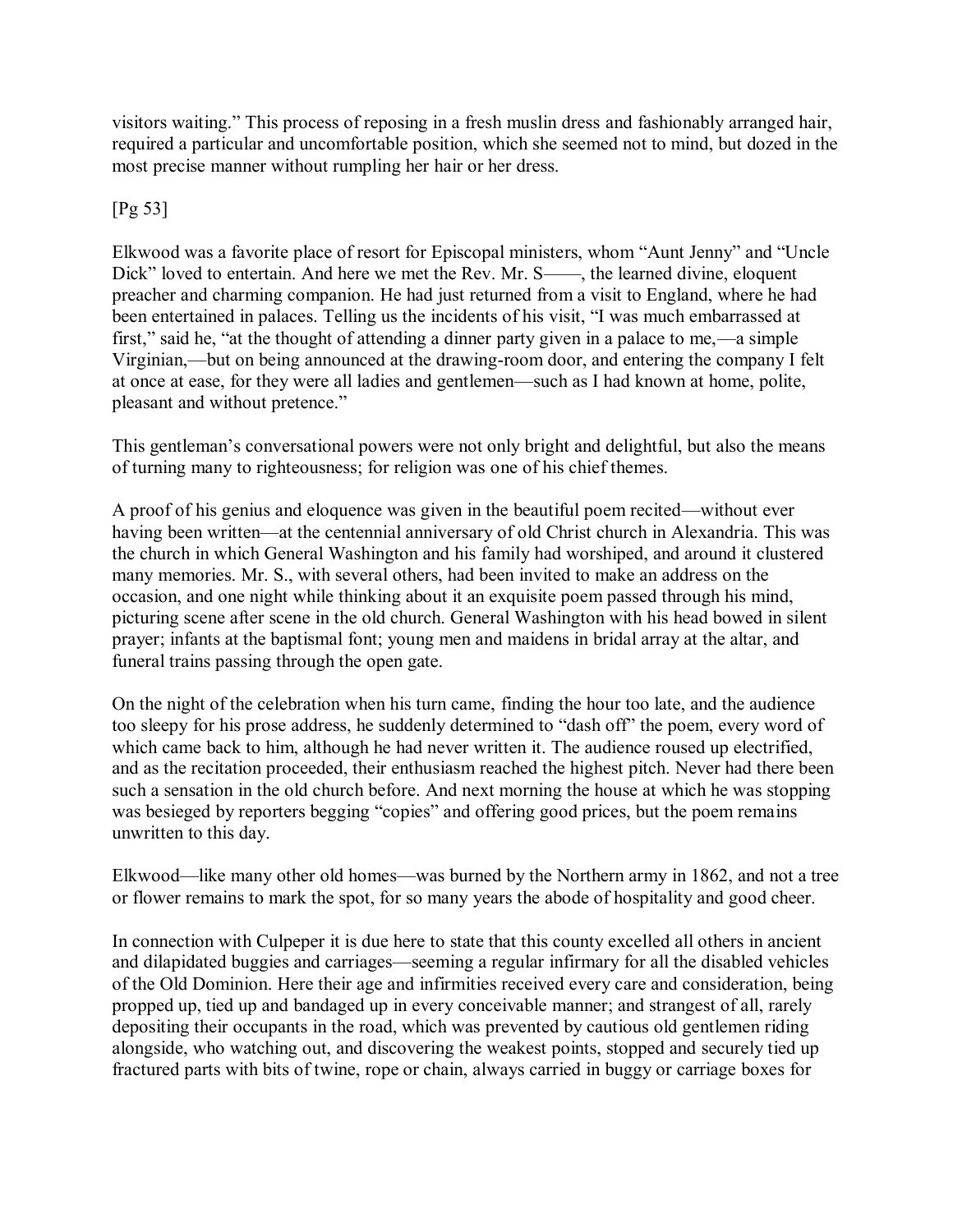that purpose. These surgical operations, although not ornamental, strengthened and sustained these venerable vehicles, and produced a longevity miraculous.

Many more sketches might be given of pleasant country homes—[Pg 54]worthy a better pen than mine—for Brandon, Westover, Shirley, Carter Hall, Lauderdale, Vaucluse, and others, linger in the memory of hundreds who once knew and loved them. Especially Vaucluse, which although far removed from railroads, stage coaches and public conveyances was overflowing with company throughout the year. For the Vaucluse girls were so bright, so fascinating, so bewitchingly pretty, they attracted a concourse of visitors, and were sure to be belles wherever they went.

And many remember the owner of Vaucluse—that pure hearted Christian and cultivated gentleman, who, late in life, devoted himself to the Episcopal ministry, and labored faithfully in the Master's cause preaching in country churches, "without money, and without price." Surely his reward is in heaven.

Besides these well ordered establishments, there were some others owned by inactive men, who smoked their pipes, read their books, left everything very much to the management of their negroes and seemed content to let things tumble down around them.

One of these places we used to call "Topsy-Turvy Castle," and another "Haphazard."

At such places the negro quarters—instead of neat rows of white cabins in rear of the house, as on other plantations—occupied a conspicuous place near the front, and consisted of a solid, long, ugly brick structure, with swarms of negroes around the windows and doors, appearing to have nothing in the world to do, and never to have done anything.

Everything had a "shackling," lazy appearance. The master was always—it appeared to us reading a newspaper in the front porch, and never observing anything that was going on. The house was so full of idle negroes standing about the halls and stairways, one could scarcely make one's way up or down stairs. Everything needed repair, from the bed you slept upon, to the family coach which took you to church.

Few of the chairs had all their rounds and legs; and when completely disabled were sent to the garret, where they accumulated in great numbers, and remained until pressing necessity induced the master to raise his eyes from his paper long enough to order "Dick" to, "take the four-horsewagon and carry the chairs to be mended."

A multitude of "kinsfolk and acquaintance" usually congregated here. And at one place, in order to accommodate so many, there were four beds in a chamber. These high bedsteads presented a remarkable appearance—the head of one going into the side of another, the foot of one into the head of another, and so on, looking as if they had never been "placed," but their curious juxtaposition had been the result of some earthquake.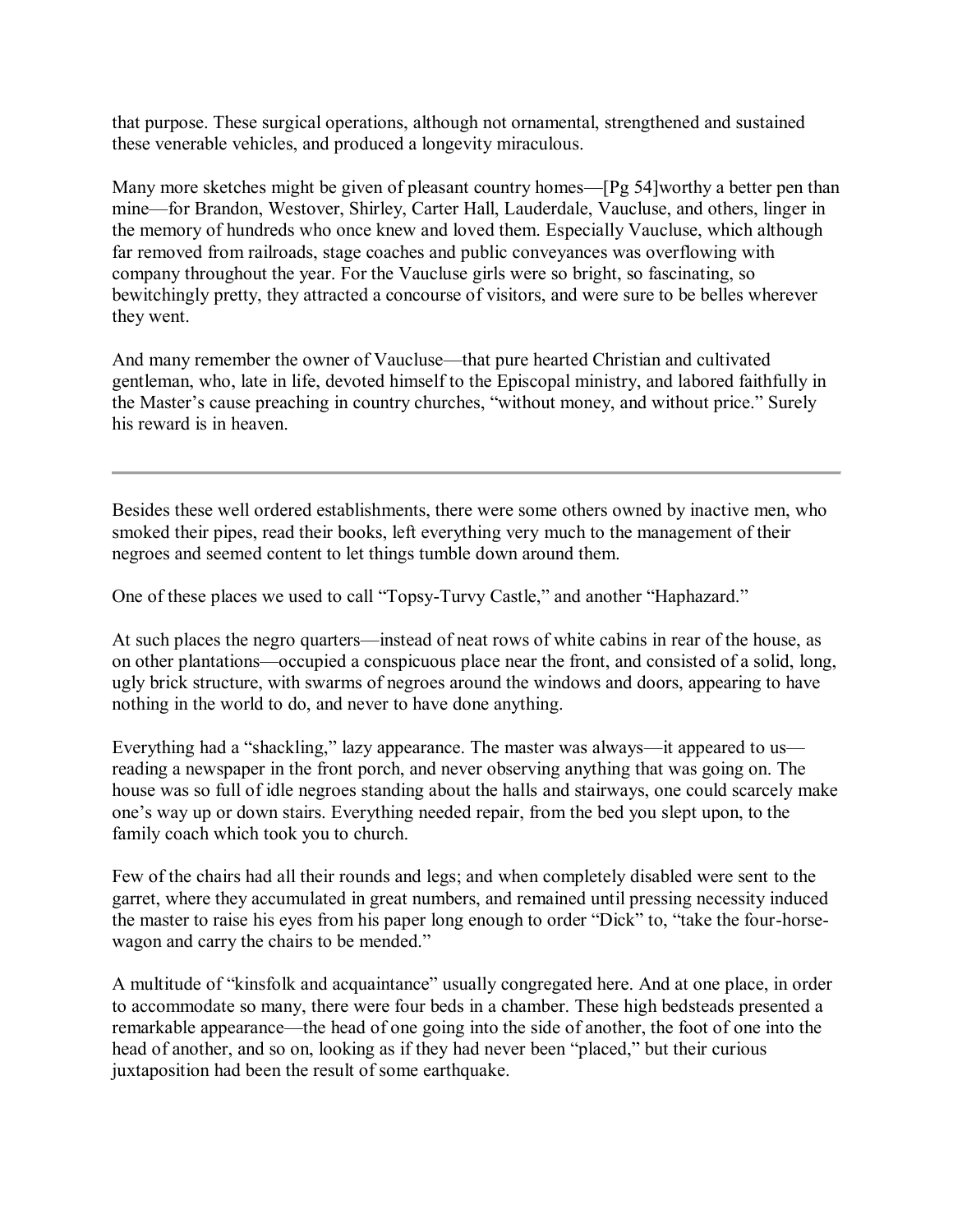[One of these houses is said to have been greatly improved in appearance during the war by the passage of a cannon ball through the upper story, where a window had been needed for many years.]

But the owners of these places were so genuinely good, one could not complain of them even for such carelessness. For everybody was welcome to everything. You might stop the plows if you[Pg 55] wanted a horse, or take the carriage and drive for a week's journey, and, in short, impose upon these good people in every conceivable way.

Yet in spite of this topsy-turvy management—a strange fact connected with such places—they invariably had good light bread, good mutton, and the usual abundance on their tables.

We suppose it must have been a recollection of such plantations which induced the negro to exclaim, on hearing another sing, "Ole Virginny nubber tire." "Umph! ole *Virginny* nubber tire, kase she nubber done nuthin' fur to furtigue herself!"

# **CHAPTER XV.**

Confining these reminiscences strictly to plantation life, no mention has been made of the families we knew and visited in some of our cities, whose kindness to their slaves was unmistakable, and who owning only a small number could better afford to indulge them.

At one of these houses, this indulgence was such that the white family were very much under the control of their servants.

The owner of this house—an eminent lawyer—was a man of taste and learning, whose legal ability attracted many admirers, and whose refinement, culture and generous nature won enthusiastic friends.

Although considered the owner of his house, it was a mistake—if ownership means the right to govern one's own property—for beyond his law papers, library and the privilege of paying all the bills, this gentleman had no "rights" there whatever; his house, kitchen and premises being under the entire command of "Aunt Fanny," the cook—a huge mulatto woman whose word was law, and whose voice thundered abuse if any dared to disobey her.

The master, mistress, family and visitors all stood in awe of "Aunt Fanny," and yet could not do without her, for she made such unapproachable light bread, and conducted the affairs of the place with such distinguished ability.

Her own house was in the yard, and had been built especially for her convenience. Her furniture was polished mahogany, and she kept most delicious preserves, pickles and sweet meats of her own manufacture with which to regale her friends and favorites. As we came under that head, we were often treated to these when we went in to see her after her day's work was over, or on Sundays.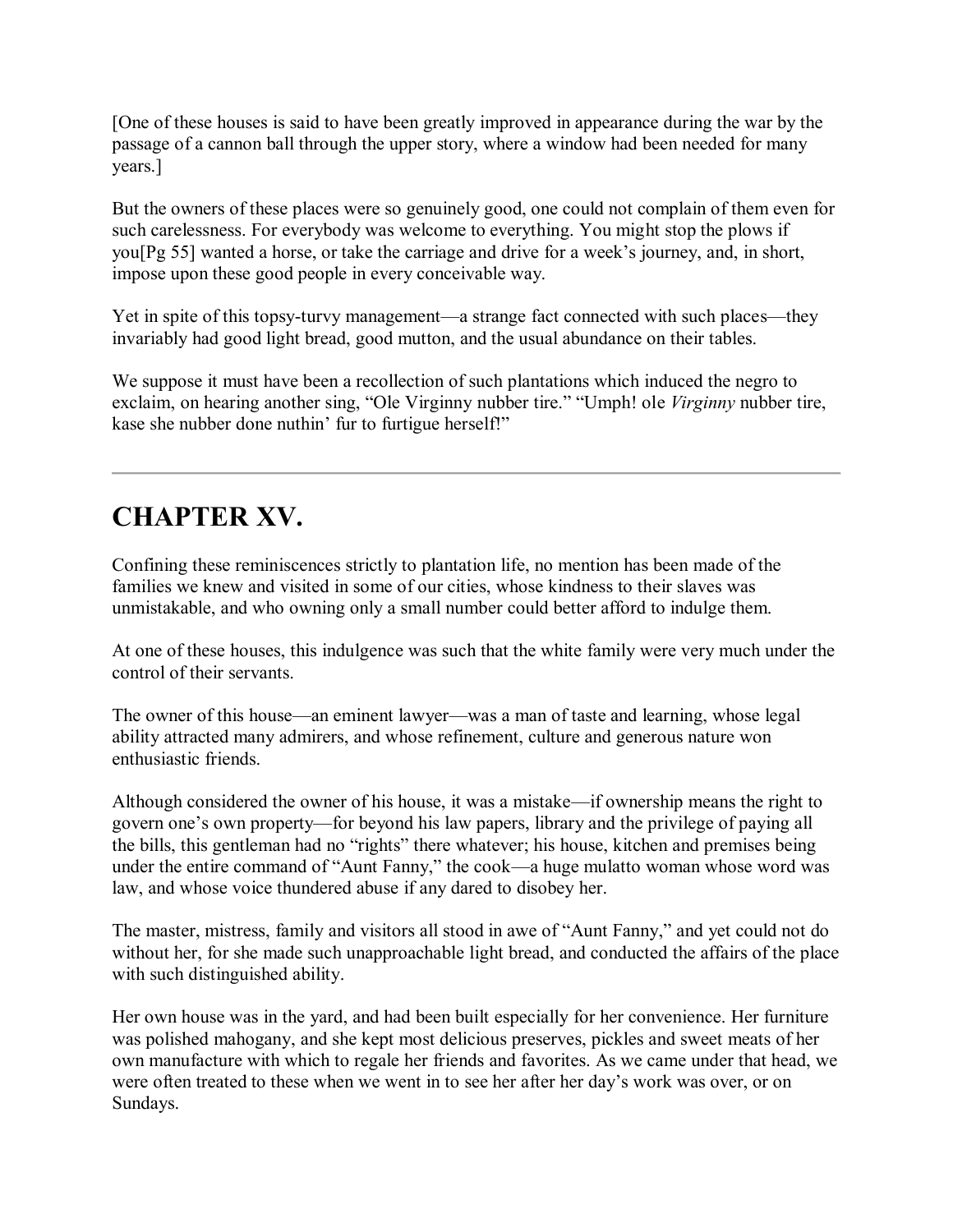Although she "raved and stormed" considerably—which she told us she "was obliged to do, *honey*, to keep things straight"—she had the tenderest regard for her master and mistress, and often said: "If it warnt for *me*, they'd have nuthin' in the world, and things here would go to destruction."

So Aunt Fanny "kept up this family," as she said, for many years, and many amusing incidents might be related of her.

On one occasion, her master after a long and excited political contest was elected to the Legislature. Before all the precincts had been heard from—believing himself defeated—he retired to rest, and being naturally feeble, was quite worn out. But at midnight a great[Pg 56] cry arose at his gate, where a multitude assembled, screaming and hurrahing. At first he was uncertain whether they were friends to congratulate him on his victory, or the opposite party to hang him—as they had threatened—for voting an appropriation to the Danville railroad. It soon appeared they had come to congratulate him, when great excitement prevailed, loud cheers and cries for a speech. The doors were opened and the crowed rushed in. The hero soon appeared and delivered one of his graceful and satisfactory speeches.

Still the crowd remained cheering and "storming" about the house, until Aunt Fanny, who had made her appearance in full dress, considering the excitement had been kept up long enough, and that the master's health was too delicate for any further demonstration, determined to disperse them. Rising to her full height, waving her hand and speaking majestically she said: "Gentlemen! Mars Charles is a feeble pusson, and it is time for him to take his res'. He's been kep' 'wake long enough now, and it's time for me to close up dese doors!"

With this the crowd dispersed and "Aunt Fanny" remained mistress of the situation, declaring that, "ef she hadn't come forward and 'spersed dat crowd, Mars Charles would have been a dead man befo' mornin'!"

"Aunt Fanny" kept herself liberally supplied with pocket money—one of her chief sources of revenue being soap, which she made in large quantities and sold at high prices; especially what she called her "butter soap," which was in great demand, and which was made from all the butter which she did not consider fresh enough for the delicate appetites of her mistress and master. She appropriated one of the largest basement rooms, had it shelved and filled it with soap. In order to carry on business so extensively huge logs were kept blazing on the kitchen hearth under the soap pot day and night. During the war, wood becoming scarce and expensive, "Mars Charles" found it drained his purse to keep the kitchen fire supplied.

Thinking the matter over one day in his library, and concluding it would greatly lessen his expenses if Aunt Fanny could be prevailed upon to discontinue her soap trade, he sent for her, and said, *very mildly*: "Fanny, I have a proposition to make you."

"What is it, Mars Charles?"

"Well Fanny, as my expenses are very heavy now, if you will give up your soap boiling for this year, I will agree to pay you fifty dollars."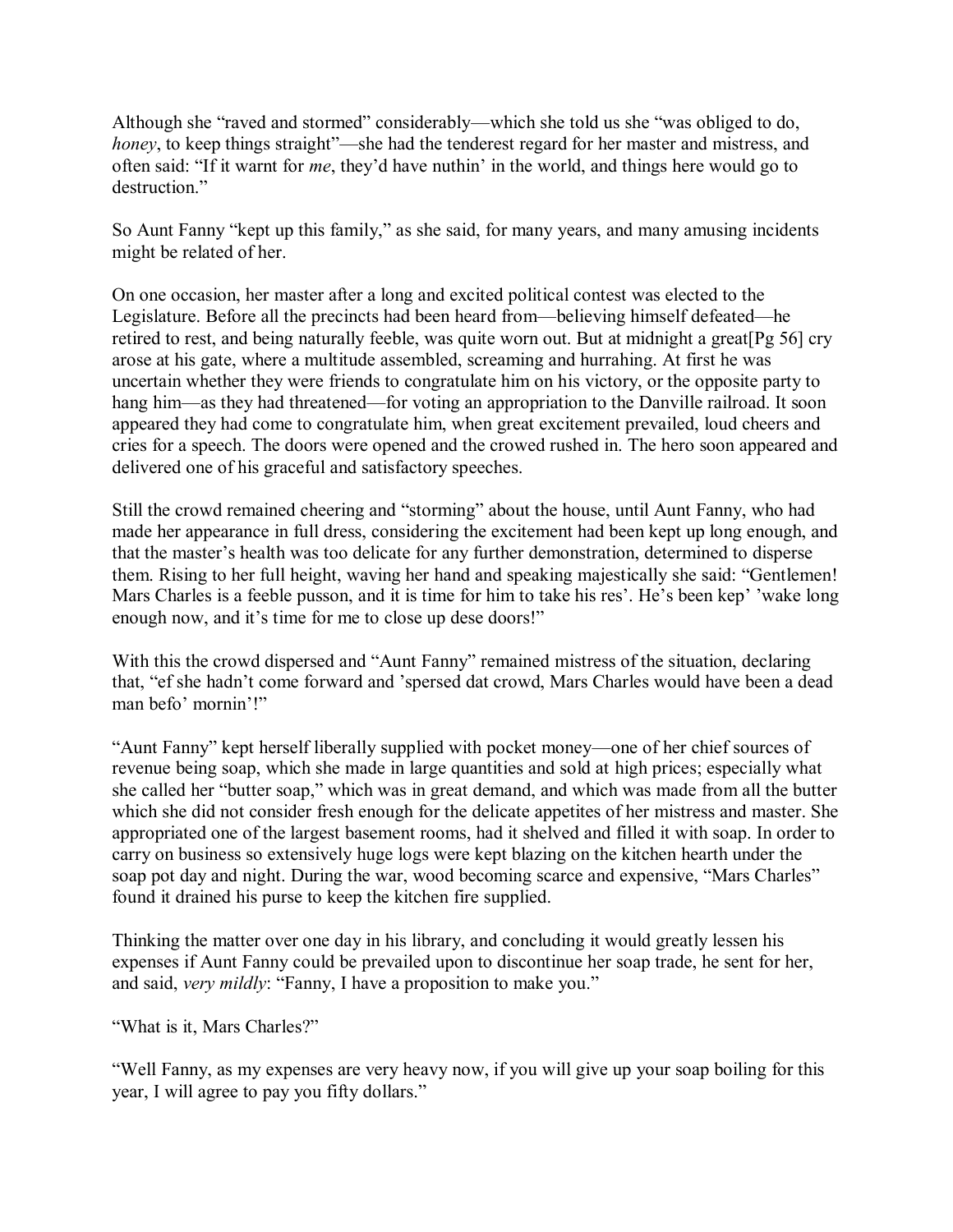With arms akimbo, and looking at him with astonishment, but firmness in her eye, she replied: "Couldn't possibly do it, Mars Charles. Because *soap*, sir, *soap's* my *main*-tain-ance!"

With this she strided majestically out of the room. "Mars Charles" said no more but continued paying fabulous sums for wood, while "Aunt Fanny" continued boiling her soap.

This woman not only ordered, but kept all the family supplies, her mistress having no disposition to keep the keys or in any way interfere with her.

But at last her giant strength gave way, and she sickened and died. Having no children she left her property to one of her fellow servants.

[Pg 57]

Several days before her death, we were sitting with her mistress and master in a room overlooking her house. Her room was crowded with negroes who had come to perform their religious rites around the death bed. Joining hands they performed a savage dance, shouting wildly around her bed. This was horrible to hear and see, especially as in this family every effort had been made to instruct their negro dependents in the truths of religion; and one member of the family, who spent the greater part of her life in prayer, had for years prayed for "Aunt Fanny," and tried to instruct her in the true faith. But although an intelligent woman, she seemed to cling to the superstitions of her race.

After the savage dance and rites were over, and while we sat talking about it, a gentleman—the friend and minister of the family—came in. We described to him what we had just witnessed, and he deplored it bitterly with us, saying he had read and prayed with "Aunt Fanny" and tried to make her see the truth in Jesus. He then marked some passages in the Bible, and asked me to go and read them to her. I went, and said to her: "Aunt Fanny, here are some verses Mr. Mitchell has marked for me to read to you, and he hopes you will pray to the Savior as he taught you." Then said I, "we are afraid the noise and dancing have made you worse."

Speaking feebly, she replied: "Honey, that kind of religion suits us black folks better than your kind. What suits Mars Charles' mind, don't suit mine."

And thus died the most intelligent of her race—one who had been surrounded by pious persons who had been praying for her, and endeavoring to instruct her. She had also enjoyed through life not only the comforts, but many of the luxuries of earth—and when she died, her mistress and master lost a sincere friend.

# **CHAPTER XVI.**

This chapter will show how "Virginia beat-biscuit" procured for a man a home and friends in **Paris**.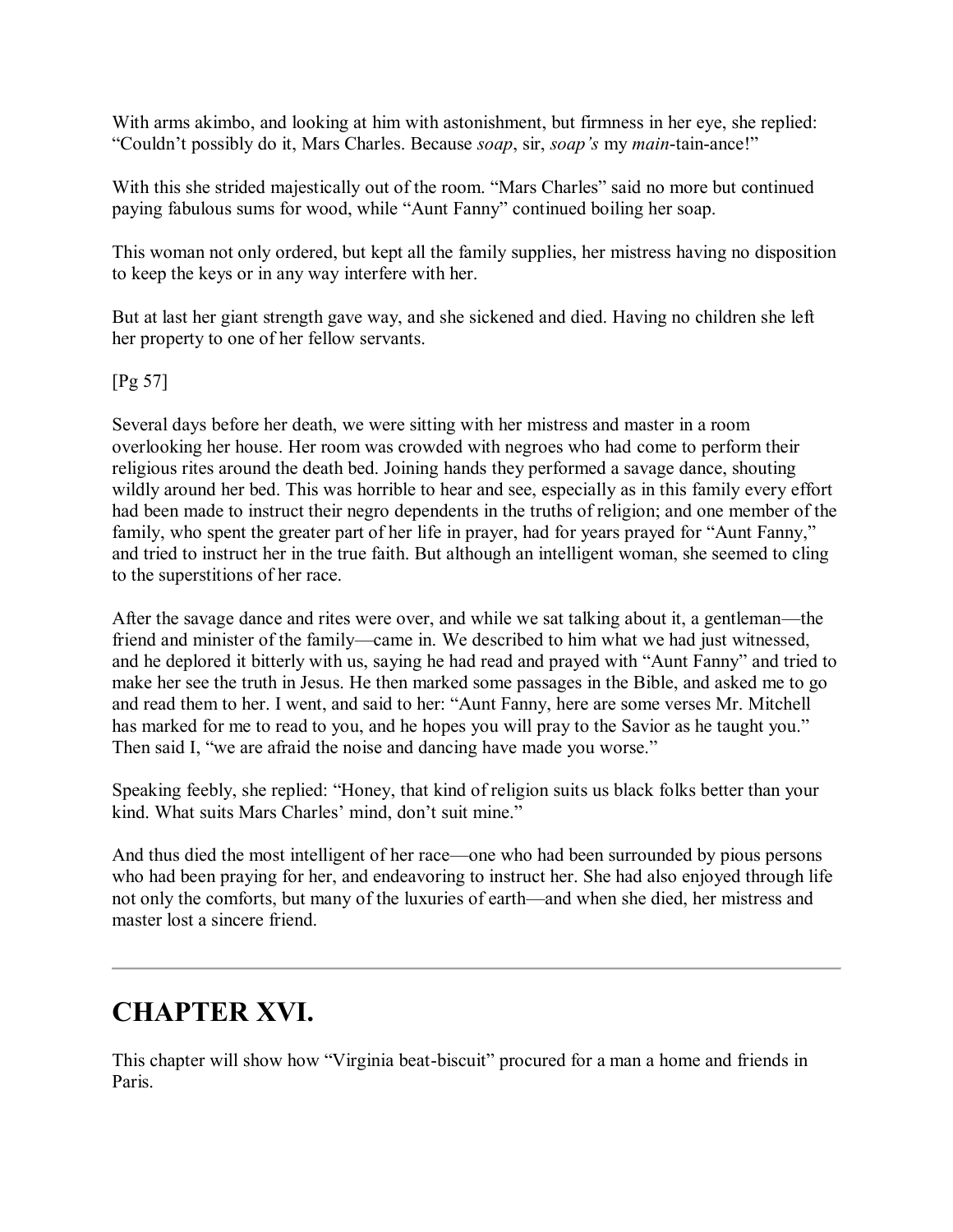One morning in the spring of 18— a singular looking man presented himself at our house. He was short of stature, and enveloped in furs although the weather was not cold. Everything about him was gold which could be gold, and so we called him "the gold-tipped-man." He called for my mother, and when she went in the parlor said to her:

"Madam I have been stopping several weeks at the hotel in the town of L——, where I met a boy—Robert—who tells me he belongs to you. As I want such a servant, and he is anxious to travel, I come, at his request, to ask if you will let me buy him and take him to Europe. I will pay any price."

"I could not think of it," she replied. "I have determined never to sell one of my servants."

"But," continued the man, "he is anxious to go, and has sent me to beg you."

"It is impossible," said she, "for he is a great favorite with us, and the only child his mother has."

[Pg 58]

Finding her determined, the man took his leave, and went back to the town, twenty-five miles off; but returned next day accompanied by Robert, who entreated his mother and mistress to let him go.

Said my mother to him: "Would you leave your mother and go with a stranger to a foreign land?"

"Yes, madam. I love my mother, and you and all your family—you have always been so good to me—but I want to travel, and this gentleman says he will give me plenty of money and be very kind to me"

Still she refused. But the boy's mother, finally yielding to his entreaty, consented, and persuaded her mistress, saying, "if he is willing to leave me, and so anxious to go I will give him up."

Knowing how distressed we all would be at parting with him, he went off without coming to say "good bye," and wrote his mother from New York what day he would sail with his new master for Europe.

At first his mother received from him presents and letters, telling her he was very much delighted, and "had as much money as he knew what to do with." But after a few months he ceased to write, and we could hear nothing from him.

At length, when eighteen months had elapsed, one day we were astonished to see him return home, dressed in the best Parisian style. We were rejoiced to see him again, and his own joy at getting back cannot be described. He ran over the yard and house examining everything, and said: "Mistress, I have seen many fine places in Europe, but none to me as pretty as this, and I have seen no lady equal to you. And I have had no water to drink as good as this—and I have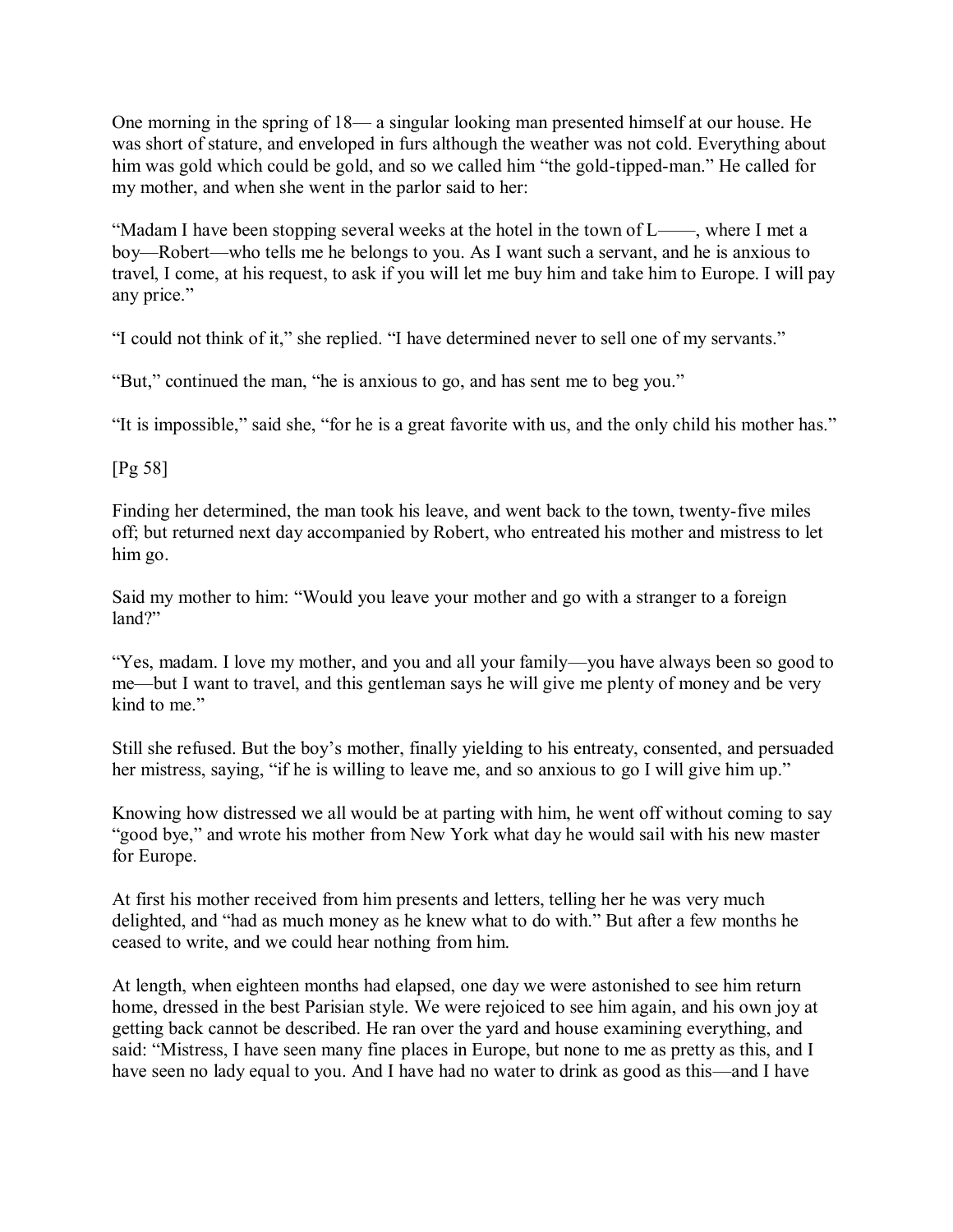dreamed about every chair and table in this house, and wondered if I would ever get back here again."

He then gave us a sketch of his life since the "gold-tipped" man had become his master. Arrived in Paris, his master and himself took lodgings at the Hotel de Ville. A teacher was employed to come every day and instruct Robert in French. His master kept him well supplied with money, never giving him less than fifty dollars at a time. His duties were light, and he had ample time to study and amuse himself.

After enjoying such elegant ease for eight or nine months, he waked one morning and found himself deserted and penniless! His master had absconded in the night, leaving no vestige of himself except a gold dressing case and a few toilette articles of gold, which were seized by the proprietor of the hotel in payment of his bill.

Poor Robert, without money and without a friend in this great city, knew not where to turn. In vain he wished himself back in his old home.

"If I could only find some Virginian to whom I could appeal," said he to himself. And suddenly it occurred to him that the American Minister, Mr. Mason, was a Virginian. When he remembered this his heart was cheered, and he lost no time in finding Mr. Mason's house.

Presenting himself before the American Minister, he related his[Pg 59] story, which was not at first believed. "For," said Mr. Mason, "there are so many impostors in Paris, it is impossible to believe you."

Robert protested he had been a slave in Virginia—had been deserted by his owner in Paris, and begged Mr. Mason to keep him at his house, and take care of him.

Then Mr. M. asked many questions about people and places in Virginia, all which were accurately answered. Finally, he said: "I knew well the Virginia gentleman who was, you say, your master. What was the color of his hair?" This was also satisfactorily answered, and Robert began to hope he was believed, when Mr. Mason continued:

"Now there is one thing, which if you can do, will convince me you came from Virginia. Go in my kitchen and make me some old Virginia beat-biscuit, and I will believe everything you have said!"

"I think I can do that, sir," said Robert, and going in the kitchen, rolled up his sleeves and set to work.

This was a desperate moment, for he had never made a biscuit in his life, although he had often watched the proceeding as "Black Mammy," the cook at home, used to beat, roll and manipulate the dough on her biscuit box.

"If I only could make them look like her's!" thought he, as he beat, and rolled, and worked and finally stuck the dough all over with a fork. Then cutting them out, and putting them to bake, he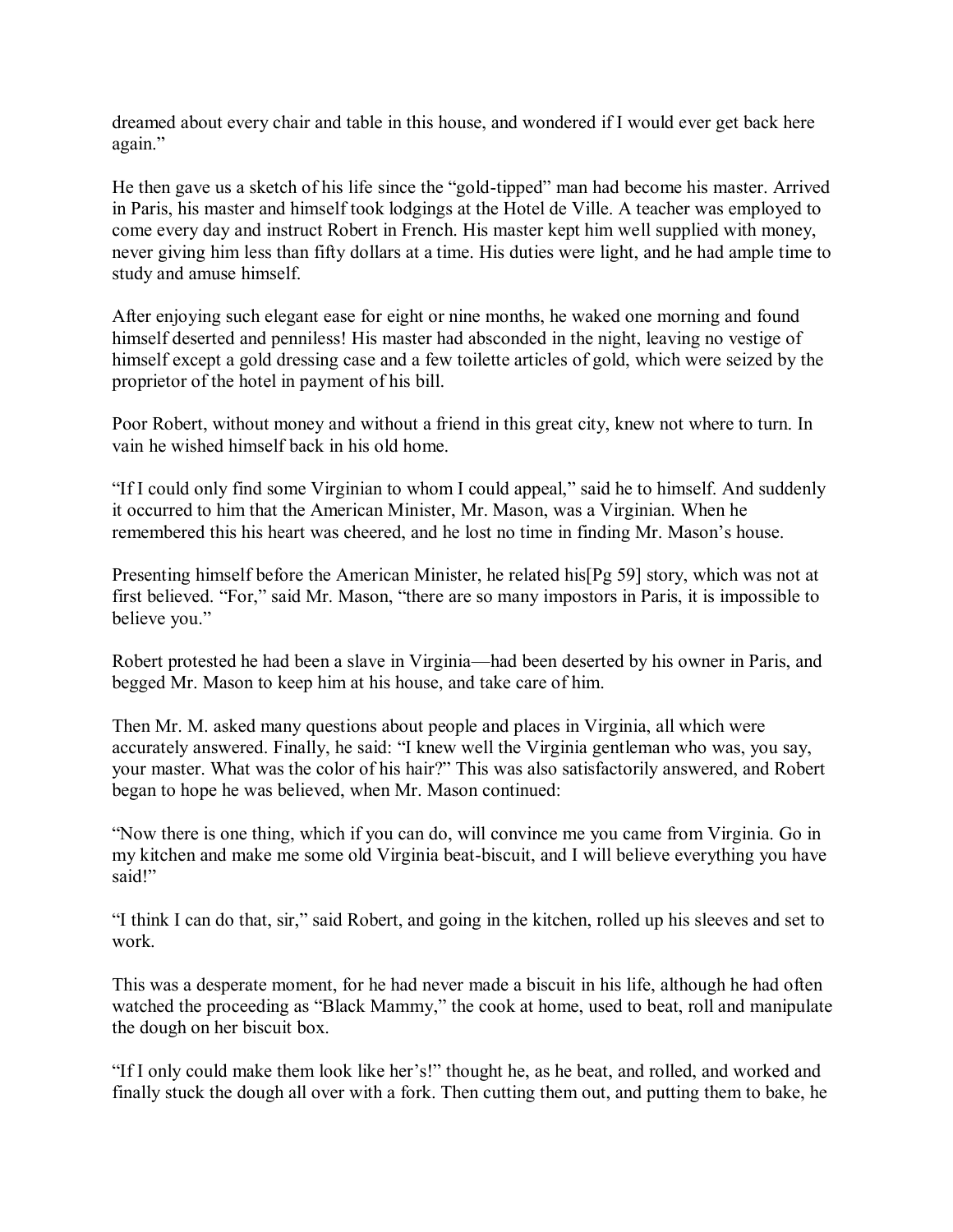watched them with nervous anxiety until they resembled those he had often placed on the table at home.

Astonished and delighted with his success, he carried them to the American Minister, who exclaimed: "Now I *know* you came from old Virginia!"

Robert was immediately installed in Mr. M.'s house, where he remained a faithful attendant until Mr. Mason's death, when he returned with the family to America.

Arriving at New York he thought it impossible to get along by himself, and determined to find his master. For this purpose he employed a policeman, and together they succeeded in recovering "the lost master"—this being a singular instance of a "slave in pursuit of his fugitive master."

The "gold-tipped" man expressed much pleasure at his servant's fidelity, and handing him a large sum of money desired him to return to Paris, pay his bill, bring back his gold dressing box and toilette articles, and, as a reward for his fidelity, take as much money as he wished and travel over the continent.

Robert obeyed these commands, returned to Paris, paid the bills, traveled over the chief places in Europe and then came again to New York. Here he was appalled to learn that his master had been arrested for forgery, and imprisoned in Philadelphia. It was ascertained that the forger was an Englishman and connected with an underground forging establishment in Paris. Finding himself about to be detected in Paris he fled to New York, and other forgeries having been discovered in Philadelphia, he had been arrested.

Robert lost no time in reporting himself at the prison, and was grieved to find his master in such a place.

#### [Pg 60]

Determining to do what he could to relieve the man who had been a good friend to him, he went to a Philadelphia lawyer, and said to him: "Sir, the man who is in prison, bought me in Virginia, and has been a kind master to me; I have no money, but if you will do your best to have him acquitted, I will return to the South, sell myself and send you the money."

"It is a bargain," replied the lawyer. "Send me the money, and I will save your master from the penitentiary."

Robert returned to Baltimore, sold himself to a Jew in that city, and sent the money to the lawyer in Philadelphia. After this he was bought by a distinguished Southern Senator—afterwards a General in the Southern army—with whom he remained, and to whom he rendered valuable services during the war.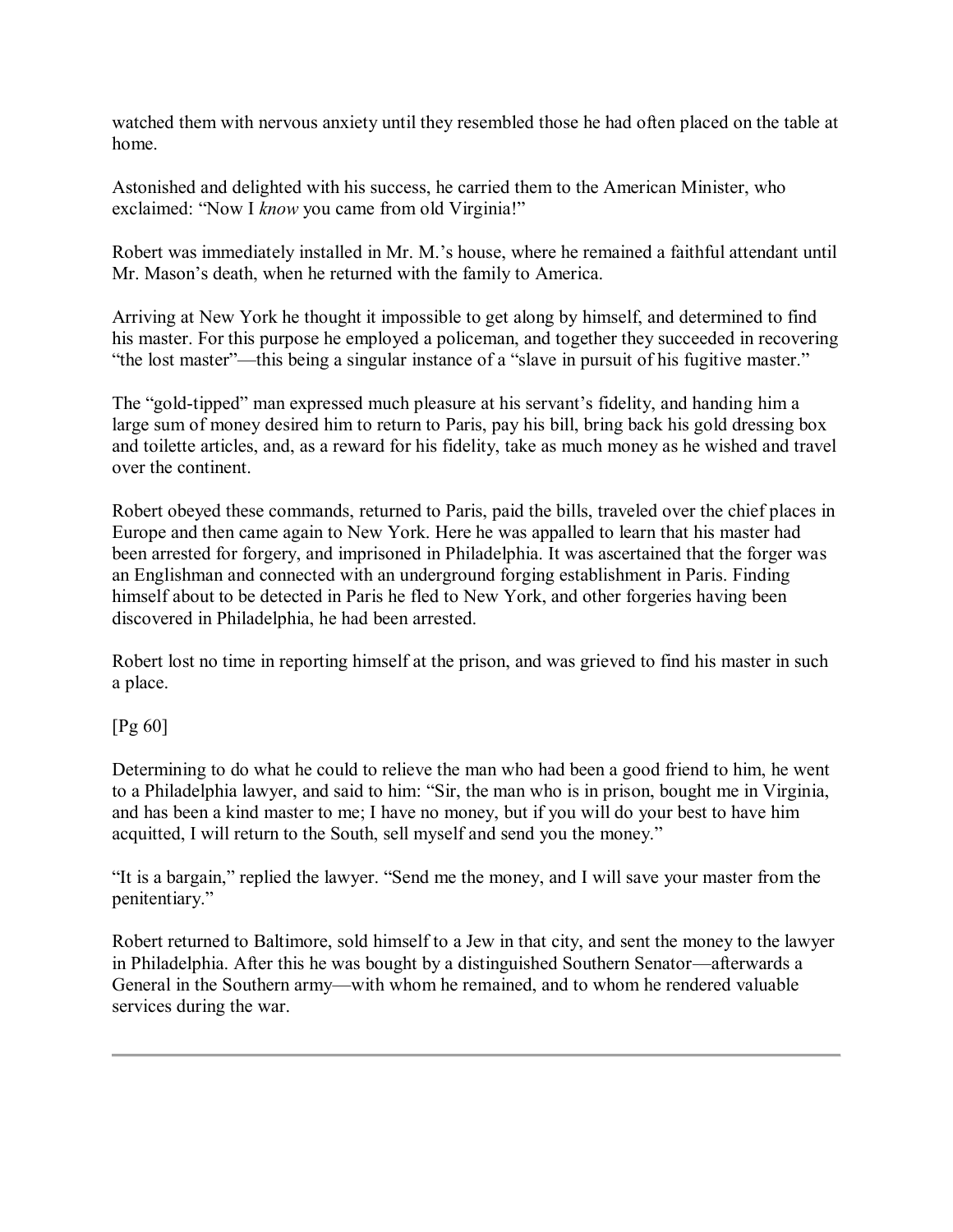Other instances were known of negroes who preferred being sold into slavery rather than take care of themselves. There were some in our immediate neighborhood, who finding themselves emancipated by their master's will, begged the owners of neighboring plantations to buy them, saying they preferred having "white people to take care of them." On the "Wheatly" plantation not far from us—there is still living an old negro who sold himself in this way, and cannot be persuaded *now* to accept his freedom. After the war, when all the negroes were freed by the Federal Government, and our people too much impoverished longer to clothe and feed them, this old man refused to leave the plantation, but clung to his cabin, although his wife and family moved off and begged him to accompany them.

"No," said he, "I nuver will leave this plantation, and go off to starve with free niggers."

Not even when his wife was very sick and dying could he be persuaded to go off and stay one night with her. He had long been too old to work, but his former owners indulged him by giving him his cabin, and taking care of him through all the poverty which has fallen upon our land since the war.

## **CHAPTER XVII.**

O, bright winged peace! Long did'st thou rest o'er the homes of old Virginia; while cheerful wood fires blazed on hearthstones in parlor and cabin, reflecting contented faces with hearts full of "peace and good will towards men!" No thought entered there of harm to others; no fear of evil to ourselves. Whatsoever things were honest; whatsoever things were pure; whatsoever things were gentle; whatsoever things were of good report, we were accustomed to hear 'round these parlor firesides; and often would our grandmothers say:

"Children our's is a blessed country! There never will be another war! The Indians have long ago been driven out, and it has been nearly a hundred years since the English yoke was broken!"

The history of our country was contained in two pictures: "The last battle with the Indians" and "The surrender of Lord Cornwallis at Yorktown."

[Pg 61]

No enemies within or without our borders, and peace established among us forever! Such was our belief. And we wondered that men should get together and talk their dry politics, seeing that General Washington and Thomas Jefferson—two of our Virginia plantation men—had established a government to last as long as the earth, and which could not be improved. Yet they *would* talk—these politicians—around our parlor fire, where often our patience was exhausted hearing discussions, in which we could not take interest, about the "Protective Tariff;" the "Bankrupt Law;" the "Distribution of Public Lands;" the "Resolutions of '98;" the "Missouri Compromise," and the "Monroe Doctrine." These topics seemed to afford them intense pleasure and satisfaction, for as the "sparks fly upward" the thoughts of men turn to politics.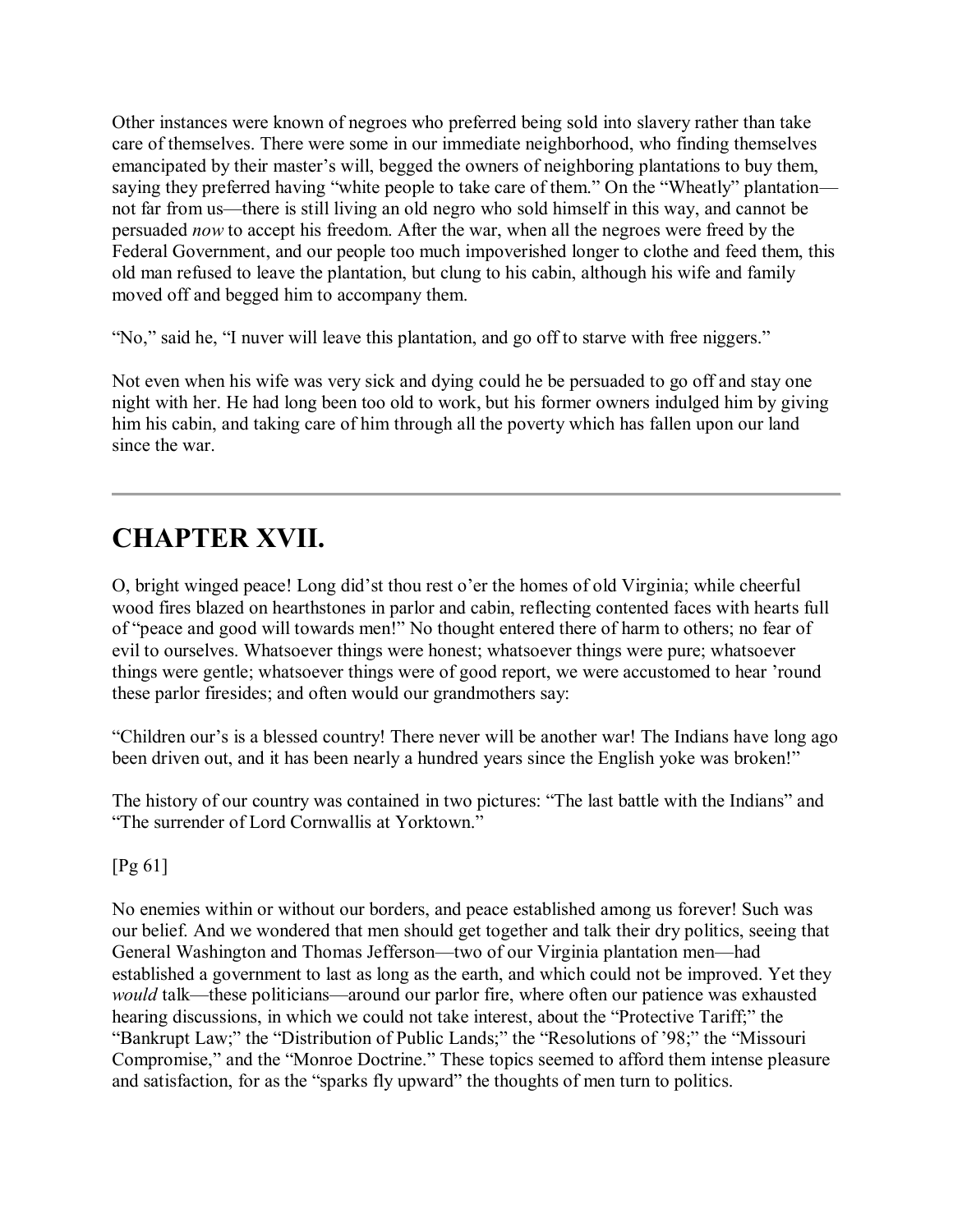Feeling no ill will towards any tribe, people or nation on the globe, and believing that all felt a friendly regard for us, how could we believe, when we heard it, that a nation not far off—to whom we had yearly "carried up" a tithe of all we possessed, and whose coffers we helped to fill—were subscribing large sums of money to destroy us? We could not, would not believe it. Yet we were told that this nation—towards whom we felt no animosity—brought up their children to believe that they would do God service by reviling and persecuting us. Nay more that their ministers of the gospel preached unto them thus:

"Thou shalt carry fire and sword into the land that lieth South of you. Thou shalt make it a desolate waste. Thou shalt utterly root out and annihilate the people that they be no more a people. Thou shalt write books. Thou shalt form societies for the purpose of planning the best means of attacking secretly and destroying this people. Thou shalt send emissaries. Thou shalt stir up the nations abroad against them. Thou shalt prepare weapons of war, and in every way incite their negroes to rise at night and slay them."

Around our firesides we asked: "Can this be true?"

Alas! alas! it was true; and the first expedition sent against us was led by a man from the Adirondack Mountains in the North, who in 1859, with a small band armed with pikes, clubs and guns, attacked one of our villages at night[.\[7\]](http://www.gutenberg.org/files/44626/44626-h/44626-h.htm#Footnote_7)

The news of this blanched the cheeks of our maidens, and the children nestled closer round their mother's knee at evening twilight, for who could tell what might befall our plantation homes before morning! The hearts of women and children grew sick and faint. But the hearts of our men and boys grew brave and strong—and would they have been the countrymen of Washington had they not thought of war?

About this time we had a visit from two old friends of our family—a distinguished Southern Senator and the Secretary of War—both accustomed to swaying multitudes by the power of their eloquence—which lost none of its force and charm in our little home circle. We listened with admiration as they discussed the political issues of the day—no longer a subject uninteresting or unintelligible to us, for every word was of vital importance. Their theme was, "the best[Pg  $62$ ] means of protecting our plantation homes and firesides." Even the smallest children now comprehended the greatest politicians.

Now came the full flow and tide of Southern eloquence—real, soul-inspiring eloquence!

Many possessing this gift were in the habit of visiting us at that time; and all dwelt upon one theme—the secession of Virginia—with glowing words from hearts full of enthusiasm; all agreeing it was better for States, as well as individuals, to separate rather than quarrel or fight.

But there was one—our oldest and best friend—who differed with these gentlemen; and his eloquence was gentle and effective. Unlike his friends whose words, earnest and electric, overwhelmed all around, this gentleman's power was in his composure of manner without vehemence. His words were well selected without seeming to have been studied; each sentence was short, but contained a gem, like a solitaire diamond.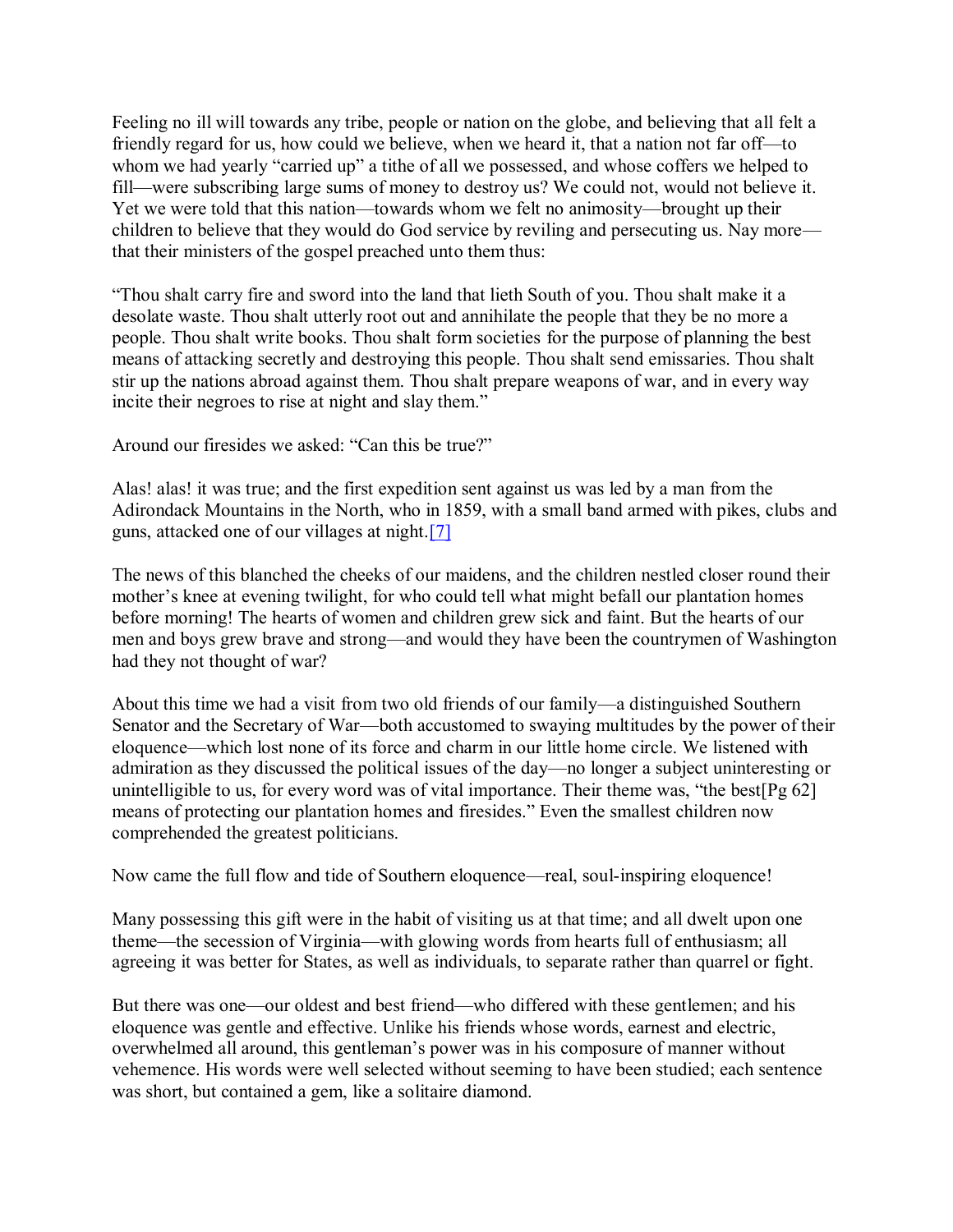For several months this gentleman remained untouched by the fiery eloquence of his friends like the Hebrew children in the burning furnace. Nothing affected him until one day, the President of the United States demanded by telegraph 50,000 Virginians to join an army against South Carolina. And then this gentleman felt convinced it was not the duty of Virginians to join an army against their friends.

About this time we had some very interesting letters from the Hon. Edward Everett—who had been for several years a friend and agreeable correspondent—giving us his views on the subject, and very soon after this all communication between the North and South ceased, except through the blockade, for four long years.

And then came the long dark days; the days when the sun seemed to shine no more; when the eyes of wives, mothers and sisters were heavy with weeping; when men sat up late in the night studying military tactics; when grief-burdened hearts turned to God in prayer.

The intellectual gladiators who had discoursed eloquently of war around our fireside, buckled their armor on and went forth to battle.

Band after band of brave-hearted, bright-faced youths from Southern plantation homes came to bleed and die on Virginia soil; and for four long years old Virginia was one great camping ground, hospital and battle field. The roar of cannon and the clash of arms resounded over the land. The groans of the wounded and dying went up from hillside and valley. The hearts of women and children were sad and careworn. But God, to whom they prayed, protected them in our plantation homes—where no white men or even boys remained—all having gone into the army. Only the negro slaves stayed with us, and these were encouraged by our enemies to rise and slay us; but God in His mercy willed otherwise. Although advised to burn our property and incited by the enemy to destroy their former owners, these negro slaves remained faithful, manifesting kindness, and in many instances protecting the white families and plantations during their masters' absence.

Oh! the long terrible nights helpless women and children passed, in our plantation homes; the enemy encamped around them; the<sup>[Pg 63]</sup> clash of swords heard against the doors and windows; the report of guns on the air which might be sending death to their loved ones.

But why try to describe the horrors of such nights? Who that has not experienced them can know how we felt? Who can imagine the heart sickness, when stealing to an upper window at midnight we watched the fierce flames rising from some neighboring home, expecting our own to be destroyed by the enemy before daylight in the same way?

Such pictures, dark and fearful, were the only ones familiar to us in old Virginia those four dreadful years.

At last the end came—the end which seemed to us saddest of all. But God knoweth best. Though "through fiery trials" He had caused us to pass, He had not forsaken us. For was not His mercy signally shown in the failure of the enemy to incite our negro slaves to insurrection during the war? Through His mercy those who were expected to become our enemies, remained our friends.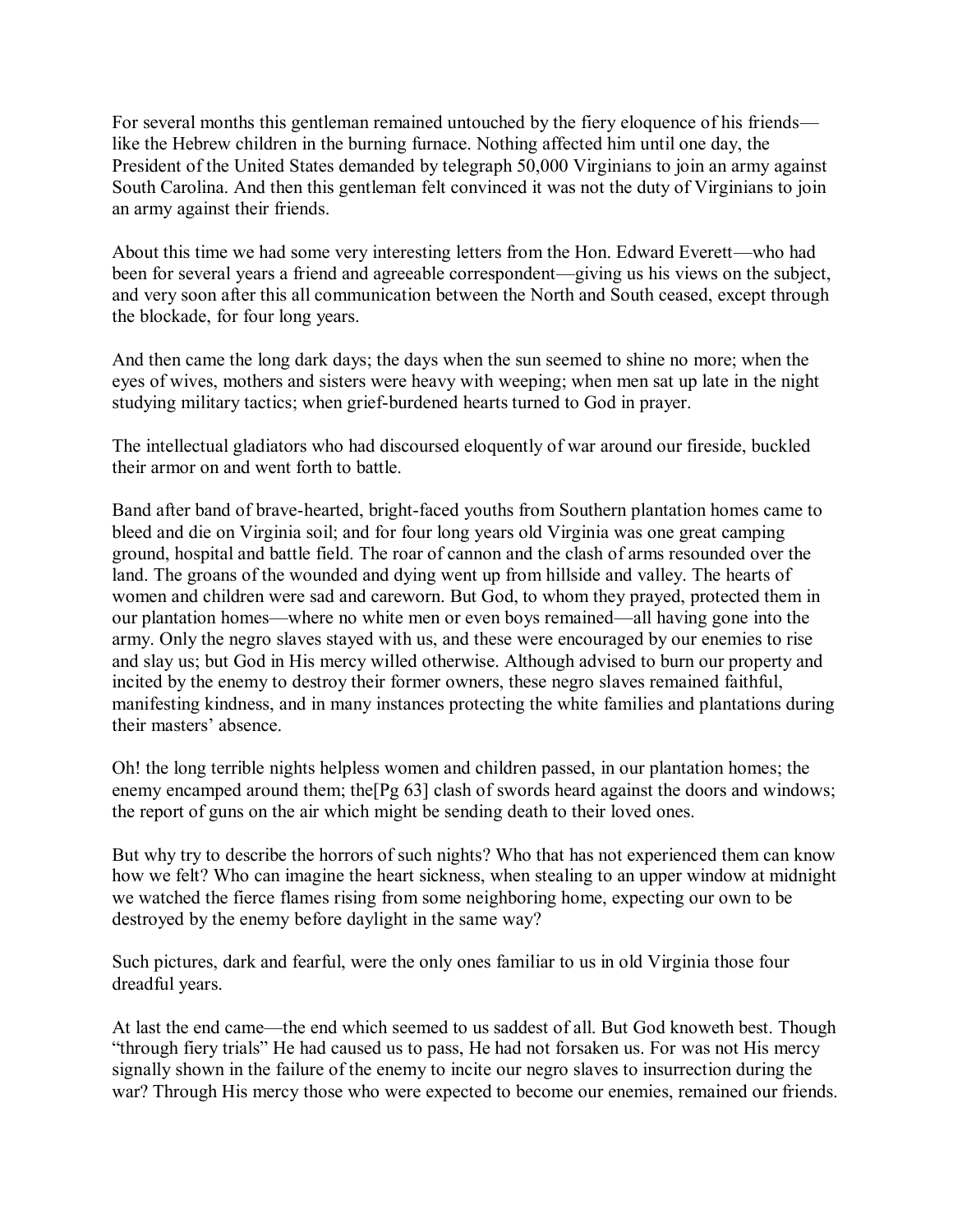And in our own home, surrounded by the enemy those terrible nights, our only guard was a faithful negro servant who slept in the house, and went out every hour to see if we were in immediate danger; while his mother—the kind old nurse—sat all night in a rocking chair in our room, ready to help us. Had we not then amidst all our sorrows much to be thankful for?

Among such scenes one of the last pictures photographed on my memory, was that of a negro boy very ill with typhoid fever in a cabin not far off, and who became greatly alarmed when a brisk firing commenced between the contending armies across our house. His first impulse—as it always had been in trouble—was to fly to his mistress for protection; and jumping from his bed—his head bandaged with a white cloth, and looking like one just from the grave—he passed through the firing as fast as he could, screaming: "O, mistress, take care of me! Put me in your closet, and hide me from the Yankees!" He fell at the door exhausted. My mother had him brought in and a bed made for him in the library. She nursed him carefully, but he died in a day or two from fright and exhaustion.

Soon after this was the surrender at Appomattox, and negro slavery ended forever.

All was ruin around us; tobacco factories burned down, sugar and cotton plantations destroyed. The negroes fled from these desolated places, crowded together in wretched shanties on the outskirts of towns and villages, and found themselves, for the first time in their lives, without enough to eat, and with no class of people particularly interested about their food, health or comfort. Rations were furnished them a short time by the United States Government, with promises of money and land, which were never fulfilled. Impoverished by the war, it was a relief to us no longer to have the responsibility of supporting them. This would indeed have been impossible in our starving condition.

Twelve years have passed since they became free, but they have not, during this time, advanced in intelligence or comfort. Wanting the care of their owners, they die more frequently; and, it is thought,—by those who have studied the subject—that abandoned to them[Pg 64]selves, they are returning to the superstitions of their forefathers. A missionary recently returned from Africa, and witnessing here their religious rites, says they are the same he saw practiced before the idols in Africa.

They still have a strange belief in what they call "tricking," and often the most intelligent, when sick, will say they have been "tricked," for which they have a regular treatment and "trick doctors" among themselves. This "tricking" we cannot explain, and only know that when one negro became angry with another, he would bury in front of his enemy's cabin door a bottle filled with pieces of snakes, spiders, bits of tadpole, and other curious substances; and the party expecting to be "tricked," would hang up an old horse shoe outside of his door to ward off the "evil spirits."

Since alienated from their former owners they are, as a general thing, more idle and improvident; and, unfortunately, the tendency of their political teaching has been to make them antagonistic to the better class of white people, which renders it difficult for them to be properly instructed. That such animosity should exist towards those who could best understand and help them, is to be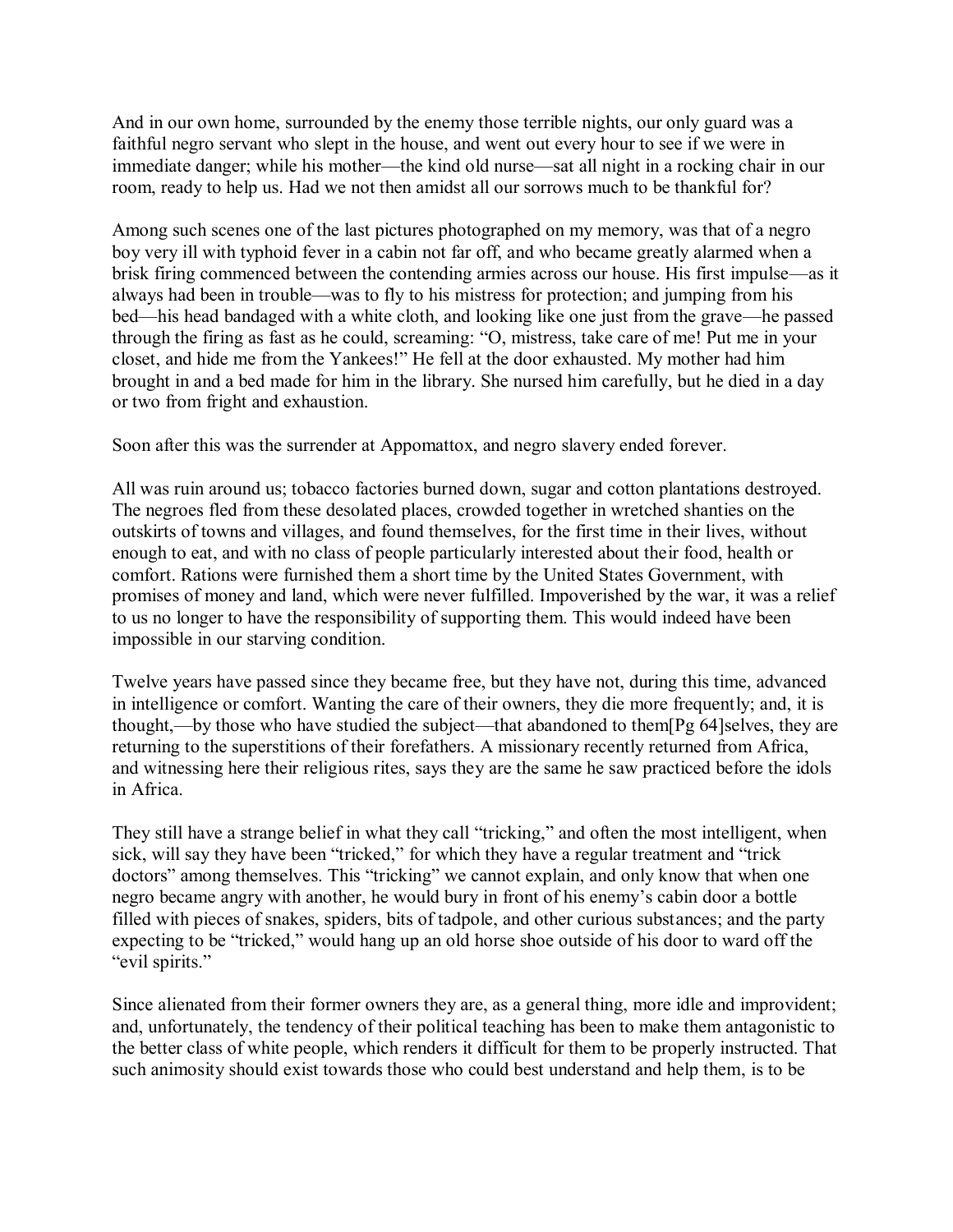deplored. For the true negro character cannot be fully comprehended or described, but by those who—like ourselves—have always lived with them.

At present their lives are devoted to a religious excitement which demoralizes them, there seeming to be no connection between their religion and morals. In one of their Sabbath schools is a teacher, who although often arrested for stealing, continues to hold a high position in the church.

Their improvidence has passed into a proverb—many being truly objects of charity; and whoever would now write a true tale of poverty and wretchedness, may take for the hero "Old Uncle Tom without a cabin." For "Uncle Tom" of the olden time in his cabin with a blazing log fire and plenty of corn bread, and the Uncle Tom of to-day, are pictures of very different individuals.

And this chapter ends my reminiscences of an era soon to be forgotten, and which will perish under the heel of modern progress. It is a faithful memorial. Would that it might rescue from oblivion some of the characters worthy to be remembered!

## **CHAPTER XVIII.**

The scenes connected with the late war will recall to the mind of every Southern man and woman the name of Robert E. Lee—a name which will be loved and revered as long as home or fireside remains in old Virginia—and which sets the crowning glory on the list of illustrious men from plantation homes. Admiration and enthusiasm naturally belong to victory; but the man must be rare indeed, who in defeat, like General Lee, received the applause of his countrymen.

It was not alone his valor, his handsome appearance, his commanding presence, his perfect manner, which won the admiration of his fellow-men. There was something above and beyond all these—his true Christian character. Trust in God ennobled his every[Pg 65] word and action. Among the grandest of human conquerors was he, for early enlisting as a soldier of the cross—to fight against the world, the flesh and the devil—he fought the "good fight" and the victor's crown awaited him in the "kingdom not made with hands."

Trust in God kept him calm in victory as in defeat. When I remember General Lee during the war, in his family circle at Richmond—then at the height of his renown—his manner, voice and conversation were the same as when, a year after the surrender, he came to make my mother a visit from his Lexington home.

His circumstances and surroundings were now changed—no longer the stars and epaulets adorned his manly form; but dressed in a simple suit of pure white linen, he looked a king, and adversity had wrought no change in his character, manner, or conversation.

To reach our house he made a journey—on his old war horse, "Traveler"—forty miles across the mountains, describing which, on the night of his arrival, he said: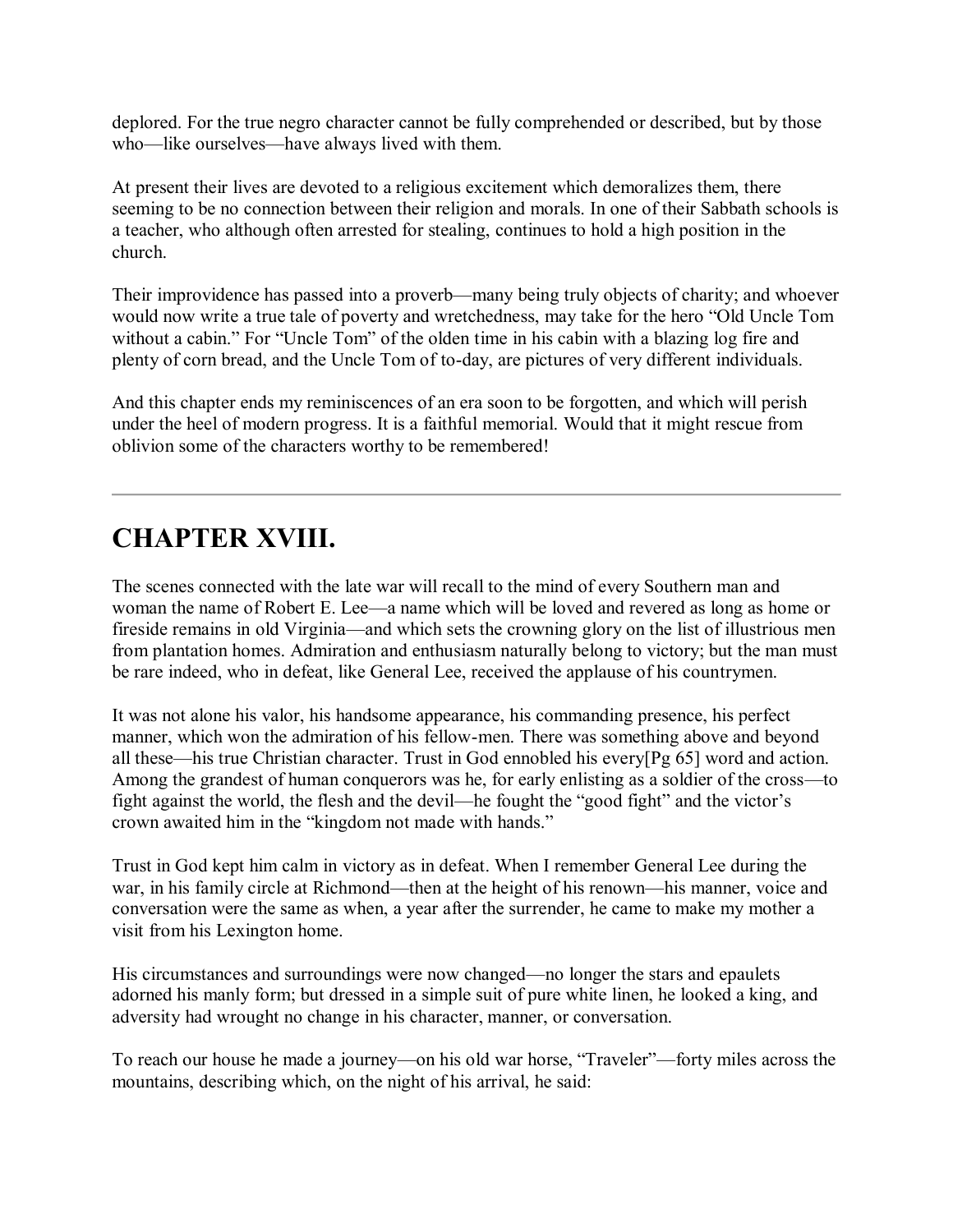"To-day an incident occurred which gratified me more than anything that has happened for a long time. As I was riding over the most desolate mountain region, where not even a cabin could be seen, I was surprised to find, on a sudden turn in the road, two little girls playing on a large rock. They were very poorly clad, and after looking a moment at me, began to run away. 'Children,' said I, 'don't run away. If you could know *who* I am, you would know that I am the last man in the world for anybody to run from now.'

"'But we do know you,' they replied.

"You never saw me before,' I said, 'for I never passed along here.'

"'But we do know you,' they said, 'And we've got your picture up yonder in the house, and you are General Lee! And we ain't dressed clean enough to see you.'

"With this they scampered off to a poor log hut on the mountain side."

It was gratifying to him to find that even in this lonely mountain hut the children had been taught to know and revere him.

He told us, too, of a man he met the same day in a dense forest who recognized him, and throwing up his hat in the air, said: "General, *please* let me cheer you," and fell to cheering with all his lungs!

My last recollections of General Lee, when making a visit of several weeks at his house, the year before his death—although not coming properly under the head of "plantation reminiscences" may not be inappropriate here.

It has been said that a man is never a "hero to his valet;" but this could not have been said of General Lee, for those most intimately connected with him could not fail to see continually in his bearing and character something above the ordinary level, something of the hero.

At the time of my visit the commencement exercises of the College, of which he was President, were going on. His duties were necessarily onerous. Sitting up late at night with the board of visitors,[Pg 66] and attending to every detail with his conscientious particularity, there was little time for him to rest. Yet every morning of that busy week he was ready, with his prayer-book under his arm, when the church bell called its members to sun-rise service.

It is pleasant to recall all he said at the breakfast, dinner and tea table, where in his hospitality he always insisted upon bringing all who chanced to be at his house at those hours—on business or on social call[.\[8\]](http://www.gutenberg.org/files/44626/44626-h/44626-h.htm#Footnote_8)

This habit kept his table filled with guests, who received from him elegant courtesy.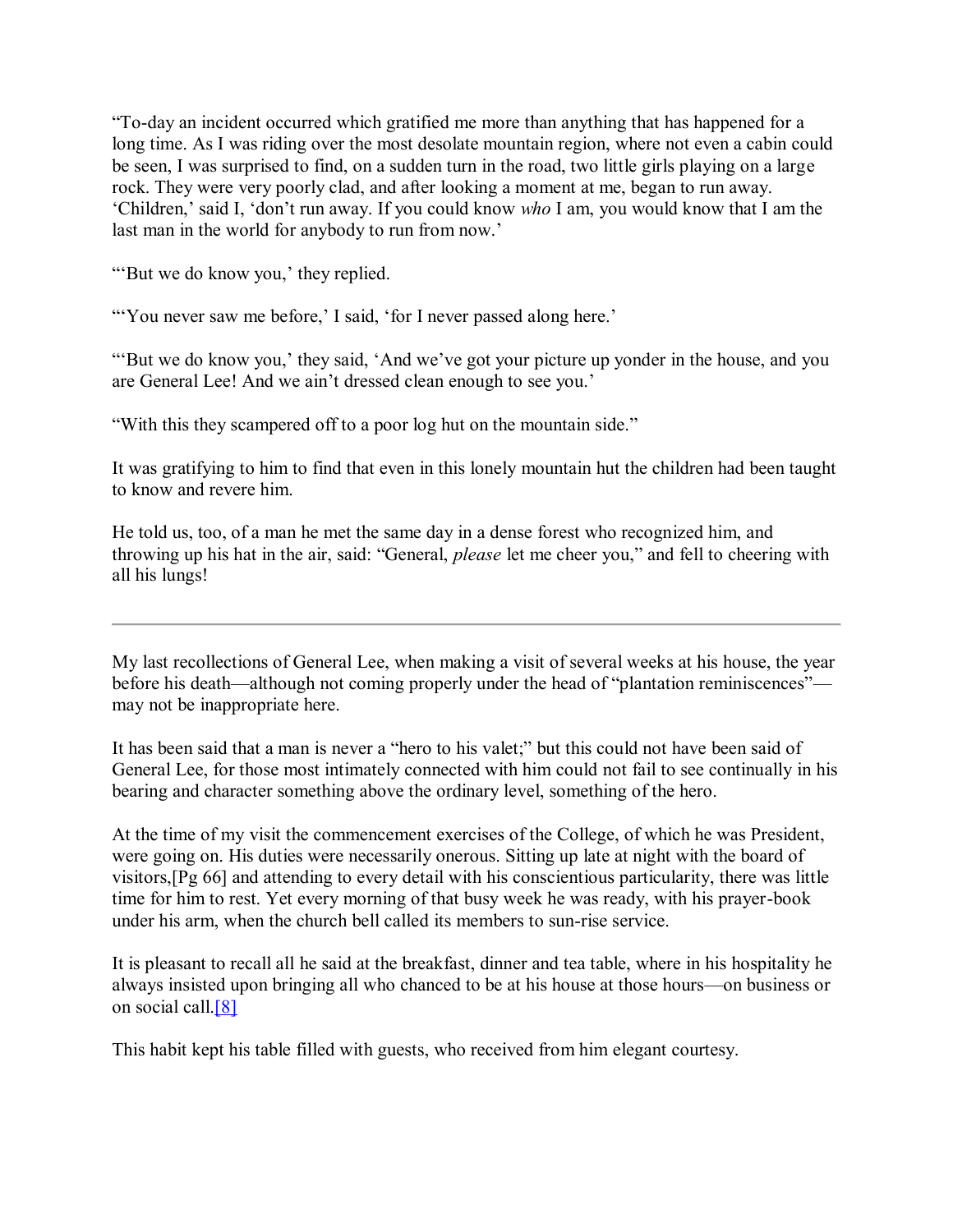Only once did I hear him speak regretfully of the past. It was one night when sitting by him on the porch in the moonlight, he said to me, his thoughts turning to his early childhood:

"It was not my mother's wish that I should receive a military education, and I ought to have taken her advice, for," he said very sadly, "my education did not fit me for this civil life."

In this no one could agree with him, for it seemed to all that he adorned and satisfactorily filled every position in life, civil or military.

There was something in his manner which naturally pleased every one without his making an effort; at the same time a dignity and reserve which commanded respect and precluded anything like undue familiarity. All desirable qualities seemed united in him to render him popular.

It was wonderful to observe—in the evenings when his parlors were overflowing with people young and old, from every conceivable place—how by a word, a smile, a shake of the hand he managed to give *all* pleasure and satisfaction, each going away charmed with him.

The applause of men excited in him no vanity; for those around soon learned that the slightest allusion or compliment, in his presence, to his valor or renown, instead of pleasing, rather offended him. Without vanity, he was equally without selfishness.

One day, observing several quaint articles of furniture about his house, and asking Mrs. Lee where they came from, she told me that an old lady in New York city—of whom neither herself nor the General had ever before heard—concluded to break up housekeeping. Having no family and not wishing to sell or remove her furniture to a boarding house, she determined to give it to "the *greatest living man*," and that man was General Lee.

She wrote a letter asking his acceptance of the present, requesting that, if his house was already furnished and he had no room, he would use the articles about his College.

The boxes arrived. But—such was his reluctance at receiving gifts—weeks passed and he neither had them opened or brought to his house from the express office.

Finally, as their house was quite bare of furniture, Mrs. Lee begged him to allow her to have them opened, and he consented.

[Pg 67]

First there was among the contents a beautiful carpet large enough for two rooms, at which she was delighted, as they had none. But the General, seeing it, quickly said: "That is the very thing for the floor of the new chapel! It must be put there."

Next were two sofas and a set of chairs. "The very things we want," again exclaimed the General, "for the platform of the new chapel!"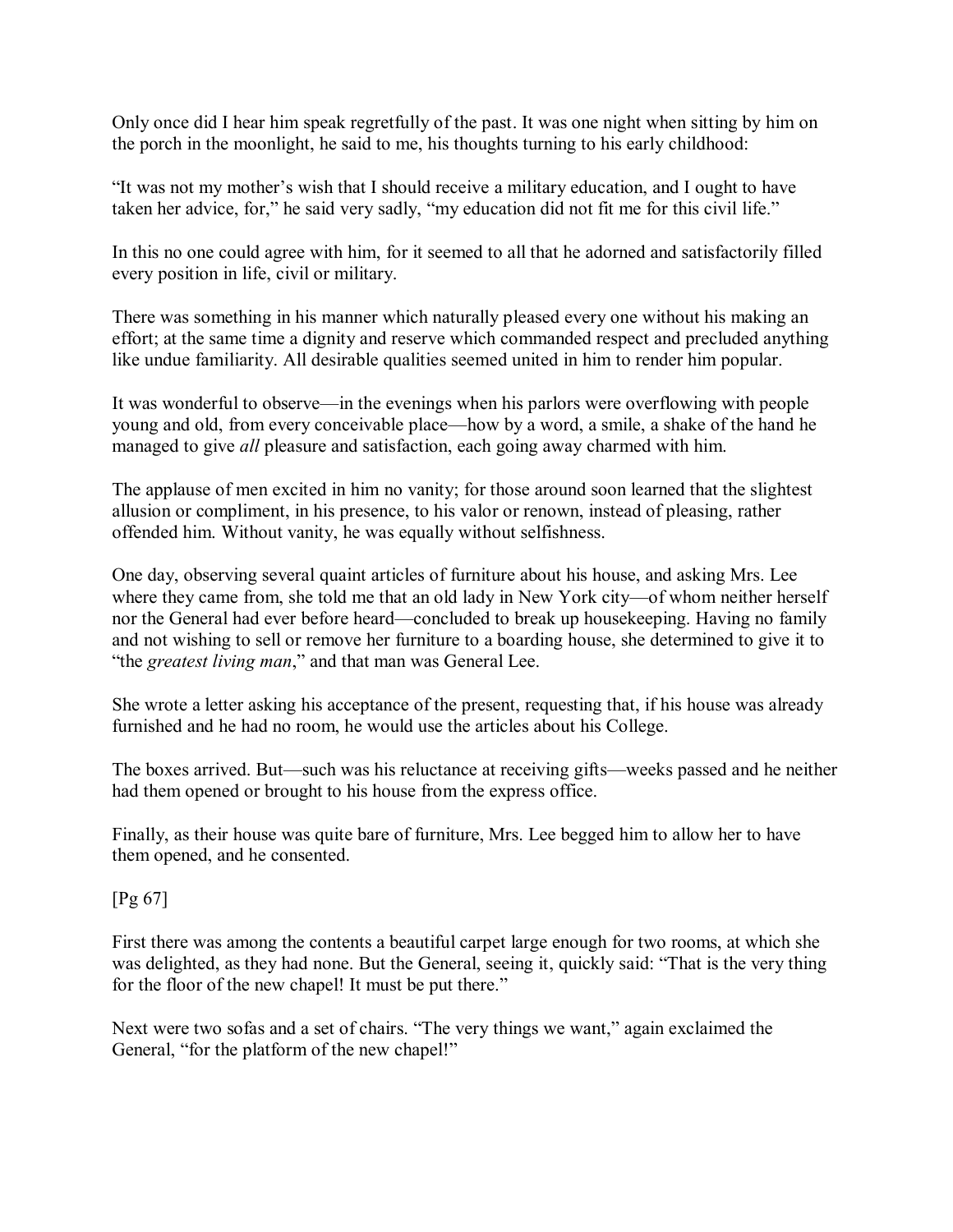Then they unpacked a side-board. "This will do *very well*," said the General, "to be placed in the basement of the chapel to hold the College papers!"

And so with everything the old lady sent, only keeping for his own house the articles which could not be possibly used for the College or chapel—a quaint work-table, an ornamental clock and some old fashioned preserve dishes—although his own house was then bare enough, and the old lady had particularly requested that only those articles which they did not need should go to the College.

The recollection of this visit, although reviving many pleasant hours, is very sad, for it was the last time I saw the dear, kind face of Mrs. Lee; of whom the General once said when one of us, alluding to him, used the word "hero:" "My dear, *Mrs.* Lee is the hero. For although deprived of the use of her limbs, by suffering, and unable for ten years to walk I have never heard her murmur or utter one complaint."

And the General spoke truly, Mrs. Lee was a heroine. With gentleness, kindness and true feminine delicacy, she had strength of mind and character a man might have envied. Her mind well stored and cultivated made her interesting in conversation; and a simple cordiality of manner made her beloved by all who met her.

During this last visit she loved to tell about her early days at Arlington—her own and her ancestors' plantation home—and in one of these conversations gave me such a beautiful sketch of her mother—Mrs. Custis—that I wish her every word could be remembered that I might write it here.

Mrs. Custis was a woman of saintly piety, her devotion to good works having long been a theme with all in that part of Virginia. She had only one child—Mrs. Lee—and possessed a very large fortune. In early life she felt that God had given her a special mission, which was to take care of and teach the three hundred negroes she had inherited.

"Believing this," said Mrs. Lee to me, "my mother devoted the best years of her life to teaching these negroes, for which purpose she had a school house built in the yard, and gave her life up to this work; and I think it an evidence of the ingratitude of their race, that although I have long been afflicted, only one of those negroes has written to enquire after me, or offered to nurse me."

These last years of Mrs. Lee's life were passed in much suffering, being unable to move any part of her body except her hands and head. Yet her time was devoted to working for her church. Her fingers were always busy with fancy work, painting or drawing—she was quite an accomplished artist—which were sold for the purpose of repairing and beautifying the church in sight of her window,[Pg 68] and as much an object of zeal and affection with her, as the chapel was with the General.

Indeed the whole family entered into the General's enthusiasm about this chapel—just then completed—especially his daughter Agnes, with whom I often went there, little thinking it was so soon to be her place of burial.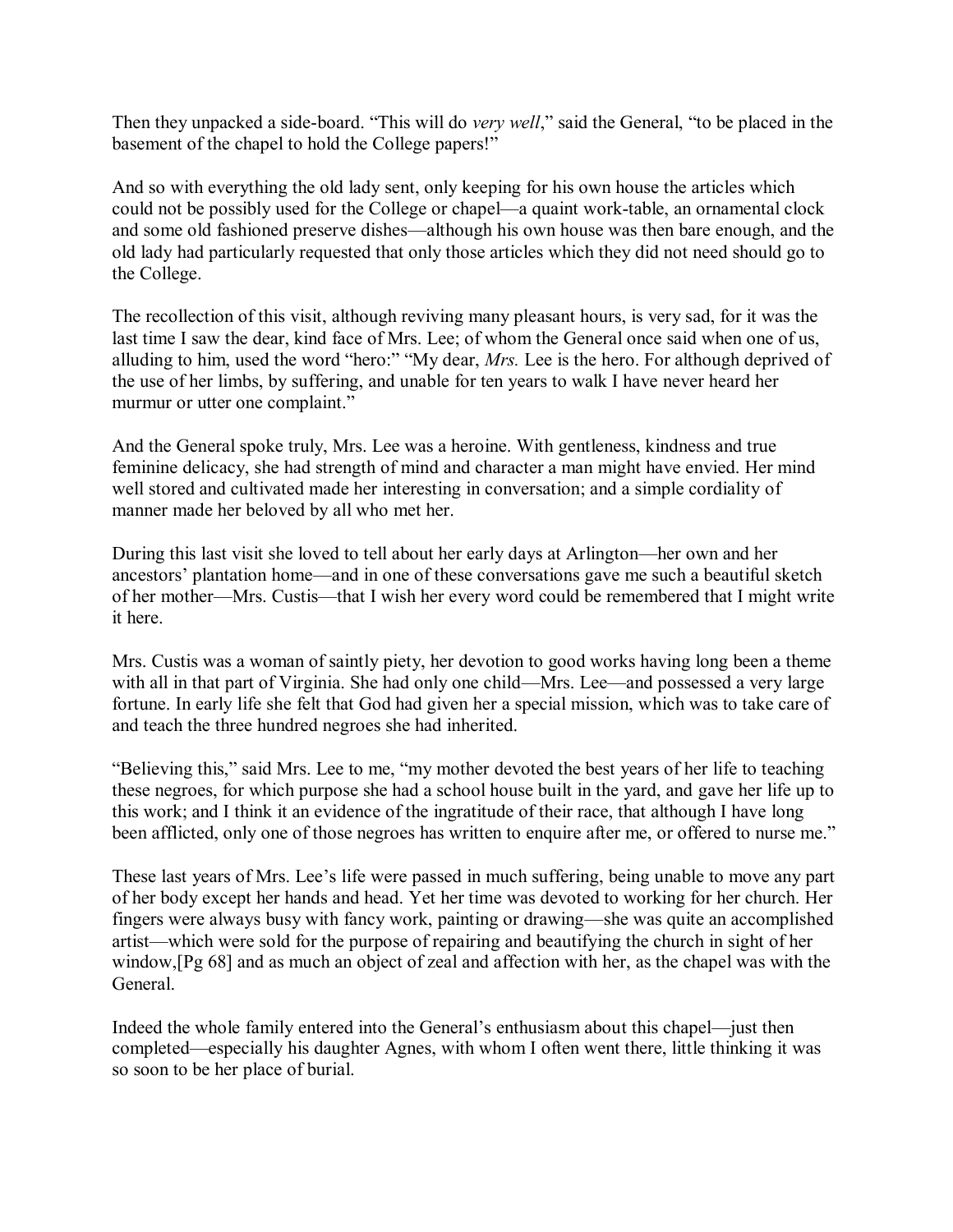In a few short years all three—General Lee, his wife and daughter—were laid here to rest, and this chapel they had loved so well became their tomb.

# **CHAPTER XIX.**

All plantation reminiscences resemble a certain patch-work, made when we were children, of bright pieces joined with black squares. The black squares were not pretty, but if left out, the character of the quilt was lost. And so with the black faces, if left out of our home pictures of the past, the character of the picture is destroyed.

What I have written is a simple record of facts in my experience without an imaginary scene or character; intended for the descendants of those who owned slaves in the South, and who may in future wish to know something of the high-toned character and virtues of their ancestors.

The pictures are strictly true, and should it be thought by any that the brightest have alone been selected, I can only say, I knew no others.

It would not be possible for any country to be entirely exempt from crime and wickedness; and here, too, these existed; for prisons, penitentiaries and courts of justice were, as elsewhere, important; but it is a sincere belief that the majority of Southern people were true and good. And that they have accomplished more than any other nation towards civilizing and elevating the negro race, may be shown from the following paragraph in a late magazine:

"From a very early date the French had their establishment on the Western coast of Africa. In 1364 their ships visited that portion of the world. But with all this long intercourse with the white man the natives have profited little. *Five centuries* have not civilized them, so as to be able to build up institutions of their own. Yet the French have always succeeded better than the English with the negro and Indian element."

Civilization and education are slow; for, says a modern writer:

"After the death of Roman intellectual activity, the seventh and eighth centuries were justly called dark. If Christianity was to be one of the factors in producing the present splendid enlightenment, she had no time to lose, and she lost no time. She was the only power at that day that could begin the work of enlightenment. And starting at the very bottom, she wrought for *nine hundred years* alone. The materials she had to work upon, were stubborn and unmalleable. *For one must be somewhat civilized to have a taste for knowledge at all; and one must know something to be civilized at all.* She had to carry on the double work of civilizing and educating. Her progress was neces[Pg 69]sarily slow at first. *But after some centuries* it began to increase in arithmetical progression until the sixteenth century."

Then our ancestors performed a great work—the work allotted them by God, civilizing and elevating an inferior race in the scale of intelligence and comfort. That this race may continue to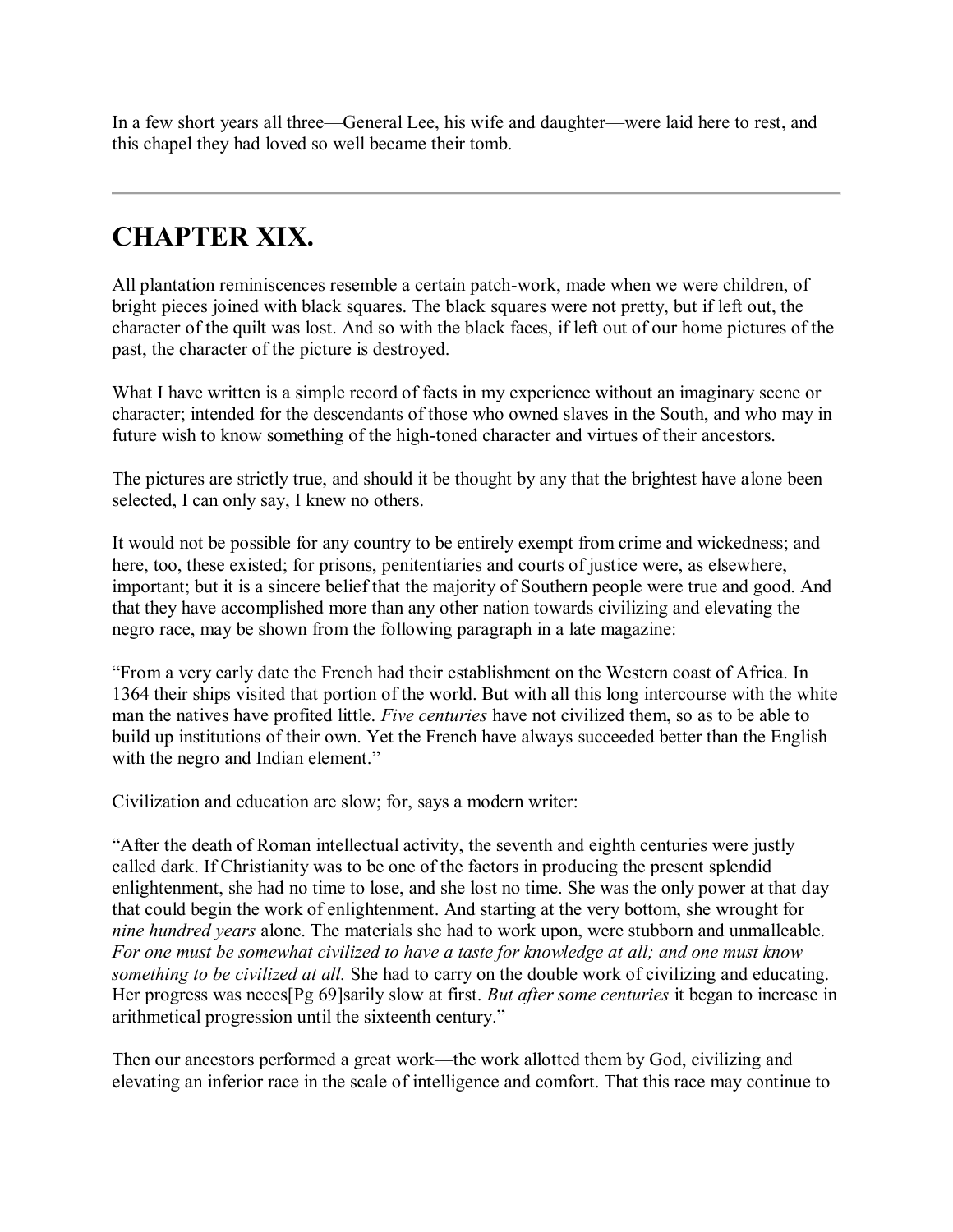improve, and finally be the means of carrying the gospel into their native Africa, should be the prayer of every earnest Christian.

Never again will the negro race find a people so kind and true to them as the Southerners have been. For, said a gentleman the other day, who lives in New York, "In the Northern cities white labor is preferred, and the negroes are to be found on the outskirts, poor, wretched and friendless."

There is much in our lives not intended for us to comprehend or explain; but believing that nothing happens by chance, and that our forefathers have done their duty in the "place it had pleased God to call them," let us cherish their memory, and remember that the Lord God Omnipotent reigneth.

For He who rules each wondrous star, And marks the feeble sparrow's fall Controls the destiny of man, And guides events however small.

Man's place of birth; his home; his friends, Are planned and fixed by God alone— "Life's lot is cast"—e'en death He sends For some wise purpose of His own.

### **FOOTNOTES:**

[\[1\]](http://www.gutenberg.org/files/44626/44626-h/44626-h.htm#FNanchor_1) Rev. G. W. Leyburn.

[\[2\]](http://www.gutenberg.org/files/44626/44626-h/44626-h.htm#FNanchor_2) John Randolph, of Roanoke.

[\[3\]](http://www.gutenberg.org/files/44626/44626-h/44626-h.htm#FNanchor_3) John Preston, afterwards Governor of Virginia.

[\[4\]](http://www.gutenberg.org/files/44626/44626-h/44626-h.htm#FNanchor_4) On the route to "Rustic" was a small village called "Liberty," approaching which, and hearing the name, "English Louis" swore he would not pass through any such "---- little Republican town," and turning his horses travelled many miles out of his way to avoid it.

[\[5\]](http://www.gutenberg.org/files/44626/44626-h/44626-h.htm#FNanchor_5) From this vicinity went nine ministers, who were eminent in their several churches; two Episcopal Bishops, one Methodist Bishop, three distinguished Presbyterian and three Baptist divines of talent and fame.

[\[6\]](http://www.gutenberg.org/files/44626/44626-h/44626-h.htm#FNanchor_6) General Scott.

[\[7\]](http://www.gutenberg.org/files/44626/44626-h/44626-h.htm#FNanchor_7) Harpers Ferry.

[\[8\]](http://www.gutenberg.org/files/44626/44626-h/44626-h.htm#FNanchor_8) Here was seen the Mount Vernon silver, which had descended to Mrs. General Washington's great-grandson, General Custis Lee, and which was miraculously preserved during the war, having been concealed in different places—and once was buried near Lexington in a barn, which was occupied by the enemy several days.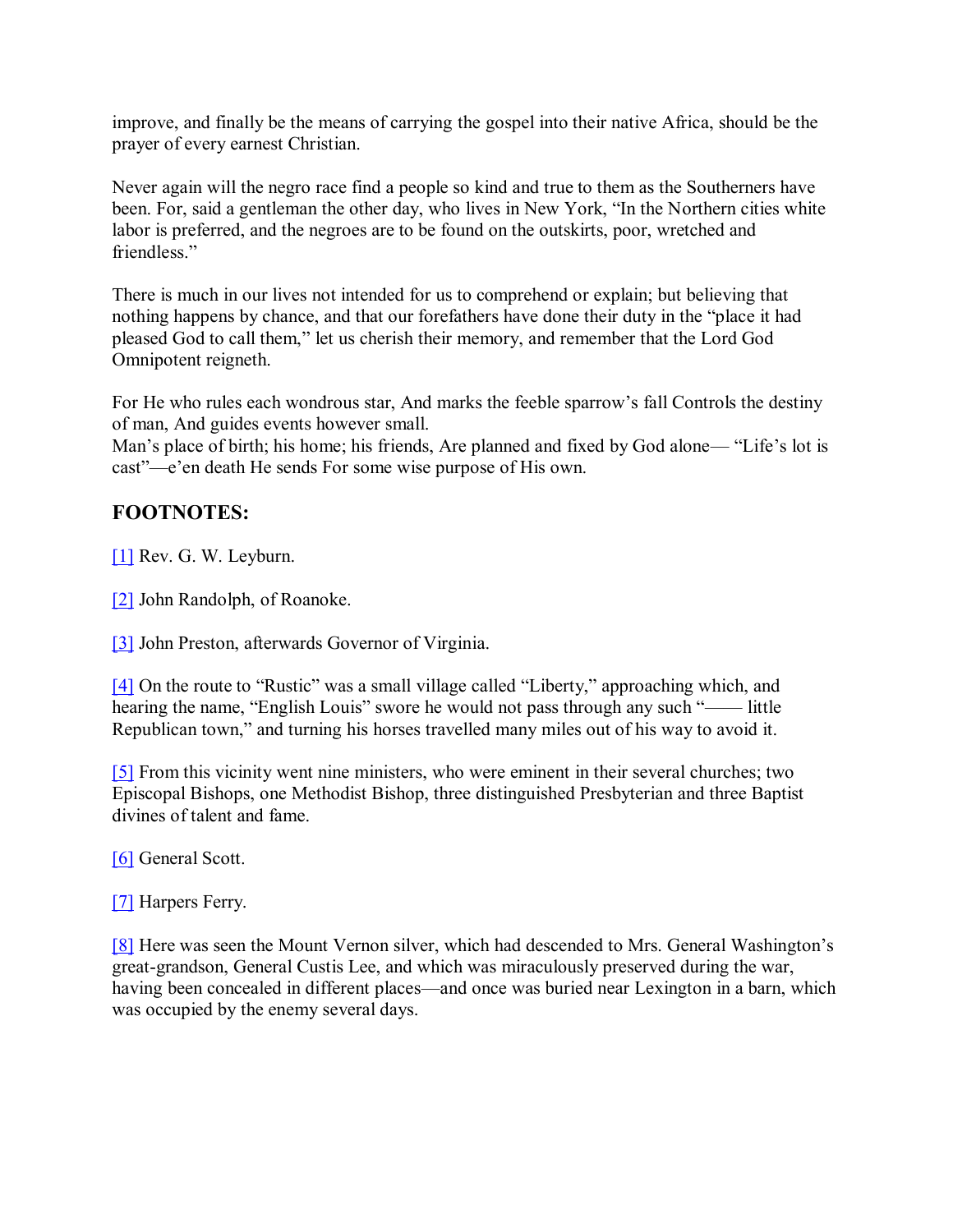Transcriber's note:

Every effort has been made to replicate this text as faithfully as possible, including inconsistent hyphenation.

The following is a list of changes made to the original. The first line is the original line, the second the corrected one.

Page 12:

small servants, who speedily gat them into their clean aprons, small servants, who speedily got them into their clean aprons,

Page 16:

Every inch of mahogony was waxed and rubbed to the highest state Every inch of mahogany was waxed and rubbed to the highest state

Page 20:

and which always looked so pretty on the mahogony. and which always looked so pretty on the mahogany.

Page 29:

"Oh!" replied another, the idea of us poor Virginia girls taking "Oh!" replied another, "the idea of us poor Virginia girls taking

Page 30:

or by the gardener to direct the plauting of certain seeds or roots or by the gardener to direct the planting of certain seeds or roots

Page 34:

not only to furnish their masters table with the choicest meats, not only to furnish their master's table with the choicest meats,

Page 39:

four horses, with footman, postilion and driver in English livery. four horses, with footman, postillion and driver in English livery.

Page 42: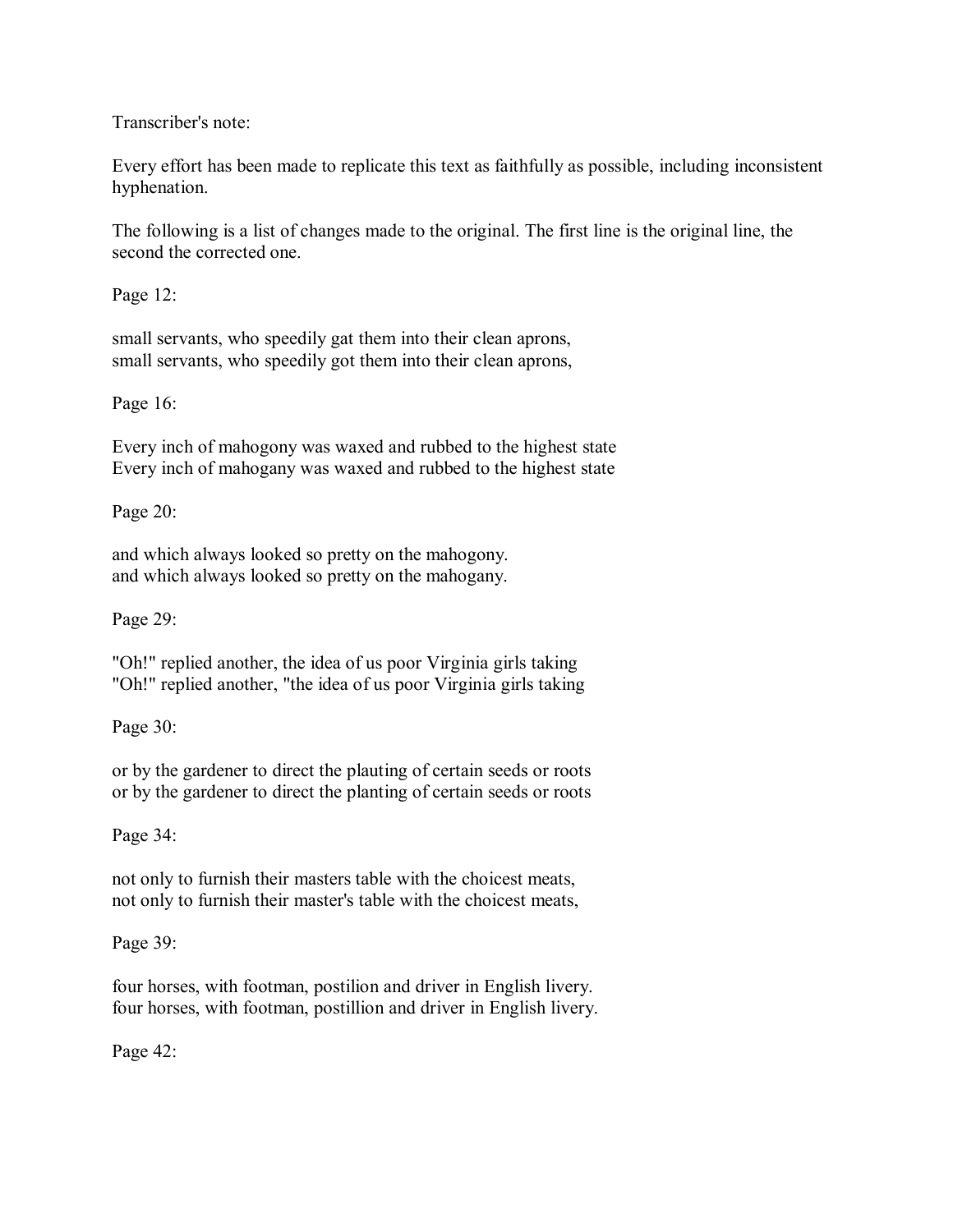of much smaller means than Virginia and South Corolina belles! of much smaller means than Virginia and South Carolina belles!

Page 43:

who dwell in the desert are always pusilanimous and groveling!" who dwell in the desert are always pusillanimous and groveling!"

Page 45:

At last, when the latter was seized with a contageous fever At last, when the latter was seized with a contagious fever

Page 46:

Mr. Thackaray was once entertained at one of them. Mr. Thackeray was once entertained at one of them.

Page 48:

At Magdalene College, Frances was left for a moment in a parlor, At Magdalen College, Frances was left for a moment in a parlor,

Page 49:

A scene almost horrible ensued." A scene almost horrible ensued.

Page 53:

the house at which he was stopping was beseiged by reporters the house at which he was stopping was besieged by reporters

Page 54:

by the passage of a canon ball through the upper story, by the passage of a cannon ball through the upper story,

Page 55:

paying all the bills, this genteman had no "rights" there whatever; paying all the bills, this gentleman had no "rights" there whatever;

Her furniture was polished mahogony, and she kept most delicious Her furniture was polished mahogany, and she kept most delicious